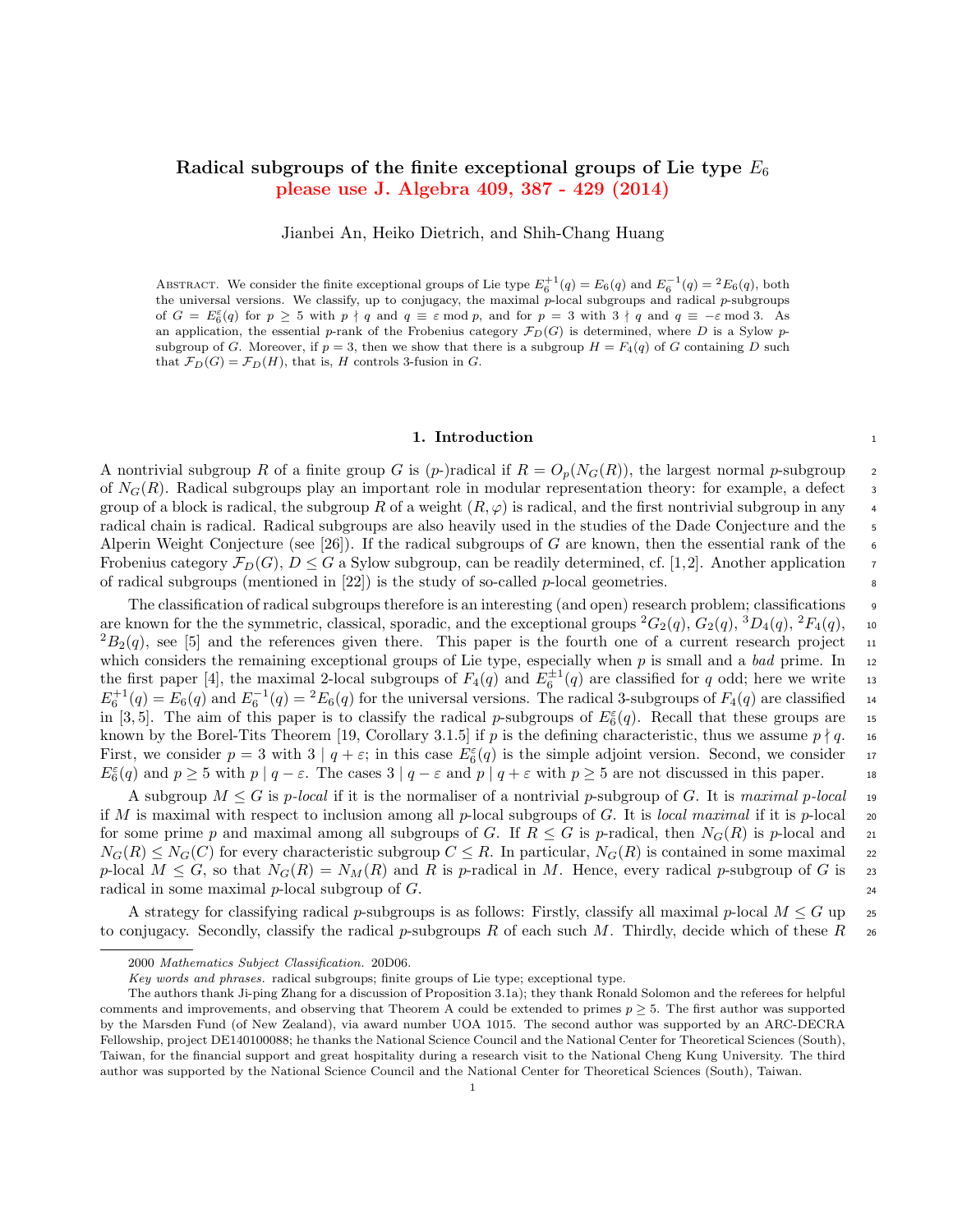27 are p-radical in  $G$ , and fuse these in  $G$ . We used this approach in [3, 5] to classify the radical subgroups of  $28 \text{ } F_4(q)$ . We remark that Cohen et al. [10] classified local maximal subgroups of exceptional groups of Lie type. <sup>29</sup> However, not every maximal p-local subgroup is local maximal, and the details obtained in our classification 30 of maximal p-local subgroups of  $F_4(q)$  were necessary for our classification of the p-radical subgroups.

The approach we use in the paper is different to our recent work [3,5]. If  $p \geq 5$ , then p is good for  $E_6^{\varepsilon}(q)$  $32 \text{ (cf. [9, p. 28])},$  and we classify the radical p-subgroups directly; the main tool in our proof is the work of 33 Fleischmann & Janiszczak [14] on semisimple conjugacy classes of  $E_6$ . If  $p=3$ , then  $G=E_6^{\varepsilon}(q)$  with  $3|q+\varepsilon$ 34 has a subgroup  $H = F_4(q)$  containing a Sylow 3-subgroup of G. Applying our results of [3,5] to H, we first  $35$  classify the elementary abelian 3-subgroups of G and determine their local structure; it is then straightforward  $36$  to determine the maximal 3-local subgroups of G. The classification of the radical 3-subgroups of G also reduces <sup>37</sup> to our results in [3, 5].

<sup>38</sup> 1.1. Main results. The main result of this paper is the following classification theorem; it is proved for 39 p  $\geq 5$  in Section 3 and for p = 3 in Sections 4 and 5. Our results confirm the constructions we did for  $q \in \{2, 4\}$ 40 using the computer algebra system MAGMA [7]. Throughout,  $G = E_6^{\varepsilon}(q)$  is of universal type.

**41** Theorem A. Let  $G = E_6^{\varepsilon}(q)$  and either  $p = 3$  with  $3 | q + \varepsilon$ , or  $p \ge 5$  with  $p | q - \varepsilon$ . Up to conjugacy, the 42 maximal p-local subgroups of G and the radical p-subgroups of G are as given in Theorems 3.6, 4.15, and 5.7, <sup>43</sup> and Corollary 3.4.

Let  $G = E_6^{\varepsilon}(q)$  and write  $q = r^f$  for a prime r. Let  $\mathcal{F} = \mathcal{F}_D(G)$  be the Frobenius category, where  $D \le G$ 45 is a nontrivial Sylow p-subgroup of G. As an application of Theorem A, we determine the essential rank of  $\mathcal F$ , 46 which coincides with the number of conjugacy classes of  $p$ -essential subgroups of  $G$ ; more details and definitions 47 are given in Section 6. If  $p = r$ , then the essential rank of F is 6 by [2, Theorem 1.4]. If  $p \neq r$  and  $p \geq 7$ 48 (or  $p = 5$  and  $5 \nmid q - \varepsilon$ ), then D is abelian,  $N_G(D)$  controls p-fusion in G by a theorem of Burnside, and the 49 essential rank is 0. Having classified the radical 3- and 5-subgroups of  $G$ , it is an easy exercise to determine 50 the essential rank of  $\mathcal F$  for  $p \in \{3, 5\}$ . The following is proved in Section 6.

51 **Theorem B.** Let  $G = E_6^{\varepsilon}(q)$  and either  $p = 3$  with  $3 | q + \varepsilon$ , or  $p = 5$  with  $5 | q - \varepsilon$ . Let  $D \le G$  be a Sylow 52 p-subgroup. If  $p = 5$ , then the essential rank of  $\mathcal{F}_D(G)$  is 2; if  $p = 3$ , then its essential rank is 2 or 3, depending 53 on whether  $9 \nmid q^2 - 1$  or  $9 \nmid q^2 - 1$ .

54 It is well-known that  $G = E_6^{\varepsilon}(q)$  with  $3 | q + \varepsilon$  has a subgroup  $H = F_4(q)$  which contains a Sylow 3-subgroup 55 of G, cf. Section 4.2. Our results (together with a result of Benson et al. [6]) imply that H controls 3-fusion in <sup>56</sup> G; we prove the following in Corollary 4.14.

57 **Theorem C.** Let  $G = E_6^{\varepsilon}(q)$  with  $3 | q + \varepsilon$ . There is a subgroup  $H = F_4(q)$  of G containing a Sylow 3-subgroup 58 D of G. If  $1 \neq A \leq D$  and  $A^g \leq D$  with  $g \in G$ , then  $g = ch$  for some  $c \in C_G(A)$  and  $h \in H$  with  $A^g = A^h$ ; 59 also,  $\mathcal{F}_D(G) = \mathcal{F}_D(H)$ , and H controls 3-fusion in G.

60 In the notation of Theorem C, let  $\mathcal{R}_3(H)/H$  be a set of H-conjugacy class representatives of 3-radical 61 subgroups of H. Our results compared with [3, 5] show that one can choose  $\mathcal{R}_3(H)/H = \mathcal{R}_3(G)/G$  if and only 62 if  $q + \varepsilon$  is not a 3-power – even though H controls 3-fusion in G for all q.

#### <sup>63</sup> 2. Notation and preliminary results

64 Our notation for simple groups, group extensions, and conjugacy classes are as in  $[3,5]$ , thus taken from  $[11,19]$ . 65 If not indicated by brackets, then we read group extensions A.B.C from the left, that is,  $A.B.C = (A.B).C$ . 66 If  $n, m$  are positive integers, then  $n^m$  denotes the direct product of m copies of cyclic groups of order n. This  $\sigma$  notation is ambiguous if n is written as a power itself, for example,  $n = 3^a$  for some indeterminate a. There <sup>68</sup> are only a few cases in this paper where this occurs, but the meaning should always follow from the context.

69 Let  $pX$  be the conjugacy class of an element of order p in a finite group G. An elementary abelian psubgroup  $E \leq G$  of order  $p^n$  is called pX-pure if all its nontrivial elements lie in pX; in this case we say that E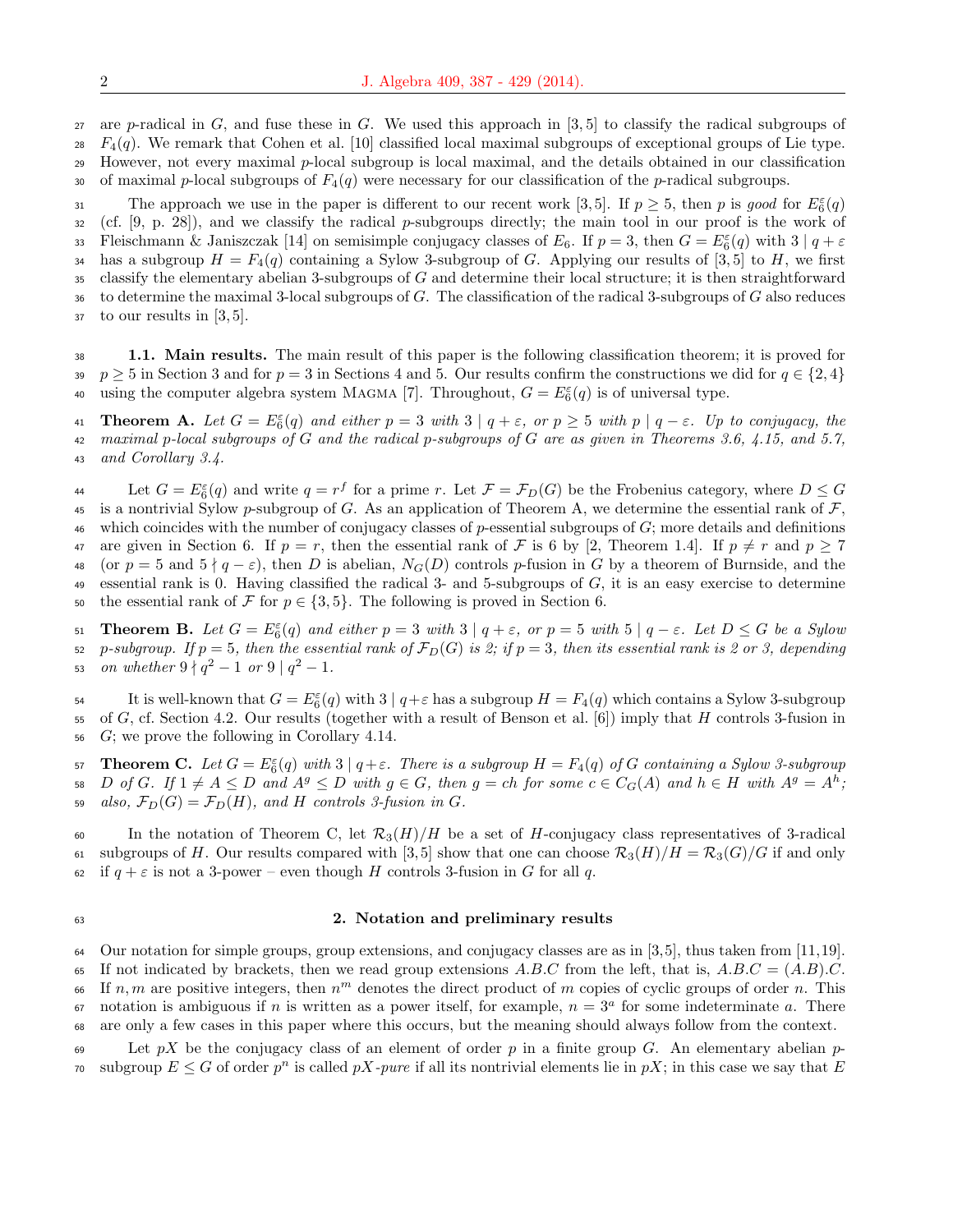has type  $pX^n$  and write  $E = pX^n$ . Analogously, we write  $E = pX_{m_1}Y_{m_2}$  if E has exactly  $m_1$  and  $m_2$  nontrivial  $n_1$ elements lying in pX and pY, respectively, and  $m_1 + m_2 = p^n - 1$ ; similarly,  $E = pX_{m_1}Y_{m_2}Z_{m_3}$  is defined. 72 Note that if  $E = pX$ , then E is uniquely defined up to conjugacy; we pose this condition for the other types as  $\tau$ well, that is, if we write  $E = pX_{m_1}Y_{m_2}Z_{m_3}$  (with possibly  $m_2 = 0$  or  $m_3 = 0$ ), then E is uniquely defined up 74 to conjugacy in G. If for some type  $pX_{m_1}Y_{m_2}Z_{m_3}$  there are non-conjugate groups, then we label these groups 75 and write  $E = (pX_{m_1}Y_{m_2}Z_{m_3})_i, i = 1, 2, \ldots$ 

For an integer  $n \neq 0$  denote by  $n_p$  the largest p-power dividing n; for  $\eta \in \{\pm 1\}$  we define  $n_p = \gcd(n, q - \eta)$ ,  $\pi$ where the prime power q is always the size of the underlying field of  $G = E_6^{\varepsilon}$  $(q)$ . 78

If  $K, H \leq G$ , then we write  $K \leq_G H$  whenever there exists  $x \in G$  with  $K^x \leq H$ . Analogously,  $H =_G K$  79 and  $y \in G$  H with  $y \in G$  are defined. Recall the notation  $\mathrm{SL}_n^{\varepsilon}(q)$  and  $\mathrm{GL}_n^{\varepsilon}(q)$ : if  $\varepsilon = 1$ , then these are the special so linear and general linear group of degree n over the field  $GF(q)$ ; if  $\varepsilon = -1$ , then these are the corresponding 81 special unitary and unitary group, respectively, defined over  $GF(q^2)$ . Recall that  $SL_2(q) = SL_2^{-1}(q) = Sp_2(q)$ . sz

We denote by  $\mathcal{R}_p(G)$  the set of all *p*-radical subgroups of G and write 83

$$
Out_G(H) = N_G(H)/HC_G(H).
$$

If  $H_1, H_2 \leq G$  and  $Z \leq Z(H_1) \cap Z(H_2)$ , then  $H_1 \circ_Z H_2$  is the central product of  $H_1$  and  $H_2$  over  $Z$ ; we also  $\bullet$ write  $H_1 \circ H_2 = H_1 \circ_{Z(H_1) \cap Z(H_2)} H_2$ . If  $E \leq G$  is a p-subgroup and  $N_G(E)$  is maximal p-local, then ss

$$
N_G(E) = N_G(\Omega_1(Z(O_p(N_G(E))))),
$$

where  $Z(G)$  is the centre of G and  $\Omega_i(G) = \langle g \in G \mid |g| = p^i \rangle$ ; note that  $\Omega_1(Z(O_p(N_G(E))))$  is an elementary so abelian p-group. This shows that every maximal p-local M has the form  $M = N_G(E)$  with E in 87

$$
\mathcal{ER}_p(G) = \{ E \le G \mid 1 \ne E = \Omega_1(Z(O_p(N_G(E)))) \}.
$$

The following two lemmas are [21, Satz III.13.10] and [28, Lemma 4.6].

**Lemma 2.1.** Let G be a p-group,  $p \geq 3$ . If every abelian characteristic subgroup is cyclic, but not G, then set  $G = E \circ_Z Z(G)$  where E is an extra-special p-group of exponent p and  $Z = \Omega_1(Z(G)) = Z(E)$ .

**Lemma 2.2.** If  $R \leq G$  is p-radical, then  $O_p(G) \leq R$ .

The next lemma gives a criterion on when a group  $N_G(E)$  with  $E \in \mathcal{ER}_p(G)$  is maximal p-local. Note that 92 if  $E, F \in \mathcal{ER}_p(G)$  with  $N_G(E)$  and  $N_G(F)$  maximal p-local, then  $N_G(E) =_G N_G(F)$  if and only if  $E =_G F$ . 93

**Lemma 2.3.** Let  $E \in \mathcal{ER}_p(G)$  and  $R = O_p(N_G(E))$ . Then  $N_G(E)$  is maximal p-local if and only if  $N_G(E) = \emptyset$  $N_G(Y)$  for every nontrivial elementary abelian p-subgroup Y of  $\Omega_1(R)$  which is normal in  $N_G(E)$ ; in particular, 95 if R is abelian, then  $Y \leq E$ .

PROOF. If  $N_G(E)$  is maximal p-local, then clearly  $N_G(E) = N_G(Y)$  for all Y as in the lemma. Now consider 97 the converse and suppose  $N_G(E) \leq N$  for some p-local  $N \leq G$ . We can write  $N = N_G(Y)$  for some nontrivial 98 elementary abelian p-subgroup  $Y \leq N$ . Recall that  $E = \Omega_1(Z(R))$ , hence  $N_G(R) = N_{N_G(E)}(R) = N_G(E)$  and 99 R is radical in  $N_G(E)$ . In particular,  $R = O_p(N_G(R)) = O_p(N_N(R))$ , and R is radical in N; now Lemma 2.2 100 yields  $Y \leq O_p(N) \leq R$ , hence  $Y \leq \Omega_1(R)$ ; clearly, Y is normal in  $N_G(R)$ . By assumption,  $N_G(E) = N_G(Y)$ , 101 hence  $N_G(E)$  is maximal p-local. Note that if R is abelian, then  $Y \leq E$ .

The next lemma is  $[25,$  Theorem  $25.14$ .

**Lemma 2.4.** Let  $G = E_6^{\varepsilon}(q)$ . If  $p \nmid q$  is a prime with  $p \ge 7$ , or  $p = 5$  and  $5 \nmid q - \varepsilon$ , then every p-Sylow subgroup 104 of  $G$  is abelian. 105

PROOF. A direct approach is to decompose  $|G| = q^{36}(q^2-1)(q^5-\varepsilon)(q^6-1)(q^8-1)(q^9-\varepsilon)(q^{12}-1)$ , see [19, Table 106 2.2], into factors which pairwise have a greatest common divisor less than  $p$ , and then make a case distinction 107 on what factor is divisible by p. In every case one can then find a maximal torus of  $G$  containing an (abelian) 108 Sylow p-subgroup of G, see [9, 13].  $\Box$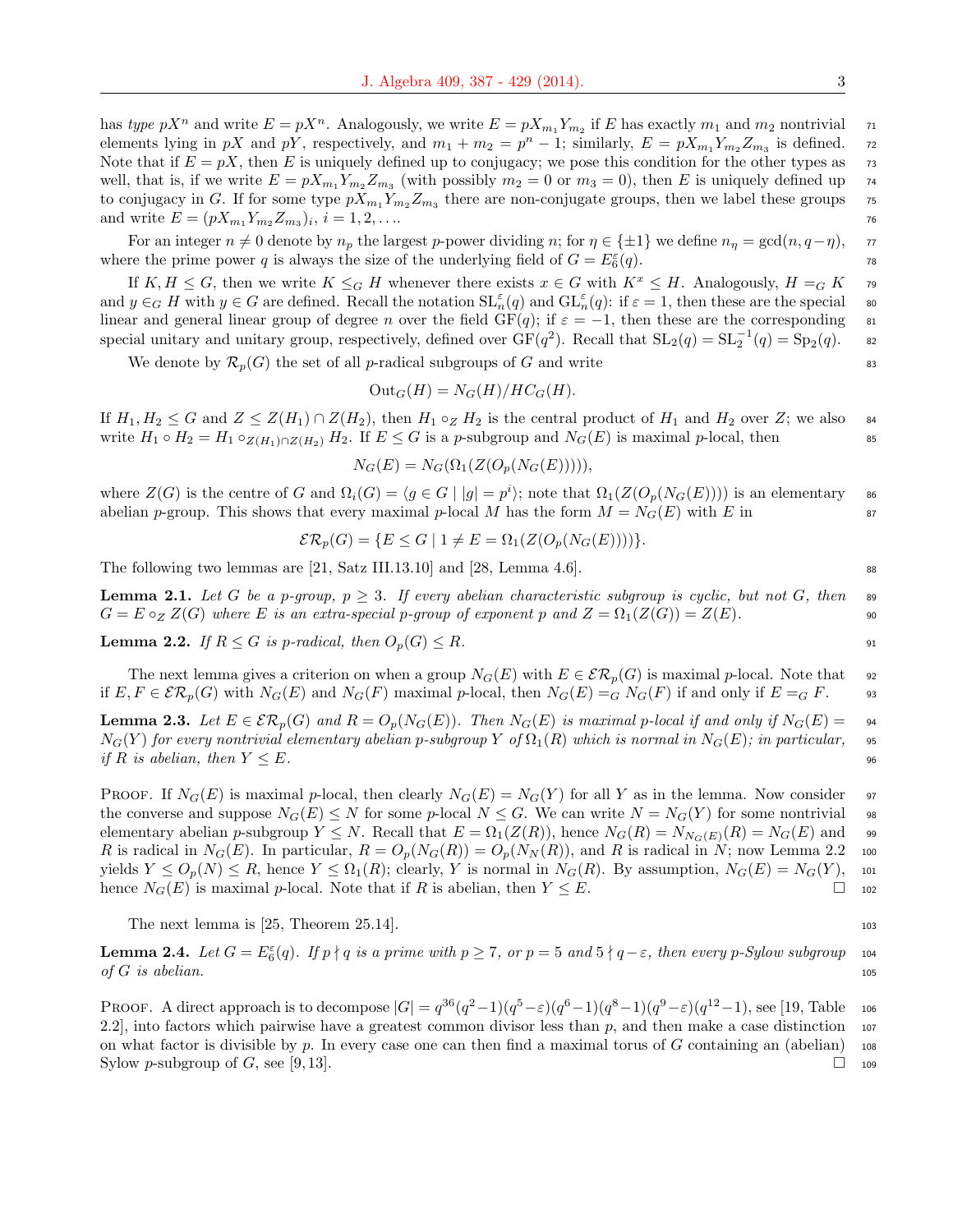<sup>110</sup> 2.1. Maximal tori in classical groups. We recall the structure of maximal tori in some classical groups. 111 First, let  $G = GL^{\varepsilon}_d(q)$  with  $\varepsilon \in \{\pm 1\}$ . The conjugacy classes of maximal tori of G are parametrised by partitions 112 of d: the partition  $(b_1, \ldots, b_m)$  corresponds to  $T = (q^{b_1} - \varepsilon^{b_1}) \times \ldots \times (q^{b_m} - \varepsilon^{b_m})$ . Over the algebraic closure, 113 each direct factor  $q^b - \varepsilon^b$  corresponds to a subgroup generated by a diagonal matrix with diagonal entries 114  $z, z^{\varepsilon q}, z^{\varepsilon^2 q^2}, \ldots, z^{\varepsilon^{b-1} q^{b-1}}$  and all other diagonal entries equal to 1, where z has order  $q^b - \varepsilon^b$ . Moreover, 115  $G' = SL_d^{\varepsilon}(q)$  and  $T \cap G'$  is a maximal torus of G'. Now let  $G = Sp_d(q)$  with  $d = 2n$ . The conjugacy classes of 116 maximal tori of G are parametrised by signed partitions of n: the signed partition  $(b_1^-, \ldots, b_i^-, c_1^+, \ldots, c_j^+)$  of n 117 corresponds to  $T = (q^{b_1^-} + 1) \times ... \times (q^{b_i^-} + 1) \times (q^{c_1^+} - 1) \times ... \times (q^{c_j^+} - 1)$ . Over the algebraic closure, each 118  $q^b \pm 1$  of T corresponds to a subgroup generated by a diagonal matrix with 2b nontrivial diagonal entries. The maximal tori of  $G = SO_d(q)$  with  $d = 2n + 1$  are as for  $Sp_{2n}(q)$ . The maximal tori of  $SO_{2n}^-(q)$  and  $SO_{2n}^+(q)$  are 120 as for  $Sp_{2n}(q)$ , with the condition that i is odd and even, respectively. The commutator subgroup of  $SO_{2n}^{\varepsilon}(q)$ 121 is  $\Omega_{2n}^{\varepsilon}(q)$ , and  $\text{PSpin}_{2n}^{\varepsilon}(q) = \text{P}\Omega_{2n}^{\varepsilon}(q)$ ; the maximal tori of  $\text{Spin}_{2n}^{\neg}(q)$  are those of  $\text{SO}_{2n}^{\neg}(q)$ .

# 122 3. Radical 5-subgroups

123 In this section, let  $G = E_6^{\varepsilon}(q)$  with  $\varepsilon \in {\pm 1}$  such that 5 |  $q - \varepsilon$ ; recall that G has an abelian Sylow 5-subgroup 124 if  $5 \nmid q - \varepsilon$ . In a preliminary section, the subgroups of order 5 are determined. Subsequently, the abelian radical 125 5-subgroups of G are classified, and then the non-abelian ones. Also the maximal 5-local subgroups of  $G$  are 126 determined. The classification of the radical p-subgroups with  $p \ge 7$  and  $p | q - \varepsilon$  follows in Corollary 3.4.

**3.1.** Weyl group action and subgroups of order 5. Let  $T = (q - \varepsilon)^6$  be a maximal torus of G, and  $E = \Omega_1(O_5(T)) = 5^6$ . Let  $W = N_G(T)/T$  be the corresponding Weyl group. Every maximal torus of G isomorphic to  $(q-\varepsilon)^6$  is conjugate to T, see [13]. We have  $C_G(E) = C_G(T) = T$ , cf. Lemma 3.2, which implies  $N_G(E) \leq N_G(T)$ , thus  $N_G(E) = N_G(T)$  and  $Out_G(E) = Out_G(T) = W \leq Aut(E) = GL_6(5)$ . Recall that

$$
W = W(E_6) \cong \text{Aut}(\text{PSp}_4(3)) \cong \text{PSp}_4(3).2.
$$

131 We denote by  $S_k$  the symmetric group of degree k.

132 **Proposition 3.1.** Let  $H = GL_6(5)$  with underlying vector space  $V = 5^6$ , and consider  $W = N_G(T)/T \leq H$ .

- 133 a) The group H has two conjugacy classes of subgroups isomorphic to W, with representatives  $W_1$  and  $W_2$ ; 134 both,  $W_1$  and  $W_2$ , have the same action on the subspaces of V.
- 135 b) There are nine W-orbits of lines in V, with representatives  $L_A, L_B, \cdots, L_I$ ; the centraliser  $C_W(L_X)$  and 136 normaliser  $N_W(L_X)$  for each line  $L_X$  are given in Table I.
- 137 c) Identifying E with V, there are exactly nine G-conjugacy classes of subgroups of order 5 in E, denoted also 138 by  $L_X$ ; each subgroup of G of order 5 is conjugate to some  $L_X$ .
- 139 d) The centraliser  $C_G(L_X)$  for each X is given in Table I.

140 PROOF. a) By [27, Theorem 4.1(v)], up to conjugacy,  $GL_6(\mathbb{Z})$  has a unique subgroup  $W \times \langle -1_6 \rangle$ , where  $141 \quad 1_6 \in H$  is the identity. Thus, H contains a subgroup  $N = W \times \langle -1_6 \rangle$ , and so  $[N, N] = \text{PSp}_4(3) \leq H$ . 142 By  $[17, p. 62]$ , the group  $PSp_4(3)$  has a unique irreducible 5-Brauer character of degree 6, which implies that 143 H contains a unique conjugacy class of subgroups isomorphic to  $PSp<sub>4</sub>(3)$ . A simple computation shows that 144  $N_H(\text{PSp}_4(3)) = W \times Z(H) = W \times 4$ . Since  $x^2 \in \text{PSp}_4(3)$  for any  $x \in W$ , it follows that H contains exactly two 145 conjugacy classes of subgroups isomorphic to W, with representatives  $W_1$  and  $W_2$ . In particular, the actions 146 of both  $W_i$  on the subspaces of V are the same. Alternatively, part a) can be checked directly by computer.

147 b) This follows from a direct computation in  $GL_6(5)$ , for example, using MAGMA [7].

148 c) By b), there are exactly nine W-orbits of order 5 subgroups in E, also denoted by  $L_X$ . Since  $C_G(T) = T$ 149 and T is abelian,  $T \n\t\leq C_G(L_X), C_{C_G(L_X)}(T) = T$ , hence  $C_W(L_X) \cong N_{C_G(L_X)}(T)/T$  for each X. It follows 150 from [14, pp. 94 & 98] (with  $J = A_1 + A_5$ ) that G contains a subgroup  $K = (K_1 \circ_{2_{\epsilon}} K_2) . 2_{\epsilon}$  where  $K_1 = SL_2(q)$ 151 and  $K_2 = \mathrm{SL}_6^{\varepsilon}(q)$ ; in fact, if q is odd, then  $K = C_G(i)$  for some involution  $i \in G$  by [19, Table 4.5.1]. The 152 group K contains a Sylow 5-subgroup S of G; recall that  $|S| = 5^{6a+1}$  where  $5^a$  is the largest 5-power dividing 153  $q - \varepsilon$ . If  $z \in G$  has order 5, then we may suppose  $z \in S$  and hence  $z = z_1 : z_2$  with each  $z_i \in K_i$ . In particular,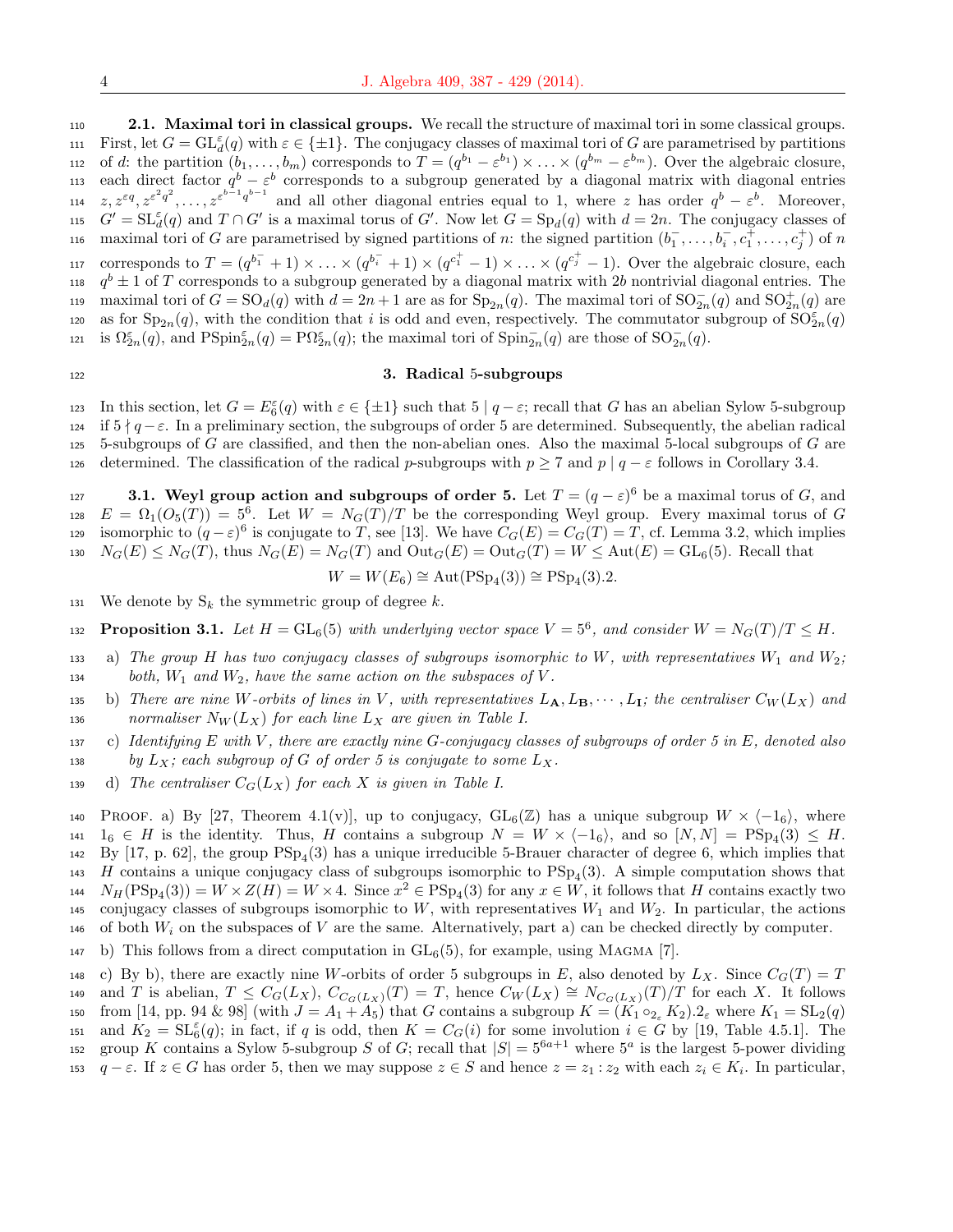$C_{K_1}(z_1) \in \{K_1,(q-\varepsilon)\}\$ , and we can suppose  $T \leq C_G(z)$ . By the uniqueness of maximal tori,  $z \in_G T$  for every 154  $z \in G$  of order 5; thus  $\langle z \rangle =_G L_X$  for some X. 155

d) We continue with the notation of c) and determine  $C_G(L_B)$ . We can suppose each  $T_1 = T \cap K_1 = q - \varepsilon$  156 and  $T_2 = T \cap K_2 = (q - \varepsilon)^5$  consists of diagonal matrices of  $K_1$  and  $K_2$ , respectively. Let  $\lambda \in \mathrm{GF}(q^2)^\times$  be 157 a non-square if q is odd, and  $\lambda = 1$  otherwise. Then we can define  $K = \langle K_1 \circ_{2\epsilon} K_2, x \rangle$ , where  $x = x_1:x_2$ , 158 and  $x_1$  and  $x_2$  act as diag(1,  $\lambda$ )  $\in$  GL<sub>2</sub>(q) and diag(1, 1, 1, 1, 1,  $\lambda$ )  $\in$  G<sub>2</sub> on  $K_1$  and  $K_2$ , respectively. Thus, 159  $C_K(T_1 \circ_{2_\varepsilon} T_2) = \langle T_1 \circ_{2_\varepsilon} T_2, x \rangle$  has order  $(q - \varepsilon)^6$ , and  $T \leq C_K(T_1 \circ_{2_\varepsilon} T_2)$  implies that 160

$$
T = \langle T_1 \circ_{2_{\varepsilon}} T_2, x \rangle.
$$

If  $y \in G$  is a generator of  $\Omega_1(O_5(T_1))$ , then  $C_K(y) = (q - \varepsilon) \circ_{2_{\varepsilon}} (\mathrm{SL}_6^{\varepsilon}(q).2_{\varepsilon})$  and  $|N_{C_K(y)}(T)/T| = |S_6| = 720$ . 161 Since  $N_{C_K(y)}(T)/T \leq N_{C_G(y)}(T)/T \cong C_W(y)$ , the orders  $|C_W(L_X)|$  given in b) imply that  $y \in G$   $L_\mathbf{B}$  and, 162 moreover,  $N_{C_K(y)}(T) = N_{C_G(y)}(T)$ . The centralisers of semisimple elements in G are discussed in [12,14], and 163 it follows from  $C_K(y) \leq C_G(y)$  that the only possibility for  $C_G(y)$  is  $C_G(y) = C_K(y)$ ; we comment in more 164 detail on  $[14]$  below. Thus, 165

$$
C = C_G(L_{\mathbf{B}}) = (q - \varepsilon) \circ_{2_{\varepsilon}} (\mathrm{SL}_6^{\varepsilon}(q).2_{\varepsilon}).
$$

Note that  $p = 5$  is good for  $G = E_6^{\varepsilon}(q)$ , and every  $s \in G$  of order 5 is of so-called parabolic type; in addition, we have  $5 \nmid |Z(G)|$ , see [19, Table 2.2]. Now [19, Theorem 4.2.2] shows that  $C = C_G(s) = LU$ where  $L = L_1 \times \cdots \times L_s$  is a direct product of groups of Lie type in characteristic r, and U is an abelian r'-group inducing inner-diagonal automorphisms on each  $L_i$ . Moreover, the Dynkin diagram  $\Delta_L$  of L is a proper subdiagram of  $E_6$ , that is, it lies in

$$
(3.1) \qquad \{D_5, A_5, A_4 + A_1, A_3 + A_1, 2A_2 + A_1, 2A_2, A_2 + 2A_1, A_4, A_2 + A_1, D_4, 3A_1, A_3, 2A_1, A_2, A_1, \emptyset\}.
$$

Let Π be a basis of simple roots of the root system of G, and denote by  $\delta_0$  the highest (long) root. The 166 centraliser  $C_G(s)$  of a semisimple  $s \in G$  is determined in [12], see also [14]: in the notation of [14, p. 94], 167 each  $C_G(s)$  is parametrised by a pair  $(J, [w])$  where J is a proper subset of  $\Pi_0 = \Pi \cup \{-\delta_0\}$  and  $[w]$  runs over 168 the conjugacy class representatives of the normaliser  $N_W(J)$ . Now suppose s has order 5. As shown in the 169 proof of part c), we can assume that  $T \leq C_G(s) = C_G(L_X)$  for some X. In the notation of [14], we have 170  $|C_G(L_X)| = |Z_J^{nF}| |S_J^{nF}|$ , where  $S_J^{nF}$  is the semisimple component of  $C_G(L_X)$ , and  $Z_J^{nF} = Z(C_G(L_X)) \leq T$ , 171 hence  $Z_J^{nF} = (q - \varepsilon)^t$  for some  $t \ge 1$ . (Here F is a Frobenius automorphism and n lies in the simply connected 172 algebraic group corresponding to G, mapping on w.) The orders  $|Z^{nF}_{J}|$  and  $|S^{nF}_{J}|$  are determined in [14], 173 and the important observation is that only for  $n = 1$  (that is,  $w = 1$ ) the order of  $C_G(L_X)$  is divisible by 174  $(q-\varepsilon)^6$ . Since  $T \leq C_G(s)$ , this implies that the centralisers  $C_G(s)$  with s of order 5 are parametrised by 175 pairs  $(J, [1])$ . The comment above also shows that we have in fact  $J \subseteq \Pi$ , and J is uniquely determined by 176  $C_W(L_X) = N_{C_G(L_X)}(T)/T.$ 

Recall that  $C = C_G(s) = L.U$ , and write this as  $C = Z(C) \circ_{Z(C) \cap Z(L)} (L.Q) = H_1 \circ_D (H_2.Q)$ , where  $H_1 = \sigma_{Z(C)}(H_1 \circ_H H_2 \circ_H H_3 \circ_H H_4 \circ_H H_5 \circ_H H_6$  $Z(C)$ ,  $H_2 = L$ ,  $D = H_1 \cap Z(H_2)$ , and Q induces outer-diagonal automorphisms on  $H_2$ . As mentioned above, we 179 also have  $|C_G(L_X)| = |Z_J^F||S_J^F|$  with  $Z_J^F = (q - \varepsilon)^t \le T$  for some  $t \ge 1$ ; in particular,  $H_1 = Z(C_G(L_X)) = Z_J^F$ , <sup>180</sup>  $\Delta_L = J$ , and  $|C_W(L_X)| = |N_{C_G(L_X)}(T)/T|$ . Thus  $H_2 = L$  is uniquely determined by J, and Q is a subgroup 181 of the outer-diagonal automorphism group of  $H_2$  of order  $|D|$ . Running over all possibilities for J, cf. (3.1), 182 this gives the structure of  $C_G(L_X)$  for all X; we give two examples: 183

If  $J = A_4 + A_1$ , then  $(J, [1])$  gives  $H_2 = L = SL_2(q) \times SL_5^{\varepsilon}(q)$ , thus  $H_1 = (q - \varepsilon)$ ,  $D = 5 \times 2_{\varepsilon}$ , and  $Q = 5 \times 2_{\varepsilon}$ ; 184 this yields the centraliser  $C_G(s) = (q - \varepsilon) \circ_{5 \times 2_{\varepsilon}} (\mathrm{SL}_2(q) \times \mathrm{SL}_5^{\varepsilon}(q)) (5 \times 2_{\varepsilon}).$ 

If  $J = 2A_2$ , then  $(J, [1])$  gives  $H_2 = SL_3^{\varepsilon}(q) \times SL_3^{\varepsilon}(q)$ . Now [14, p. 100] with  $[w] = [1]$  shows that 186  $|H_1| = |Z_J^F| = (q - \varepsilon)^2$ , and we define  $C = (q - \varepsilon)^2 \circ_{3_{\varepsilon}} (\widetilde{\mathrm{SL}}_3^{\varepsilon}(q) \times \mathrm{SL}_3^{\varepsilon}(q))$ . S<sub>c</sub>. Note that  $N_C(T)/T \cong S_3 \times S_3$ , 187 but there is no X with  $|C_W(L_X)| = |N_C(T)/T|$ . Thus C is not a centraliser of an order 5 element.  $\Box$  188

**3.2.** Abelian radical 5-subgroups. Recall that  $5 \mid q - \varepsilon$  and  $T = (q - \varepsilon)^6$  is a maximal torus of 189  $G = E_6^{\varepsilon}(q)$  with Weyl group  $W = N_G(T)/T$ . Let  $5^a$  be the largest 5-power dividing  $q - \varepsilon$ , and define 190

 $AR_5(G) = \{R \mid R \leq G \text{ is abelian and 5-radical in } G\}.$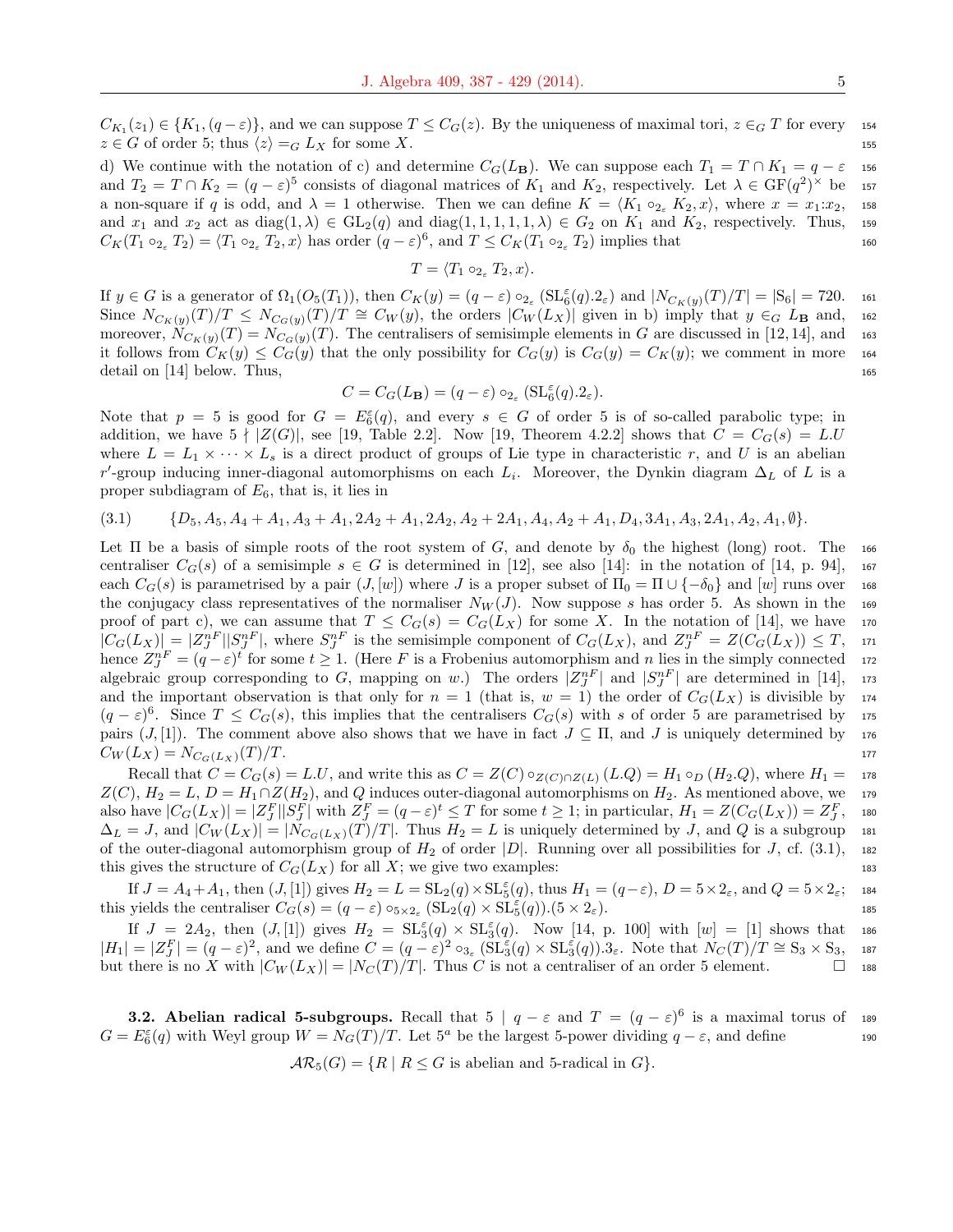|                                 | $L_X$ $C_W(L_X)$                               | $N_W(L_X)$              | $C_G(L_X)$                                                                                                                                         |
|---------------------------------|------------------------------------------------|-------------------------|----------------------------------------------------------------------------------------------------------------------------------------------------|
|                                 | $L_{\rm A}$ 2 <sup>4</sup> .S <sub>5</sub>     |                         | $C_W(L_{\bf A})$ $(q-\varepsilon) \circ_{2\varepsilon} (\text{Spin}_{10}^{\varepsilon}(q).2_{\varepsilon})$                                        |
| $L_{\mathbf{B}}$ S <sub>6</sub> |                                                | $C_W(L_{\mathbf{B}}).2$ | $(q-\varepsilon) \circ_{2\varepsilon} (\mathrm{SL}_6^{\varepsilon}(q).2_{\varepsilon})$                                                            |
|                                 | $L_{\rm C}$ 2 $\times$ S <sub>5</sub>          | $C_W(L_{\mathbf{C}})$   | $(q-\varepsilon) \circ_{5\times 2_{\varepsilon}} ((SL_2(q).2_{\varepsilon}) \times (SL_5^{\varepsilon}(q).5))$                                     |
|                                 | $L_{\mathbf{D}} \quad 2 \times S_3 \times S_3$ | $C_W(L_{\rm D})$ .2     | $(q-\varepsilon) \circ_{6_{\varepsilon}} ((SL_2(q).2_{\varepsilon}) \times ((SL_3^{\varepsilon}(q))^2.3_{\varepsilon}))$                           |
|                                 | $L_{\mathbf{E}}$ $2^{1+4}_{+}$ S <sub>3</sub>  | $C_W(L_{\mathbf{E}}).2$ | $(q-\varepsilon)^2 \circ_{(2\varepsilon)^2} (\text{Spin}_{8}^{\varepsilon}(q).(2\varepsilon)^2)$                                                   |
| $L_{\mathbf{F}}$ S <sub>5</sub> |                                                | $C_W(L_{\mathbf{F}})$   | $(q-\varepsilon)^2 \circ_5 (\text{SL}_5^{\varepsilon}(q).5)$                                                                                       |
|                                 | $L_{\mathbf{G}}$ 2 $\times$ S <sub>4</sub>     |                         | $C_W(L_{\mathbf{G}})$ $(q-\varepsilon)^2 \circ_{(2,\varepsilon)^2} ((\mathrm{SL}_2(q) \times \mathrm{SL}_4^{\varepsilon}(q)).(2_{\varepsilon})^2)$ |
|                                 | $L_{\mathbf{H}}$ $2^2 \times S_3$              | $C_W(L_{\mathbf{H}}).2$ | $(q-\varepsilon)^2 \circ_{(2\varepsilon)^2} ((SL_2(q)^2 \times SL_3^{\varepsilon}(q)).(2\varepsilon)^2)$                                           |
| $L_{\rm I}$ $S_4$               |                                                | $C_W(L_{\rm I})$ .4     | $(q-\varepsilon)^3 \circ_{4_\varepsilon} (\mathrm{SL}_4^{\varepsilon}(q).4_\varepsilon)$                                                           |

TABLE I. Subgroups of order 5 of  $G = E_6^{\varepsilon}(q)$ , where 5 |  $q - \varepsilon$  and  $n_\eta = \gcd(n, q - \eta)$ 

191 Lemma 3.2. If E is an elementary abelian 5-subgroup of G, then  $E \leq_G T$  and  $C_G(E) = H_1 \circ (H_2.Q)$ , where 192  $H_1 = (q - \varepsilon)^t = Z(C_G(E))$  for some  $t \leq 6$ ,  $H_2 = L_1 \times \cdots \times L_s$  with each  $L_i$  a group of Lie type (universal  $_{193}$  version) in characteristic  $r$ , the Dynkin diagram  $\Delta_{H_2}$  lies in (3.1), and  $Q$  acts as a group of outer-diagonal 194 automorphisms on each  $L_i$ . We may suppose  $H_1 \leq T$ , hence, if  $Y = O_5(C_G(E))$  and  $X = \Omega_1(Y) \leq \Omega_1(O_5(T))$ , 195 then  $C_G(Y) = C_G(X) = C_G(E)$ ,

(3.2) 
$$
N_G(Y) = N_G(X) = C_G(Y) . (N_W(X) / C_W(X)),
$$

196 and 
$$
O_5(N_G(Y)) = O_5(C_G(Y)) = Y
$$
. In particular, Y is an abelian radical subgroup of G.

197 PROOF. Let  $\overline{G}$  be a simply-connected algebraic group with Frobenius automorphism F such that  $G = \overline{G}^F$ . It follows from [8, Proposition 2.1(ii)] that  $C_{\overline{C}}^{\circ}$ 198 It follows from [8, Proposition 2.1(ii)] that  $C_{\overline{G}}(E)$  is a Levi subgroup of G, cf. [19, Definition 2.6.6]; in the notation of [14, p. 94], we have  $C^{\circ}_{\overline{c}}$ notation of [14, p. 94], we have  $C_G^{\circ}(E) = G_J$  for some  $J \subseteq \Pi$  as in (3.1). By [8, Proposition 2.1(iii)],

$$
C_G(E)=(C_{\overline{G}}(E))^F=(C_{\overline{G}}^\circ(E))^F=G^F_J;
$$

200 in the notation of [14, p. 94], we have  $G_J^F = Z_J^F S_J^F$  where  $S_J = [G_J, G_J]$  is the semisimple part of  $G_J$ , and  $Z_J$  is the 1-component of the centre  $Z(G_J)$ ; the orders  $|G_J^F| = |Z_J^F||S_J^F|$  are given in [14], and we have  $|Z_J^F| = (q-\varepsilon)^t$ 201 202 for some t. Since  $\overline{G}$  is universal, so is  $S_J$ , see [19, Theorem 1.13.3(c)]; moreover,  $p=5$  is a good prime for G 203 and each Lie component of  $S_J^F$ . Thus, by [19, Theorem 2.6.5(f)], we have  $C_G(E) = TS_J^F = H_1 \circ (H_2, Q)$  where 204  $H_1 = Z_J^F = (q - \varepsilon)^t \leq_G T$  and  $H_2 = S_J^F = L_1 \times \ldots \times L_s$  are as in the lemma, and  $Q = H_1 \cap Z(H_2)$  acts as 205 outer-diagonal automorphisms. Note that  $E \leq Z(C_G(E)) = H_1$ , which proves that  $E \leq_G T$ . In the following, 206 we assume that  $E \leq H_1 \leq T \leq C_G(E)$ . Let

$$
Y = O_5(C_G(E)) = O_5(H_1)
$$
 and  $X = \Omega_1(Y)$ ,

207 so that  $E \leq X \leq Y$ , hence  $C_G(Y) \leq C_G(X) \leq C_G(E)$ . Now  $Y \leq Z(C_G(E))$  yields  $C_G(Y) = C_G(X) = C_G(E)$ . 208 Every  $x \in N_G(X)$  normalises  $Z(C_G(X)) = H_1$ . Therefore  $T^x$  is a maximal torus of G centralising E, and  $T^x \leq C_G(E)$ . If  $T_2 = T \cap H_2$  and  $D = H_1 \cap T_2$ , then  $\tilde{T} = H_1 \circ_D T_2 \leq T$  with  $C_G(\tilde{T}) = T$ . Both  $T_2$  and  $T_2^x$ 209 210 are maximal tori of  $H_2$ , and, by uniqueness,  $T_2^{xy} = T_2$  for some  $y \in H_2 \leq C_G(X)$ . Also y normalises  $H_1$ , thus 211  $xy \in N_G(H_1 \circ_D T_2)$  and  $xy \in N_G(C_G(H_1 \circ_D T_2)) = N_G(C_G(\tilde{T})) = N_G(T)$ . In particular,  $xy \in N_{N_G(T)}(X)$  and 212  $N_G(X) = C_G(X)N_{N_G(T)}(X)$ . Since  $N_{N_G(T)}(X) \cap C_G(X) = N_{C_G(X)}(T) = C_{N_G(T)}(X)$ , it follows that

$$
N_G(X)/C_G(X) = (N_{N_G(T)}(X)/T)/(C_{N_G(T)}(X)/T) = N_W(X)/C_W(X)
$$

213 and therefore  $N_G(X) = C_G(X) \cdot (N_W(X)/C_W(X))$ . Recall that  $N_G(Y) \leq N_G(X)$  by construction. Now  $214 \quad C_G(X) = C_G(Y) = C_G(E)$  shows  $Y = O_5(Z(C_G(E))) = O_5(Z(C_G(X))),$  which implies that  $N_G(Y) = N_G(X)$ . 215 It remains to show that  $Y$  is 5-radical in  $G$ .

216 If  $t = 6$ , then  $C_G(E) = H_1 = T$ ; recall that  $N_G(T) = N_G(O_5(T)) = N_G(\Omega_1(O_5(T)))$ , see Section 3.1, 217 and so  $O_5(N_G(Y)) = O_5(T) = Y$ . Similarly, if  $t = 5$ , then  $H_1 = (q - \varepsilon)^5$  and  $H_2 = SL_2(q)$ , and therefore 218  $C_G(X) = C_G(E) = H_1 \circ_{2_{\varepsilon}} (H_2.2_{\varepsilon}).$  A direct computation as in the proof of Proposition 3.1 shows that 219  $O_5(N_W(X)) = 1$  for every  $X = 5^5$ , and so  $O_5(N_G(Y)) = O_5(C_G(X)) = O_5(H_1) = Y$ .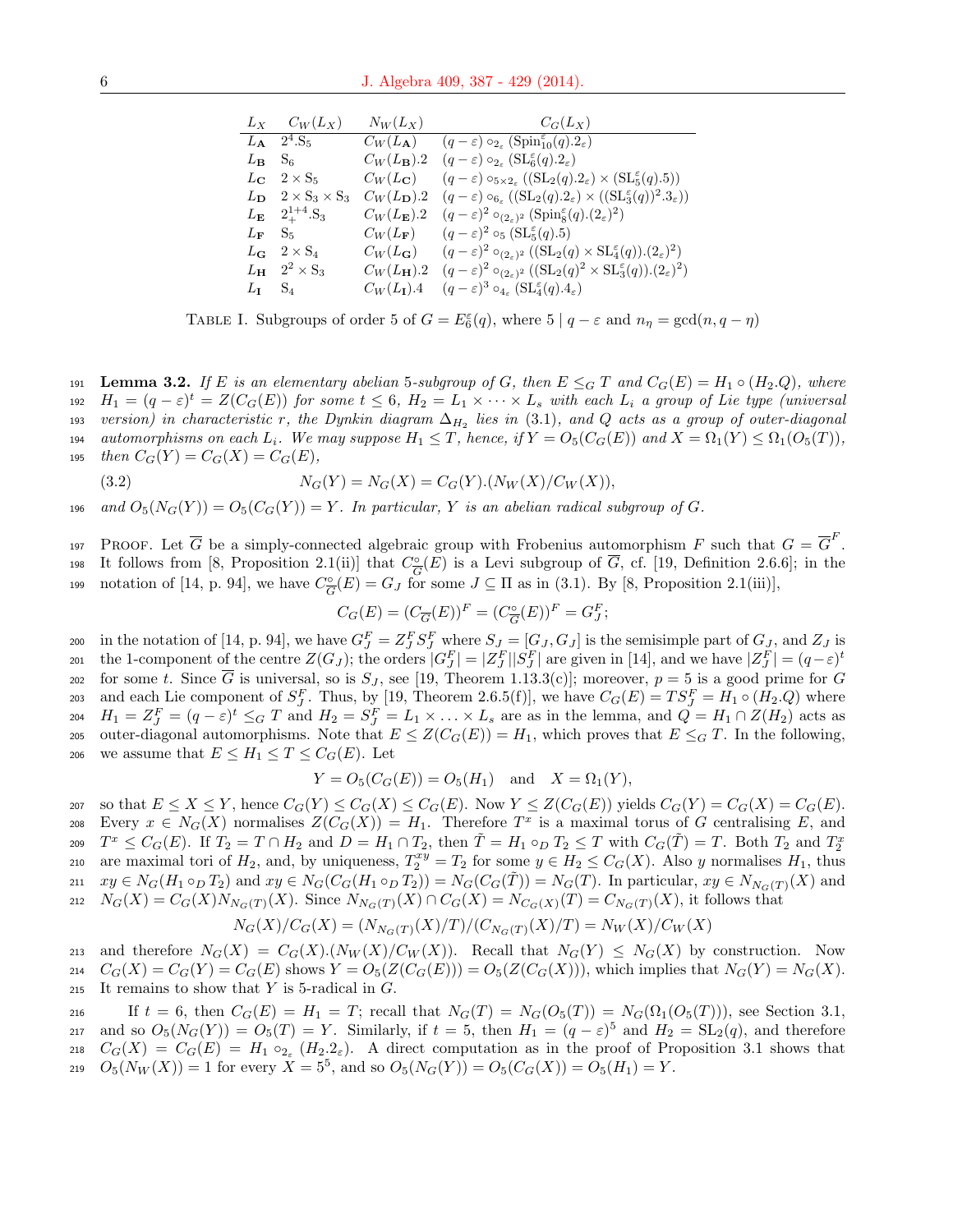Now let  $t \leq 4$ . Note that W has a Sylow 5-subgroup P of order 5; if we assume that  $T \leq C_G(L_B)$ , 220 then  $N_{C_G(L_B)}(T)/T = S_6$  contains a Sylow 5-subgroup of W, which shows that P acts on  $T = (q - \varepsilon)^6$  as a 221 5-cycle permuting the direct factors. Recall that  $X \le Y \le H_1 \le T$ , thus, if  $t \le 4$ , then  $5 \nmid |N_W(X)|$  and 222  $O_5(N_G(Y)) = O_5(C_G(X)) = Y$  follows from  $N_G(Y) = N_G(X) = C_G(X) \cdot (N_W(X)/C_W(X))$ .  $\Box$  223

Let  $W \le GL_6(5)$  be the Weyl group of  $E_6^{\varepsilon}(q)$ , and write  $W = \langle s_1, \dots, s_6 \rangle$  where each  $s_j$  is a reflection. 224 A subgroup  $U \leq W$  is a parabolic subgroup of W if  $U = \langle s_{i_1}, \dots, s_{i_m} \rangle$  for some  $s_{i_j} \in \{s_1, \dots, s_6\}$ . If  $\Delta$  225 is a subdiagram of the Dynkin diagram of G with respect to which W is defined (for example, if  $\Delta$  is as in 226 (3.1)), then  $W(\Delta)$  is the parabolic subgroup generated by the simple roots occurring in  $\Delta$ . In the following 227 proposition, let  $\mathcal{PS}(W)$  be the set of all parabolic subgroups of W. 228

Up to conjugacy, every elementary abelian 5-subgroup  $E \le E_6^{\varepsilon}(q)$  lies in the maximal torus T; define 229

$$
W_E = N_{C_G(E)}(T)/T \quad \text{and} \quad V_E = N_W(E)/C_W(E).
$$

**Proposition 3.3.** Let  $G = E_6^{\varepsilon}(q)$ ,  $T = (q - \varepsilon)^6 \leq G$ , and  $W = N_G(T)/T$ .

- a) Up to conjugacy, the abelian radical 5-subgroups of G and their centralisers are  $R_i$  and  $C_G(R_i)$ ,  $i \in \mathbb{Z}$  231  $\{1, \ldots, 18\}$ , as in Table II. If  $i \leq 16$ , then  $N_G(R_i) = N_G(\Omega_1(R_i))$  and  $C_G(R_i) = C_G(\Omega_1(R_i))$ .
- b) If  $E \leq G$  is an elementary abelian 5-group, then, up to conjugacy,  $C_G(E) = C_G(R_i)$  for some  $i \leq 16$ ; 233 moreover,  $E \leq \Omega_1(R_i)$ , and  $C_G(R_i) \leq N_G(E) \leq N_G(R_i)$ . Thus, if  $M \leq G$  is maximal 5-local, then 234  $M = G N_G(R_i)$  for some  $i \leq 16$ .
- c) Let  $R \in AR_5^*(G) = \{R \in \mathcal{AR}_5(G) \mid R =_G R_i \text{ for } i \leq 16\}$  and suppose  $T \leq C_G(R)$ . Then  $\Omega_1(R) \in \mathcal{ER}_5(G)$  236 and  $W_{\Omega_1(R)} \in \mathcal{P}S(W)$  is a parabolic subgroup of W. The map  $R \mapsto W_{\Omega_1(R)}$  induces a bijection between the 237 G-conjugacy classes of groups in  $\mathcal{AR}_5^*(G)$  and the W-conjugacy classes of groups in  $\mathcal{PS}(W)$ .
- d) If  $i \leq 16$ , then  $N_G(R_i) = C_G(R_i)$ .  $V_{\Omega_1(R_i)}$  is given in Table II. 239
- e) Up to conjugacy, the maximal 5-local subgroups of G are the groups in Table II displayed in boldface.  $\qquad 240$

PROOF. a) Let  $R \in \mathcal{R}_5(G)$  be abelian, and let  $E = \Omega_1(R)$ . Using the notation of Lemma 3.2, we can write 241  $C_G(E) = H_1 \circ (H_2 \cdot Q)$  with  $H_1 = (q - \varepsilon)^t = Z(C_G(E))$ . Observe that  $N_G(R)$  normalises  $C_G(E)$ , thus it also 242 normalises  $Y = O_5(H_1) = O_5(Z(C_G(E)))$  and the 5-subgroup  $YR \leq G$ . This shows that  $N_G(R)$  normalises 243  $N_{YR}(R)$ , hence  $R \leq N_{YR}(R) \leq O_5(N_G(R)) = R$ . If we would have  $YR > R$ , then  $N_{YR}(R) > R$  by p-group 244 theory; therefore we must have  $Y R = R$ , and  $Y \leq R$ . But  $\Omega_1(R) = E \leq Y \leq R$ , so  $\Omega_1(R) = E = \Omega_1(Y)$  and 245  $|E| = 5^t$ . Since  $R \leq C_G(E)$  and  $Y \leq R$ , it follows that  $R = Y \circ_A \hat{R}$  for some  $\hat{R} \leq H_2 \cdot Q$  and  $A = H_1 \cap Z(H_2)$ . 246

First, suppose  $A = 1$ , that is,  $R = Y \times \hat{R}$  and 247

$$
E = \Omega_1(R) = \Omega_1(Y) \times \Omega_1(\hat{R}) = E \times \Omega_1(\hat{R}),
$$

which implies that  $\Omega_1(\hat{R}) = 1$ , hence  $\hat{R} = 1$ . In the notation of Lemma 3.2, we have  $R = Y = O_5(C_G(E))$  and 248  $E = X = \Omega_1(Y)$ , in particular  $R = O_5(N_G(R)) = O_5(C_G(E)) = O_5(Z(C_G(E)))$ . This yields  $C_G(E) \leq C_G(R)$ , 249 thus  $C_G(R) = C_G(E) = H_1 \circ (H_2 \cdot Q)$ ; the Dynkin diagram  $\Delta_{H_2}$  corresponding to  $H_2$  is given by (3.1). Up to 250 conjugacy, the corresponding groups  $C_G(E) = G_{\Delta_{H_2}}^F = H_1 \circ (H_2.Q)$  are given in [14], which yields  $R_1, \ldots, R_{16}$ ; 251 the corresponding centralisers  $C_G(R)$  in Table II are obtained as in the proof of Proposition 3.1. In the 252 notation of Lemma 3.2, we have  $R = Y$ , thus  $C_G(R) = C_G(Y) = C_G(X) = C_G(E)$ , and the normalisers 253  $N_G(R) = N_G(Y) = N_G(X) = N_G(\Omega_1(Y)) = N_G(E)$  are given by (3.2), see part e) of this proposition for more 254 details. In particular, the groups  $R_1, \ldots, R_{16}$  exist and are indeed radical in G.

Now suppose  $R = Y \circ_A \hat{R}$  with  $A \neq 1$ , hence  $H_1 \cap Z(H_2)$  is not a 5'-group. Note that  $\Omega_1(\hat{R}) \leq A$  since 256  $\Omega_1(R) = \Omega_1(Y)$ , and  $t \leq 4$  by the proof of Lemma 3.2. The Dynkin diagram associated with  $H_2$  lies in (3.1), 257 and it follows that the only possibility for  $\Delta_{H_2}$  with  $Z(H_2)$  of order divisible by 5 is  $\Delta_{H_2} \in \{A_1 + A_4, A_4\}$ . 258 Thus, we can assume that  $A = 5$ . Since  $\Omega_1(R) = \Omega_1(Y)$ , we must have  $\Omega_1(R) = 5 = A$ , hence R is cyclic. We 259 may also suppose that  $\hat{R} \neq 5$  since otherwise  $\hat{R} \leq Y$  and  $R = Y$ , which has been considered above.

If  $\Delta_{H_2} = A_1 + A_4$ , then  $C_G(E) = (q - \varepsilon) \circ_{10_{\varepsilon}} ((SL_2(q).2_{\varepsilon}) \times (SL_5^{\varepsilon}(q).5))$ , which implies  $\hat{R} \leq SL_5^{\varepsilon}(q).5$ , 261  $Y = O_5((q - \varepsilon)) = 5^a$ ,  $E = \Omega_1(R) = 5$ , and R is cyclic. If  $a > 1$  and  $|\hat{R}| \leq 5^a$ , then  $R = Y \circ_5 \hat{R}$  has 262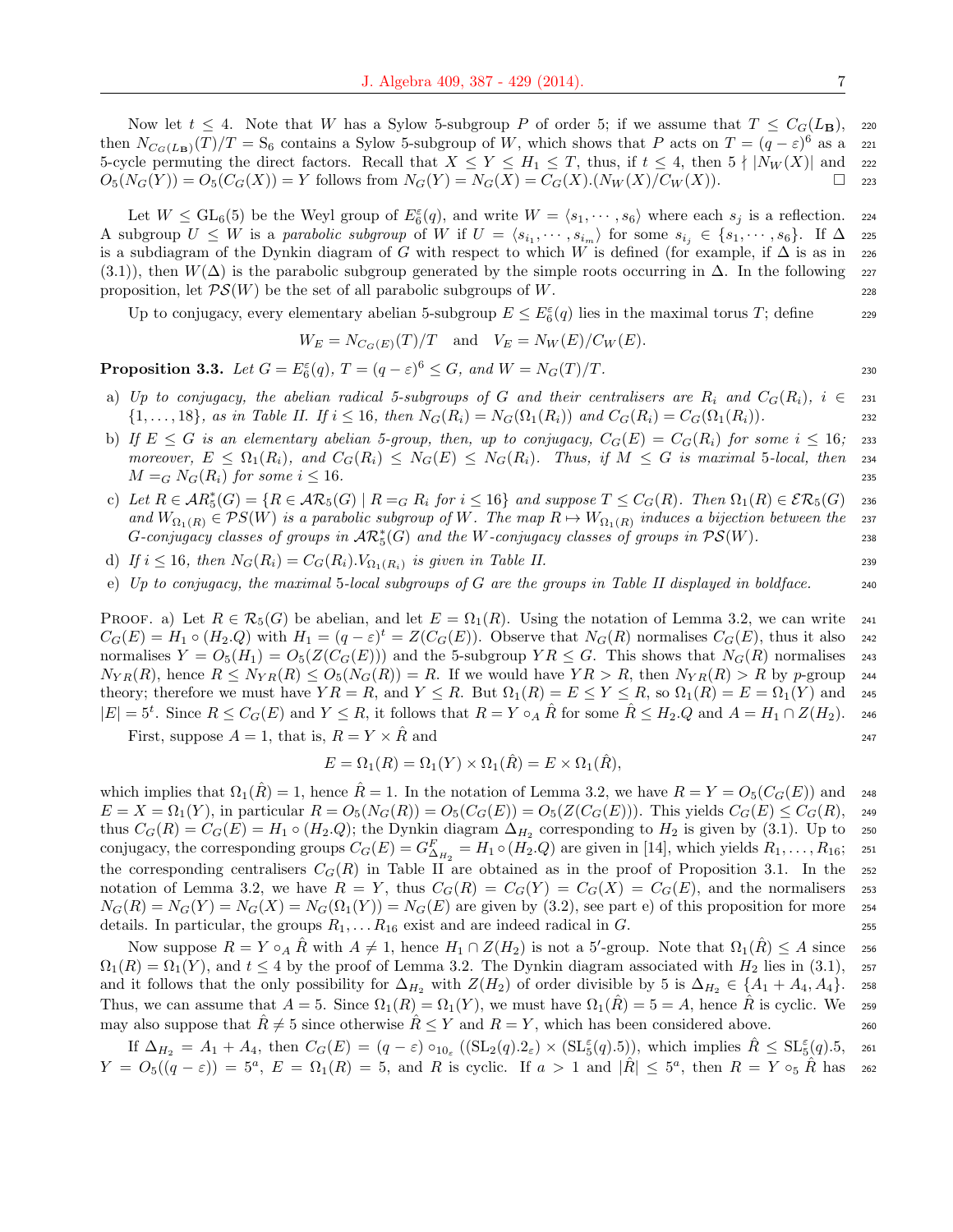exponent  $5^a$ , and therefore cannot be cyclic since  $|R| = 5^{2a-1} > 5^a$ ; this implies that  $|\hat{R}| = 5^{a+1}$ . If  $a = 1$ , 264 then  $\hat{R} > 5^a$  since we assume that  $\hat{R} \neq 5$ . Thus, we have proved that  $R = \hat{R} = 5^{a+1} = R_{17}$  in this case. Note 265 that  $H_1 \circ_5 (\mathrm{SL}_5^{\varepsilon}(q).5) = \mathrm{GL}_5^{\varepsilon}(q)$  with  $C_{\mathrm{GL}_5^{\varepsilon}(q)}(\hat{R}) = q^5 - \varepsilon$  and  $N_{\mathrm{GL}_5^{\varepsilon}(q)}(\hat{R}) = (q^5 - \varepsilon).5$ . Since  $\Omega_1(R) = E = 5$ , 266 we have  $C_G(R) = C_{C_G(E)}(R)$ , thus  $C_G(R) = (q^5 - \varepsilon) \circ_{2_{\varepsilon}} (\mathrm{SL}_2(q).2_{\varepsilon})$ . Similarly,  $N_G(R) = N_{N_G(E)}(R)$ . In the 267 notation of Lemma 3.2, we have  $E = \Omega_1(R) = \Omega_1(Y) = X$ , hence  $N_G(E) = C_G(E) \cdot (N_W(E)/C_W(E))$ . Since 268  $C_G(E) = G C_G(L_C)$ , it follows from Table I that  $N_G(R) = N_{C_G(E)}(R)$ , which implies that  $N_G(R) = C_G(R)$ .5.

269 If  $\Delta_{H_2} = A_4$ , then  $C_G(E) = (q - \varepsilon)^2 \circ_5 (\text{SL}_5^{\varepsilon}(q).5)$ , thus  $\hat{R} \leq \text{SL}_5^{\varepsilon}(q).5$ ,  $Y = (5^a)^2$ , and  $E = \Omega_1(R) =$ 270  $\Omega_1(Y) = 5^2$ . If  $5 < |\hat{R}| \le 5^a$ , then R has exponent  $5^a$  and so  $R = Y = (5^a)^2$  by the fundamental theorem of finite 271 abelian groups, a contradiction to  $|Y \circ_{5} \hat{R}| > 5^{2a}$ , which proves that  $\hat{R} = 5^{a+1}$ . As before, note that  $C_{\mathcal{G}}(E)$ 272  $(q-\varepsilon)^2 \circ_5 (\mathrm{SL}_5^{\varepsilon}(q).5) = (q-\varepsilon) \times \mathrm{GL}_5^{\varepsilon}(q),$  thus  $R = 5^a \times 5^{a+1} = R_{18}$  and  $C_G(R) = C_{C_G(E)}(R) = (q-\varepsilon) \times (q^5 - \varepsilon).$ 273 We can assume that  $E = \Omega_1(R_5)$ , hence  $N_G(R) \leq N_G(E) = N_G(R_5)$  and  $N_G(R) = N_{N_G(R_5)}(R)$ ; this proves  $274$   $N_G(R) = C_G(R).10_\varepsilon$ . The local structure proves that  $R_1, \ldots, R_{18}$  are pairwise not conjugate in G

275 b) By the proof of Lemma 3.2, we can assume that  $C_G(E) = C_G(R_i)$  for some  $i \leq 16$ . The proof also shows that  $R_i = O_5(C_G(E))$ , thus  $R_i$  is normalised by  $N_G(E)$ , hence  $C_G(R_i) \leq N_G(E) \leq N_G(R_i)$ . Clearly,  $277$   $E \leq \Omega_1(O_5(C_G(E))) = \Omega_1(R_i)$ . Thus, if M is maximal 5-local, then  $M = N_G(\Omega_1(Z(O_5(M)))) = G N_G(R_i)$  for 278 some  $i < 16$ .

279 c) Let  $R \in \mathcal{AR}_{5}^{*}(G)$  and write  $E = \Omega_{1}(R)$ . We have  $R = G R_{i}$  for some  $i \leq 16$ , and part a) shows that 280  $N_G(R) = N_G(E)$ , hence  $E \in \mathcal{ER}_5(G)$ . Write  $C_G(E) = H_1 \circ (H_2,Q)$  as in Lemma 3.2, and suppose that 281  $H_1 \leq T \leq C_G(E)$ . Now clearly  $W_E = N_{C_G(E)}(T)/T = W(\Delta_{H_2}) \in \mathcal{PS}(W)$ . If  $R = G S$ , then  $\Omega_1(R)^g = \Omega_1(S)$ for some  $g \in G$ . We can suppose T centralises R and S, hence  $T^g$  is a maximal torus of  $C_G(S)$  and  $T^g = T^h$ 282 283 for some  $h \in C_G(S)$ . Now  $gh^{-1} \in N_G(T)$ , and  $C_G(R)^{gh^{-1}} = C_G(S)$  and  $W^{gh^{-1}T}_{\Omega_1(R)} = W_{\Omega_1(S)}$  with  $gh^{-1}T \in W$ . 284 Since  $R \leq S$  if and only if  $\Omega_1(R) \leq \Omega_1(S)$  if and only if  $C_G(\Omega_1(S)) \leq C_G(\Omega_1(R))$ , it follows that  $R \leq S$  if and 285 only if  $W_{\Omega_1(S)} \leq W_{\Omega_1(R)}$ . A simple computation, for example, by computer, shows that, up to conjugacy, W 286 has 16 parabolic subgroups. Since we have already found 16 non-isomorphic parabolic subgroups  $W_{\Omega_1(R)}$ , the 287 map  $R \mapsto W_{\Omega_1(R)}$  defines a bijection between the G-classes in  $\mathcal{AR}_5^*(G)$  and the W-classes in  $\mathcal{PS}(W)$ .

288 d) If  $i \in \{17, 18\}$ , then  $N_G(R_i)$  is given in the proof of a), so let  $R = R_i$  and  $E = \Omega_1(R)$  with  $i \leq 16$  in the 289 following. Part a) and (3.2) show that  $C_G(R) = C_G(E)$  and  $N_G(R) = N_G(E) = C_G(R) \cdot (N_W(E)/C_W(E)) =$ 290  $C_G(R).V_E$ , where  $V_E = N_W(E)/C_W(E) = N_G(E)/C_G(E)$ , see the proof of Lemma 3.2. By c),  $W_E =$ 291  $N_{C_G(E)}(T)/T$  is a parabolic subgroup of  $W \le GL_6(5)$ , acting on  $V = 5^6$ . The proof of c) also shows that W <sup>292</sup> has 16 conjugacy classes of parabolic subgroups, and, using a computer, we obtain explicit representatives of 293 these subgroup classes. If  $H \leq W$  is such a parabolic subgroup, then its structure readily determines a unique 294 i  $\leq 16$  such that  $H =_{W} W_{\Omega_1(R_i)}$  and  $E_i =_{G} C_V(H) = \{v \in V \mid vH = v\} \leq V$ . Thus, up to conjugacy, we can 295 construct  $E_1, \ldots, E_{16} \leq V$ , which allows us to compute  $V_E = N_W(E)/C_W(E)$ , and hence  $N_G(R) = C_G(R)$ .  $V_E$ . <sup>296</sup> The results of these computations are given in Table II.

297 (e) If  $R_i \in \mathcal{AR}_5^*(G)$ , then we can suppose  $T \leq C_G(R_i)$ , and we define  $E_i = \Omega_1(R_i)$ ,  $W_i = N_{C_G(E_i)}(T)/T$ , 298 and  $V_i = N_W(E_i)/C_W(E_i)$ . If  $M \leq G$  is maximal 5-local, then we can assume that  $M = N_G(R_i)$  for some 299 i  $i \leq 16$ , see part b), hence it remains to determine the maximal 5-local subgroups among  $N_G(R_1), \ldots, N_G(R_{16})$ . 300 Let  $i \leq 16$  in the following, hence  $N_G(R_i) = N_G(E_i)$  by part a), and  $E_i \in \mathcal{ER}_5(G)$  by part c). Note that 301  $N_G(R_i) = (H_1 \circ H_2 \cdot Q) \cdot V_i$  with  $H_1 = (q - \varepsilon)^t$ ,  $R_i = O_5(H_1)$ ,  $E_i = 5^t$ , and  $V_i \le \text{Aut}(E_i) = \text{GL}_t(5)$ , see Table 302 II and Lemma 3.2. By Lemma 2.3, the group  $N_G(R_i) = N_G(E_i)$  is maximal 5-local if there is no nontrivial 303  $E < E_i$  fixed by  $V_i$ . As in part d), we can explicitly compute  $V_i$ , and it follows that  $V_i$  acts irreducibly on  $E_i$  if 304 and only if  $i \in \{1, 2, 3, 4, 6, 9, 13, 15, 16\}$ ; thus, for these i, the group  $N_G(R_i)$  is maximal 5-local. Also, we find that  $V_i$  fixes a proper 1-dimensional subspace of  $E_i$  if and only if  $i \in \{5, 7, 8, 10, 11, 12, 14\}$ ; thus, for these i, 306 we obtain  $N_G(R_i) <_G N_G(R_j)$  for some  $j \leq 4$ , and  $N_G(R_i)$  is not maximal 5-local.

307 3.3. Radical p-subgroups with  $p \ge 7$ . The previous results allow us to classify the radical p-subgroups 308 of  $G = E_6^{\eta}(q)$  for  $p \ge 7$  and  $p \mid q - \eta$ ; every Sylow p-subgroup of G is abelian, see Lemma 2.4. Denote by b the 309 largest p-power dividing  $q - \eta$ .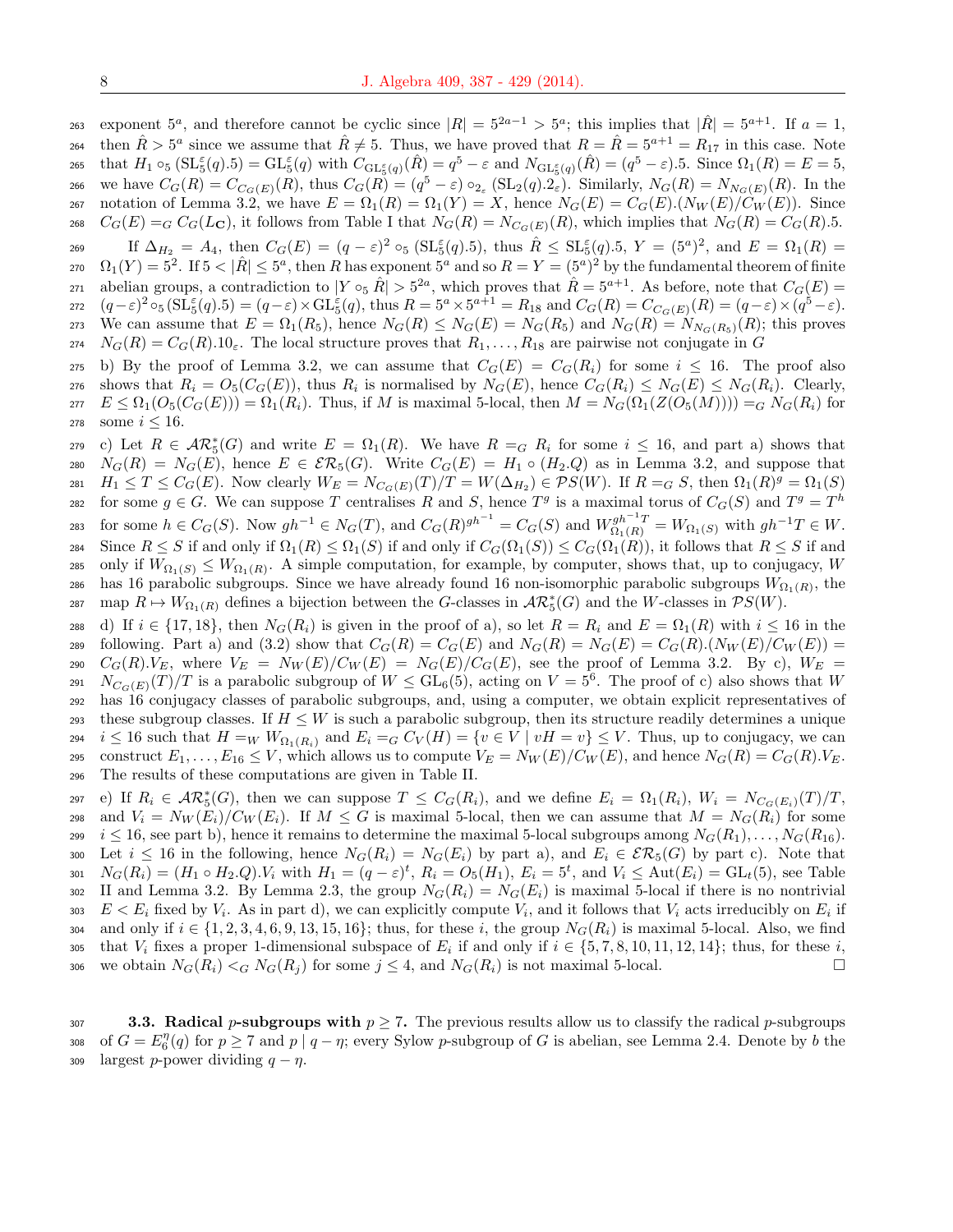|          | $_{R}$    | $C_G(R)$                                                                                                                                    | $W_{E}$                      | $N_G(R) = C_G(R) . V_E$    |
|----------|-----------|---------------------------------------------------------------------------------------------------------------------------------------------|------------------------------|----------------------------|
| $R_1$    | $5^a$     | $\overline{(q-\varepsilon)\circ_{2_{\varepsilon}}(\mathrm{Spin}_{10}^{\varepsilon}(q).2_{\varepsilon})}$                                    | $2^4.S_5$                    | $C_G(R)$                   |
| $R_2$    | $5^a$     | $(q-\varepsilon) \circ_{2_{\varepsilon}} (\mathrm{SL}_6^{\varepsilon}(q).2_{\varepsilon})$                                                  | $S_6$                        | $C_G(R).2$                 |
| $R_3$    | $5^a$     | $(q-\varepsilon) \circ_{10_{\varepsilon}} ((SL_2(q).2_{\varepsilon}) \times (SL_5^{\varepsilon}(q).5))$                                     | $2 \times S_5$               | $C_G(R)$                   |
| $R_4$    | $5^a$     | $(q-\varepsilon) \circ_{6_{\varepsilon}} ((SL_2(q).2_{\varepsilon}) \times ((SL_3^{\varepsilon}(q))^2.3_{\varepsilon}))$                    | $2 \times (S_3)^2$           | $C_G(R).2$                 |
| $R_5$    | $(5^a)^2$ | $(q-\varepsilon)^2 \circ_5 (\mathrm{SL}_5^{\varepsilon}(q).5)$                                                                              | $S_5$                        | $C_G(R).2$                 |
| $R_6$    | $(5^a)^2$ | $(q-\varepsilon)^2 \circ_{(2\varepsilon)^2} (\text{Spin}_8^+(q).(2\varepsilon)^2)$                                                          | $2^{1+4}_+$ . S <sub>3</sub> | $C_G(R).S_3$               |
| $R_7$    | $(5^a)^2$ | $(q-\varepsilon)^2 \circ_{4_\varepsilon \times 2_\varepsilon} ((SL_2(q).2_\varepsilon) \times (SL_4^{\varepsilon}(q).4_\varepsilon))$       | $2\times \mathrm{S}_4$       | $C_G(R).2$                 |
| $R_8$    | $(5^a)^2$ | $(q-\varepsilon)^2 \circ_{3_\varepsilon \times (2_\varepsilon)^2} ((SL_2(q).2_\varepsilon)^2 \times (SL_3^{\varepsilon}(q).3_\varepsilon))$ | $2^2 \times S_3$             | $C_G(R).2$                 |
| $R_9$    | $(5^a)^2$ | $(q-\varepsilon)^2 \circ_{(3_{\varepsilon})^2} ((\mathrm{SL}_3^{\varepsilon}(q).3_{\varepsilon})^2)$                                        | $(S_3)^2$                    | $C_{G}(R).D_{12}$          |
| $R_{10}$ | $(5^a)^3$ | $(q-\varepsilon)^3 \circ_{6_{\varepsilon}} ((SL_2(q).2_{\varepsilon}) \times (SL_3^{\varepsilon}(q).3_{\varepsilon}))$                      | $2 \times S_3$               | $C_G(R).S_3$               |
| $R_{11}$ | $(5^a)^3$ | $(q-\varepsilon)^3 \circ_{4_\varepsilon} (\mathrm{SL}_4^{\varepsilon}(q).4_\varepsilon)$                                                    | $S_4$                        | $C_G(R).D_8$               |
| $R_{12}$ | $(5^a)^3$ | $(q-\varepsilon)^3 \circ_{(2\varepsilon)^3} ((\mathrm{SL}_2(q).2\varepsilon)^3)$                                                            | $2^3$                        | $C_G(R).D_{12}$            |
| $R_{13}$ | $(5^a)^4$ | $(q-\varepsilon)^4 \circ_{3\varepsilon} (\mathrm{SL}_3^{\varepsilon}(q).3_{\varepsilon})$                                                   | $S_3$                        | $C_G(R).3^2.D_8$           |
| $R_{14}$ | $(5^a)^4$ | $(q-\varepsilon)^4 \circ_{(2\varepsilon)^2} ((\mathrm{SL}_2(q).2\varepsilon)^2)$                                                            | $2^2$                        | $C_G(R).2^3.S_3$           |
| $R_{15}$ | $(5^a)^5$ | $(q-\varepsilon)^5 \circ_{2\varepsilon} (\mathrm{SL}_2(q).2\varepsilon)$                                                                    | $\overline{2}$               | $C_G(R).S_6$               |
| $R_{16}$ | $(5^a)^6$ | $(q-\varepsilon)^6$                                                                                                                         | $\mathbf{1}$                 | T.W                        |
| $R_{17}$ | $5^{a+1}$ | $(q^5-\varepsilon) \circ_{2\varepsilon} (\mathrm{SL}_2(q).2\varepsilon)$                                                                    |                              | $C_G(R).5$                 |
|          |           | $R_{18}$ $5^a \times 5^{a+1}$ $(q-\varepsilon) \times (q^5-\varepsilon)$                                                                    |                              | $C_G(R).10_{\varepsilon}.$ |

TABLE II. Abelian radical 5-subgroups of  $G = E_6^{\varepsilon}(q)$  with  $5 | q - \varepsilon$  and  $n_\eta = \gcd(n, q - \eta)$ 

**Corollary 3.4.** Let  $p \ge 7$  be a prime and  $G = E_6^{\eta}(q)$  the universal version with  $7 | q - \eta$ . Up to conjugacy, the 310 radical p-subgroups of G are  $R_1, \ldots, R_{16}$  with local structure given in Table II, with  $(5, \varepsilon, a)$  replaced by  $(p, \eta, b)$ . 311 Up to conjugacy, the maximal p-local subgroups of G are the groups  $N_G(R_i)$  in Table II displayed in boldface. 312

PROOF. First, Lemma 3.2 also holds when 5 is replaced by p, with some modifications in the last paragraph  $\frac{313}{2}$ of its proof; note that  $p \nmid |W(E_6)|$ . Second, if  $R \leq G$  is p-radical, then R is abelian by Lemma 2.4. Now the 314 proof of Proposition 3.3a) carries over and shows that  $R \cong R_i$  for some  $i \in \{1, \ldots, 16\}$ . (The proof also shows 315 that  $R_{17}$  and  $R_{18}$  do not exist since  $H_2$  with  $\Delta_{H_2}$  in (3.1) always satisfies  $p \nmid |Z(H_2)|$ .) It remains to show 316 that each  $R_i$  exists. For this purpose, consider  $K_i = C_G(R_i)$ , which exists by [14], and write  $K_i = H_1 \circ (H_2.Q)$  317 such that  $H_1 = Z(K_i) = (q - \eta)^t$ ,  $E_i = \Omega_1(O_p(Z(K_i))) = p^t$ , and  $\Delta_{H_2}$  as in (3.1). Clearly,  $E_i$  is elementary and abelian and  $K_i \leq C_G(E_i)$ . Lemma 3.2 shows that,  $C_G(E_i) = A_1 \circ_S (A_2.S)$  with  $A_1 = Z(C_G(E_i)) = (q - \eta)^s$ , <sup>319</sup>  $E_i = \Omega_1(O_p(A_1)) = p^s$ , and  $\Delta_{A_2}$  as in (3.1). Up to conjugacy, the groups  $C_G(E_i) = G_{\Delta_{A_2}}^F = A_1 \circ_S (A_2.S)$  are 320 given in [14], and it follows that  $K_i = C_G(E_i)$ . This proves that  $O_p(C_G(E_i)) = R_i$  exists and  $E_i = \Omega_1(R_i)$ ; 321 Lemma 3.2 now shows that  $O_p(N_G(R_i)) = O_p(C_G(R_i)) = O_p(C_G(E_i)) = R_i$ , so  $R_i$  is p-radical. In particular, 322 the proof of Proposition 3.3a) also shows that  $N_G(R_i) = N_G(O_p(H_1))$ . Since  $C_G(O_p(H_1)) = H_1 \circ (H_2, Q)$  and 323  $H_1 = Z(C_G(O_p(H_1))),$  it follows that  $N_G(O_p(H_1)) \leq N_G(H_1),$  hence  $N_G(R_i) = N_G(H_1),$  which is independent 324 of p since  $H_1 = (q - \eta)^t$ . Therefore, the local structure of  $R_i$  is as for  $p = 5$  as given in Table II. If  $M \leq G$  is 325 maximal p-local, then, as in the proof of Proposition 3.3e), we can assume that  $M = N_G(R_i)$  with  $i \le 16$ . In 326 particular,  $N_G(R_i)$  is maximal p-local if and only if  $N_G(R_i) \nleq_G N_G(R_j)$  for  $i \neq j$ . As shown above,  $N_G(R_i)$  is 327 independent of p, and the assertion follows from our results on  $p = 5$ .

**3.4. Non-abelian radical 5-subgroups.** We continue our classification; let  $R_1, \ldots, R_{18}$  be the groups 329 in Table II. The next preliminary lemma shows that  $N_G(R_i) = C_G(R_i)$ .  $V_i = (H_1, V_i) \circ (H_2, Q)$  for  $i \in \{5, 15\}$ ; 330 this is required for the subsequent main theorem. 331

**Lemma 3.5.** We have 
$$
N_G(R_5) = ((q - \varepsilon)^2 \cdot 2) \circ_5 (\mathrm{SL}_5^{\varepsilon}(q) \cdot 5)
$$
 and  $N_G(R_{15}) = ((q - \varepsilon)^5 \cdot S_6) \circ_{2_{\varepsilon}} (\mathrm{SL}_2(q) \cdot 2_{\varepsilon}).$ 

PROOF. Proposition 3.3 proves  $N_G(R_3) = N_G(\Omega_1(R_3)) = Q_1 \circ_{10_{\varepsilon}} ((SL_2(q).2_{\varepsilon}) \times (SL_5^{\varepsilon}(q).5))$  where  $Q_1 = (q - \varepsilon)$  ass and  $R_3 = O_5(Q_1)$ . Let  $Q_2 = (q - \varepsilon) \leq SL_2(q) \cdot 2_{\varepsilon}$  be a maximal torus such that  $R = O_5(Q_1 \times Q_2)$  satisfies 334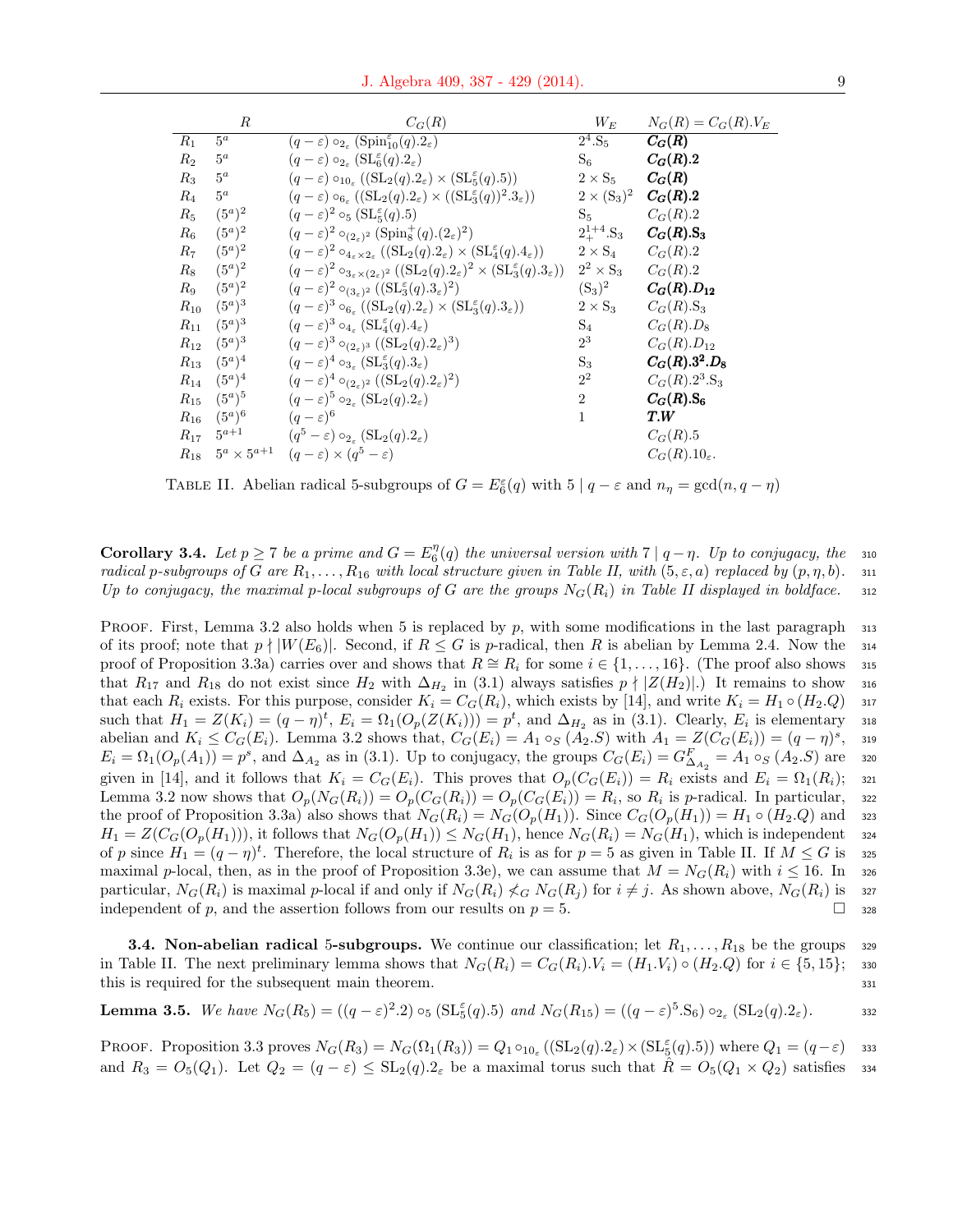335  $C_G(\hat{R}) = C_{C_G(R_3)}(\hat{R}) = (q - \varepsilon)^2 \circ_5 (\text{SL}_5^{\varepsilon}(q).5) \cong C_G(R_5)$  and  $N_{N_G(R_3)}(\hat{R}) = ((q - \varepsilon)^2.2) \circ_5 (\text{SL}_5^{\varepsilon}(q).5)$ . An argument as in the proof of Lemma 3.2 proves that  $\hat{R} = G R_5$ , namely, [8, Proposition 2.1] shows that  $C_G(\hat{R})$ 337 is a Levi subgroup of G, and the list of groups in [14, p. 101] implies that we can assume  $C_G(\overline{R}) = C_G(\overline{R}_5)$ . 338 But  $\hat{R} \leq O_5(C_G(R_5)) = R_5$ , hence  $\hat{R} = R_5$ . By Table II, we know  $N_G(R_5) = C_G(R_5) \cdot 2$ , thus  $N_G(R_5) = G_5$ 339  $N_G(\hat{R}) = N_{N_G(R_3)}(\hat{R}).$ 

340 Let  $K \leq G$  be as in the proof of Proposition 3.1c), that is,  $K = (K_1 \circ_{2_{\epsilon}} K_2).2_{\epsilon} \leq G$  with  $K_1 = SL_2(q)$ 341 and  $K_2 = SL_6^{\varepsilon}(q)$ . Let  $Q_1 = (q - \varepsilon)^5 \leq K_2$  be a maximal torus so that  $N_K(Q_1) = (K_1 \circ_{2_{\varepsilon}} Q_1 S_6) \cdot 2_{\varepsilon}$ 342 and  $C_K(O_5(Q_1)) = (\mathrm{SL}_2(q).2_{\varepsilon}) \circ_{2_{\varepsilon}} Q_1 \leq C_G(O_5(Q_1)).$  Since  $Q_1 \leq Z(C_G(O_5(Q_1))),$  it follows from [14] 343 that  $C_K(O_5(Q_1)) = C_G(O_5(Q_1)) \cong C_G(R_{15})$ . As before, we deduce that  $C_G(R_{15}) = G(G(O_5(Q_1)))$ , hence 344  $R_{15} = G O_5(Q_1)$ . Now Table II implies that  $N_G(R_{15}) = (((q - \varepsilon)^5 \cdot S_6) \circ_{2_{\varepsilon}} SL_2(q)) \cdot 2_{\varepsilon}$ .

**345** Theorem 3.6. Let  $G = E_6^{\varepsilon}(q)$  with  $5 | q-\varepsilon$ . Up to conjugacy, the abelian and non-abelian radical 5-subgroups 346 are  $R_1, \ldots, R_{22}$  as given in Tables II and Table III, respectively. Up to conjugacy, the maximal 5-local subgroups <sup>347</sup> of G are the groups in Table II displayed in boldface.

348 PROOF. By Proposition 3.3, we may suppose that R is non-abelian. Let  $E = \Omega_1(Z(R))$ , so that  $R \leq C_G(E)$ . 349 In particular,  $C_G(E)$  has a non-abelian Sylow 5-subgroup and Lemma 3.2 implies  $C_G(E) \in G$   $\{C_1, C_2, C_3, C_5\}$ , 350 where  $C_i = C_G(R_i)$  with  $R_i$  as in Table II. Recall that  $5^a$  is the largest 5-power dividing  $q - \varepsilon$ .

351 (1) Suppose  $C_G(E) \in_G \{C_1, C_2\}$ , so that  $C_G(E) = H_1 \circ_{2_{\varepsilon}} (H_2.Q)$ , where  $H_1 = (q - \varepsilon)$ ,  $Q = 2_{\varepsilon}$ , and 352  $H_2 = \text{Spin}_{10}^{\varepsilon}(q)$  or  $H_2 = \text{SL}_{6}^{\varepsilon}(q)$ . Thus  $R = T_1 \times T_2$  with  $T_1 \leq H_1$  and  $T_2 \leq H_2$ . Since R is non-abelian, it 353 follows that  $T_2$  is non-abelian, in particular,  $\Omega_1(Z(T_2)) \neq 1$ . This yields  $E = \Omega_1(Z(R)) = \Omega_1(T_1) \times \Omega_1(Z(T_2))$ , 354 a contradiction to  $E \leq H_1$ . Thus we must have  $C_G(E) \in_G \{C_3, C_5\}$ , according as  $Z(R)$  is cyclic or non-cyclic.

355 (2) Suppose R contains a non-cyclic abelian characteristic subgroup A; choose A such that  $F = \Omega_1(AZ(R))$ 356 has maximal possible order. Note that F is non-cyclic and  $N_G(R) \leq N_G(F)$ , thus R is radical in  $N_G(F)$  and 357  $R \geq O_5(N_G(F))$  by Lemma 2.2. In particular, the Sylow 5-subgroup of  $N_G(F)$  is non-abelian. Since F is 358 non-cyclic,  $C_G(F) = C_i$  and  $N_G(R) \leq N_G(F) \leq N_G(R_i)$  for some  $i \in \{5, 15, 16\}$ , see Proposition 3.3b).

359 If  $C_G(F) = C_{16}$ , then  $C_G(F) = T$  and  $O_5(C_G(F)) = (5^a)^6 \le R$  as R is a radical subgroup of  $N_G(F)$ . 360 But R is non-abelian, so  $R = R_{19} = 5^a \times 5^a$  (  $5 = S$ , a Sylow 5-subgroup of G. Note that  $Z(S) = (5^a)^2$ , 361 and  $C_G(Z(S)) \leq C_G(\Omega_1(Z(S)))$  contains a Sylow 5-subgroup of G. By Proposition 3.3b), we can assume that 362  $C_G(S) \leq C_G(\Omega_1(Z(S))) = C_G(R_5) = C_5$  with  $R_5 \leq S$  and  $\Omega_1(Z(S)) = \Omega_1(R_5)$ . Thus,  $C_G(S) = C_{C_5}(S) = C_{C_5}(S)$ 363  $(q-\varepsilon)^2$ , and, similarly,  $N_G(S) = N_{N_G(R_5)}(S)$ . Lemma 3.5 shows that  $N_G(R_5) = ((q-\varepsilon)^2 \cdot 2) \circ_5 (\text{SL}_5^{\tilde{\varepsilon}}(q) \cdot 5)$ , 364 hence  $\text{Out}_G(S) = 2 \times \text{Out}_{\text{SL}_5^{\varepsilon}(q)}(\hat{S}) = 2 \times 4$  where  $\hat{S} = (5^a)^4 \times 5 \leq S$  is a Sylow 5-subgroup of  $\text{SL}_5^{\varepsilon}(q)$ .

365 If  $C_G(F) = C_{15}$ , then  $N_G(F) \leq N_G(R_{15})$ , and R is radical in  $N_G(R_{15}) = C_G(R_{15})$ . S<sub>6</sub>; recall that 366  $N_G(R_{15}) = ((q-\varepsilon)^5 \cdot S_6) \circ_{2_\varepsilon} (\text{SL}_2(q).2_\varepsilon)$  by Lemma 3.5. Since  $O_5(N_G(F)) \leq R$ , we have  $(5^a)^5 = O_5(C_G(F)) \leq R$ . 367 Hence  $R = T_1 \times T_2$  with  $T_1 \leq (q - \varepsilon)^5$ . S<sub>6</sub> and  $T_2 \leq SL_2(q)$ . By Lemma 2.2, we have  $O_5(N_G(R_{15})) \leq R$ ; 368 since R is non-abelian, this implies that  $T_1 = 5^a \wr 5$  and  $T_2 = 1$  or  $T_2 = 5^a$ . In the latter case,  $R = R_{19}$ 369 (Sylow 5-subgroup), so let us assume that  $R = T_1 = 5^a \wr 5 \leq (q - \varepsilon)^5 \cdot S_6$ . This yields  $R = R_{20}$ , and 370  $C_G(R) \leq C_G(F) = (q - \varepsilon)^5 \circ_{2_{\varepsilon}} (\mathrm{SL}_2(q).2_{\varepsilon})$  implies  $C_G(R) = (q - \varepsilon) \circ_{2_{\varepsilon}} (\mathrm{SL}_2(q).2_{\varepsilon})$ , where  $(q - \varepsilon)$  is a di-371 agonally embedded in  $(q - \varepsilon)^5$ . Also, we have  $N_G(R) = N_{N_G(R_{15})}(R) = (C_G(R)R)$ .4.

372 If  $C_G(F) = C_5 = (q - \varepsilon)^2 \circ_5 (\mathrm{SL}_5^{\varepsilon}(q).5)$ , then  $N_G(F) \leq N_G(R_5) = C_G(F).2$ , thus  $R = (5^a)^2 \circ_5 \hat{R}$  for 373 some radical subgroup  $\hat{R} \leq \mathrm{SL}_5^{\varepsilon}(q).5$ ; recall that R is radical in  $N_G(F)$ . In particular,  $Z(R) = (5^a)^2 \circ_5 Z(\hat{R})$ ,  $374$  and  $\hat{R}$  is non-abelian. If  $\hat{A}$  is an abelian characteristic subgroup of  $\hat{R}$ , then  $Z(R)\hat{A}$  is an abelian characteristic 375 subgroup R. By Proposition 3.3b), we have  $F \leq (q - \varepsilon)^2$ ; since A is chosen such that  $F = \Omega_1(Z(R)A)$  has  $\frac{376}{10}$  maximal order, it follows that all the abelian characteristic subgroups of  $\hat{R}$  are cyclic. Now Lemma 2.1 shows 377 that  $\hat{R} = 5^{1+2s}_{+} \circ_5 5^{\alpha}$  with  $Z(\hat{R}) = 5^{\alpha}$  for some  $\alpha \ge 1$  and  $s \ge 1$ . Note that  $(q - \varepsilon) \circ_5 (\text{SL}_5^{\varepsilon}(q).5) = \text{GL}_5^{\varepsilon}(q)$ 378 for some  $(q - \varepsilon) \leq Z(C_5) = (q - \varepsilon)^2$ , so that  $(5^a) \circ_5 \hat{R}$  is a radical 5-subgroup of  $\mathrm{GL}_5^{\varepsilon}(q)$ . These radical 379 subgroups are classified in [1, Theorem 2.3], and it follows that  $\alpha = s = 1$ , hence  $\hat{R} = 5^{1+2}_+$  and  $R = R_{21} =$ 380  $(5^a)^2 \circ_5 5^{1+2}_+$ . Up to conjugacy,  $\text{GL}_5^{\varepsilon}(q)$  contains a unique radical subgroup  $O_5(Z(\text{GL}_5^{\varepsilon}(q)))\hat{R} = 5^a \circ_5 \hat{R}$ , and we 381 have  $Out_{GL_5^{\varepsilon}(q)}(\hat{R}) = \text{Sp}_2(5) = \text{SL}_2(5)$ , cf. [1, p. 152], thus  $Out_G(R) = \text{SL}_2(5)$ .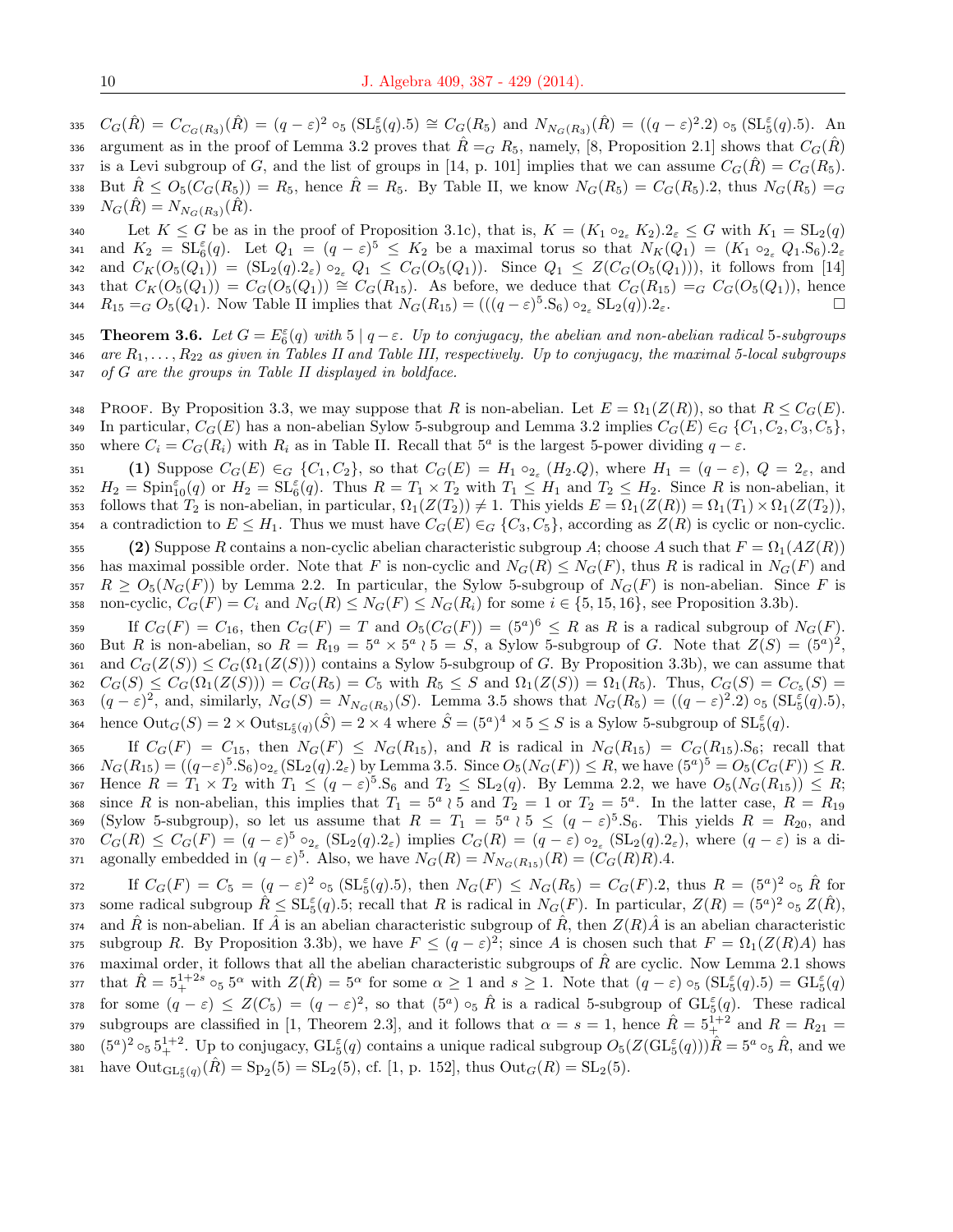(3) Suppose all abelian characteristic subgroups of R are cyclic, thus  $R = 5^{\alpha} \circ_5 5^{1+2s}_{+}$  for some  $\alpha, s \ge 1$  ass by Lemma 2.1. Moreover,  $E = \Omega_1(Z(R)) = 5$ , and (1) shows that  $C_G(E) = C_3 = (q - \varepsilon) \circ_{10_{\varepsilon}} ((SL_2(q).2_{\varepsilon}) \times \text{383})$  $(SL_5^{\varepsilon}(q).5)) = N_G(E)$ . Note that R is radical in  $C_G(E)$ , hence  $5^a = O_5(C_G(E)) \leq Z(R)$ , and  $R = 5^a \circ_5(T_2 \times T_3)$ , 384 where  $T_2 \in \mathcal{R}_5(\mathrm{SL}_2(q).2_\varepsilon)$  and  $T_3 \in \mathcal{R}_5(\mathrm{SL}_5(q).5)$ . Since  $Z(R)$  is cyclic and R is non-abelian, we must have 385  $T_2 = 1$  and  $T_3 \neq 1$  non-abelian. Note that all abelian characteristic subgroup of  $T_3$  are cyclic by assumption, 386 thus  $T_3 = 5^{\beta} \circ_5 5^{1+2t}$  with  $\beta, t \ge 1$ . It follows as in (2) that  $\beta = t = 1$ , thus  $T_3 = 5^{1+2}$ , and  $R = R_{22} = 5^a \circ_5 5^{1+2}$  387 is unique up to conjugacy. The local structure of  $R_{22}$  is determined as in the last paragraph of (2).  $\Box$  388

|                                                    | $C_G(R)$                                                                                                  | $N_G(R)$                         |
|----------------------------------------------------|-----------------------------------------------------------------------------------------------------------|----------------------------------|
| $R_{19}$ $5^a \times 5^a \wr 5$                    | $(q-\varepsilon)^2$                                                                                       | $(C_G(R)R)(4\times 2)$           |
| $R_{20}$ $5^a$ $\wr$ 5                             | $(q-\varepsilon) \circ_{2_{\varepsilon}} (\mathrm{SL}_2(q).2_{\varepsilon})$                              | $(C_G(R)R).4$                    |
| $R_{21} \quad (5^a)^2 \circ_5 5^{1+2}_+$           | $(q-\varepsilon)^2$                                                                                       | $(C_G(R)R)$ .SL <sub>2</sub> (5) |
| $R_{22}$ 5 <sup><i>a</i></sup> $\circ_5 5_+^{1+2}$ | $(q-\varepsilon) \circ_{2_{\varepsilon}} (\mathrm{SL}_2(q).2_{\varepsilon})$ $(C_G(R)R).\mathrm{SL}_2(5)$ |                                  |

TABLE III. Non-abelian radical 5-subgroups of  $G = E_6^{\varepsilon}(q)$  with  $5 | q - \varepsilon$  and  $n_\eta = \gcd(n, q - \eta)$ 

#### 4. Maximal 3-local subgroups 389

Let  $G = E_6^{-\varepsilon}(q)$  with  $3 | q-\varepsilon$ . The first aim of this section is to classify the elementary abelian 3-subgroups of  $G$ . 390 We show that their conjugacy classes correspond to the conjugacy classes of elementary abelian 3-subgroups in  $\frac{391}{2}$ a subgroup  $F_4(q)$  of G; this allows us to apply our results in [3,5]. Knowing the elementary abelian 3-subgroups 392 of G (and their local structure), it is then straightforward to classify the maximal 3-local subgroups of  $G$ .  $\qquad$  393

**4.1. Elements of order 3 in**  $E_6^{-\epsilon}(q)$ . By [19, Table 4.7.3], the group G has exactly three conjugacy classes of order 3 element, called 3A, 3B, and 3C, with representatives  $z_A$ ,  $z_B$ , and  $z_C$ , such that  $\langle z_X \rangle = 3X$ is 3X-pure for each  $X \in \{A, B, C\}$ , that is,  $z_X$  and  $z_X^{-1}$  are conjugate. The local structure is as follows; the notation is explained below:

$$
C_G(3A) = \langle (q - \varepsilon) \circ_{2_{\varepsilon}} SL_6^{-\varepsilon}(q), x_A \rangle, \qquad N_G(3A) = \langle (q - \varepsilon) \circ_{2_{\varepsilon}} SL_6^{-\varepsilon}(q), x_A, \gamma_A \rangle,
$$
  
\n
$$
C_G(3B) = \langle (q^2 - 1) \circ_{2_{\varepsilon}} Spin_8^-(q), x_B \rangle, \qquad N_G(3B) = \langle (q^2 - 1) \circ_{2_{\varepsilon}} Spin_8^-(q), x_B, \gamma_B \rangle
$$
  
\n
$$
C_G(3C) = \langle SL_3^{\varepsilon}(q) \circ_3 SL_3(q^2), x_C \rangle, \qquad N_G(3C) = \langle SL_3^{\varepsilon}(q) \circ_3 SL_3(q^2), x_C, \gamma_C \rangle,
$$

where the actions of  $\gamma_X$  and  $x_X$  are as follows: 394

| $\gamma_A = \iota:1$                                | $\iota$ acts as $x \mapsto x^{-1}$ on $q - \varepsilon$                                                                   |
|-----------------------------------------------------|---------------------------------------------------------------------------------------------------------------------------|
| $\gamma_{\rm B} = (-\varepsilon \phi) \cdot \gamma$ | $\gamma$ acts as the order 2 field automorphism on Spin <sub>8</sub> <sup>(q)</sup> , cf. [19, Theorem                    |
|                                                     | 2.5.12(g)]; $-\varepsilon \phi$ acts as the field automorphism $x \mapsto x^{-\varepsilon q}$ on $q^2 - 1$                |
| $\gamma_{\rm C} = \gamma \cdot (-\varepsilon \phi)$ | $\gamma$ acts as the order 2 graph automorphism on $SL_3^{\epsilon}(q)$ , so $\gamma$ is inverse-transpose;               |
|                                                     | $\phi$ acts as the field automorphism of level q on $SL_3(q^2)$ , that is, as $\varphi_q$ as de-                          |
|                                                     | fined in [19, Theorem 1.15.4]; $-\phi$ acts on $SL_3(q^2)$ as the product of the field                                    |
|                                                     | automorphism of level $q$ and a nontrivial graph automorphism of order 2                                                  |
| $x_A = 1:2_\epsilon$                                | if q is odd, then $x_A$ acts as diag(1,1,1,1,1, $\lambda$ ) $\in$ $GL_{6}^{-\epsilon}(q)$ on $SL_{6}^{-\epsilon}(q)$ with |
|                                                     | $\lambda \in \mathrm{GF}(q^2)$ a non-square element                                                                       |
| $x_{\rm B}=1:2_{\epsilon}$                          | if q is odd, then $x_B$ induces the outer-diagonal automorphism of order 2 on                                             |
|                                                     | $Spin_8^-(q)$ , cf. [19, Theorem 2.5.12(c)]; more precisely, $x_B$ is induced by a GF(q)-                                 |
|                                                     | linear conformal endomorphism of the underlying space of $Spin8-(q)$ , corre-                                             |
|                                                     | sponding to a non-square multiplier, cf. $[16, p. 124]$ .                                                                 |
| $x_{\rm C} = x_1 : x_2$                             | each $x_i$ acts as $o_i = diag(1, 1, \tau) \in GL_3^{\varepsilon}(q)$ or $GL_3(q^2)$ according as $i = 1$ or 2,           |
|                                                     | where $\tau \in \mathrm{GF}(q^2)$ is an element of maximal 3-power order $3^a$ ; define $\omega = \tau^{3^{a-1}}$ .       |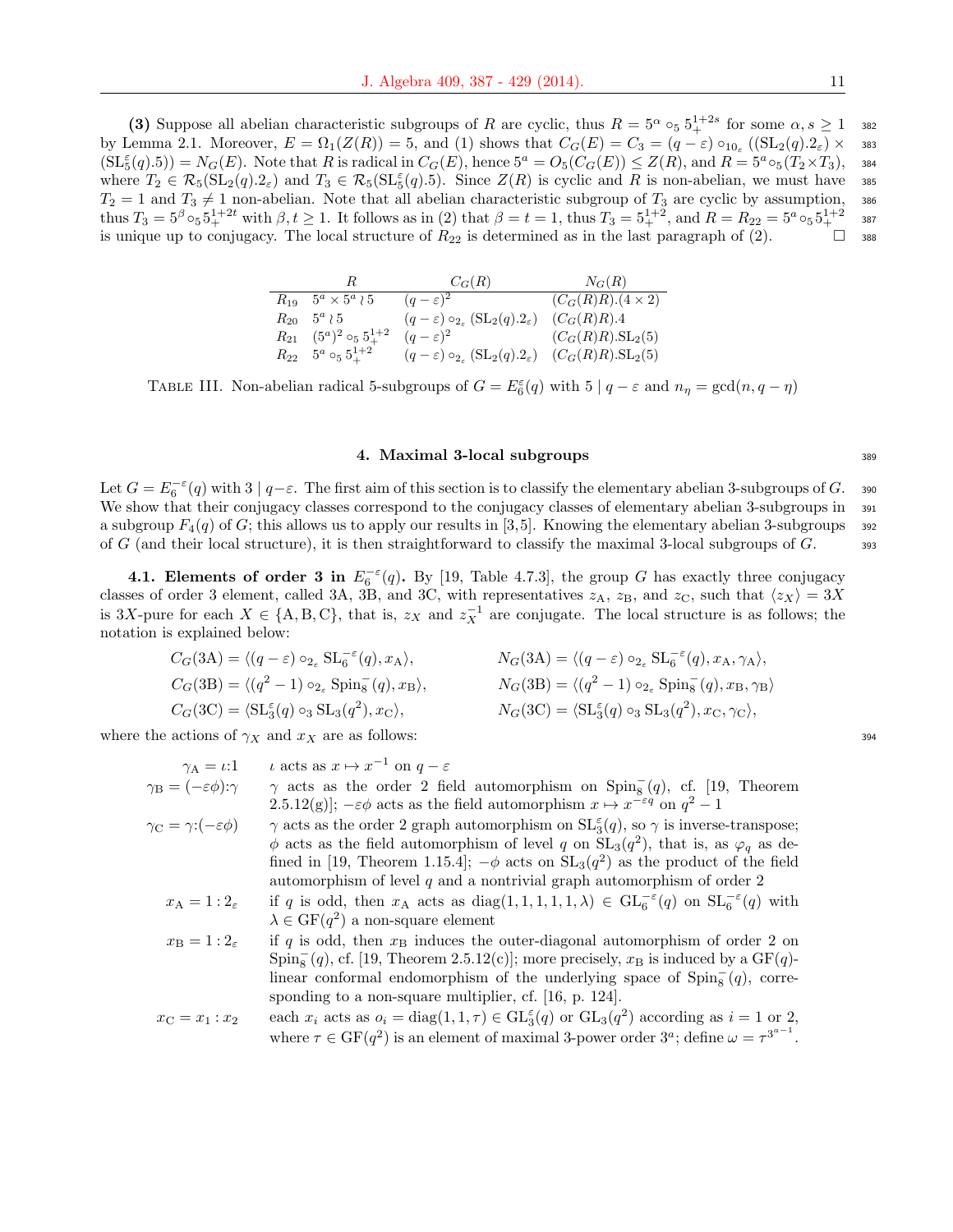395 Note that  $x_A$  does not necessarily have order 2, but  $x_A^2 \in (q - \varepsilon) \circ_{2_{\varepsilon}} SL_6^{-\varepsilon}(q)$ ; similarly for  $x_B, x_C$  and  $\gamma_X$ . For 396 example,  $x_C^3 \in \mathrm{SL}_3(q) \circ_3 \mathrm{SL}_3(q^2)$ , and each  $o_i^3 = \text{diag}(1, 1, \tau^3)$  acts as the inner automorphism  $\text{diag}(\tau^{-1}, \tau^{-1}, \tau^2)$ . 397 By definition,  $x_X^{\gamma_X}$  acts as  $x_X^{-1}$  for all  $X \in \{A, B, C\}$ , and we can assume that  $x_i^3 = \text{diag}(\tau^{-1}, \tau^{-1}, \tau^2) \in \text{SL}_3^{\varepsilon}(q)$ 398 or  $SL_3(q^2)$  according as  $i = 1$  or 2, thus  $\tilde{T} = \langle (q - \varepsilon)^2 \circ_3 (q^2 - 1)^2, x_C \rangle \leq C_G(3C)$  is semisimple and abelian of 399 order  $(q-\varepsilon)^4 \times (q+\varepsilon)^2$ . Since

$$
T = (q - \varepsilon)^2 \times (q^2 - 1)^2
$$

400 is the unique maximal torus of G with the same order,  $T = G \tilde{T}$ , cf. [13, Table II].

401 **Remark 4.1.** Let  $L_1 = SL_3^{\epsilon}(q)$ ,  $L_2 = SL_3(q^2)$ ,  $G_1 = GL_3^{\epsilon}(q) \ge L_1$  and  $G_2 = GL_3(q^2) \ge L_2$ , so that 402  $O^{r'}(C_G(3C)) = L_1 \circ_3 L_2$ . Up to conjugacy, every  $s \in C_G(3C) \setminus L_1 \circ_3 L_2$  has the form  $s = (t_1 : t_2)x_C$  and each 403  $t_i \in L_i$ . We also write  $s = s_1 : s_2$  with  $s_i = t_i x_i$ , where each  $s_i$  is defined as the action of an element  $\tilde{s}_i \in G_i$  on 404 L<sub>i</sub>, namely  $\tilde{s}_i = t_i o_i \in G_i$ , so that  $C_{L_i}(s_i) = C_{L_i}(\tilde{s}_i)$ . Note that  $\tilde{s}_i \in G_i$  is uniquely defined modulo  $Z(G_i)$ , and 405  $Z(G_i) = q - \varepsilon$  or  $q^2 - 1$  according as  $i = 1$  or 2. If  $s_i$  has order  $3^j$ , then the order of  $\tilde{s}_i$  is divisible by  $3^j$ , and we 406 can suppose that also  $\tilde{s}_i$  is a 3-element. We consider an example which will be important later. Let  $3^a$  be the 407 largest 3-power dividing  $q - ε$ , that is,  $o_i$  has order 3<sup>a</sup>. Let  $y ∈ L_i$  be the permutation matrix corresponding 408 to  $(1, 2, 3)$ . Now  $\tilde{v} = yo_i \in G_i$  has order  $3^{a+1}$ , and  $\tilde{v}^3 \in Z(G_i)$ . It follows from  $3^{a+1} \nmid q^2 - 1$  that  $\tilde{v}$  lies in a 409 maximal torus of  $G_i$  of type  $q^3 - \varepsilon$  or  $q^6 - 1$  according as  $i = 1$  or 2. All this implies that  $v = (y : y)x<sub>C</sub> = v<sub>1</sub> : v<sub>2</sub>$ 410 with  $v_i = yx_i$  has order 3 and  $C_{L_i}(v_i) = C_{L_i}(\tilde{v}) = q^2 + \varepsilon q + 1$  or  $q^4 + q^2 + 1$  according as  $i = 1$  or 2.

 $411$  Lemma 4.2. The following groups are maximal 3-local:

$$
M_1 = N_G(3A)
$$
,  $M_2 = N_G(3B)$ , and  $M_3 = N_G(3C)$ .

412 If  $E \leq G$  such that  $|E| = 3$  and  $M = N_G(E)$  is maximal 3-local, then  $M = G M_i$  for some i.

413 PROOF. First, consider  $M_1$  and  $M_2$ , hence let  $X \in \{A, B\}$ ; then  $O_3(N_G(3X))$  is abelian and 3X lies in  $\mathcal{ER}_3(G)$ , 414 hence  $M_i < G$  is maximal 3-local by Lemma 2.3. Now consider  $M_3$ . If  $q > 2$ , then  $O_3(N_G(3C))$  is abelian and 3C 415 lies in  $\mathcal{ER}_3(G)$ , hence  $M_3 < G$  is maximal 3-local by Lemma 2.3. If  $q = 2$ , then  $R = O_3(M_3) = O_3(L_1) = 3_+^{1+2}$ 416 where  $L_1 = SU_3(2) \leq M_3$  as before. Since  $L_1$  transitively permutes the four subgroups of R of order 9, the 417 group  $E = \langle z_C \rangle$  is the only normal elementary abelian 3-subgroup of  $L_1$ , and hence of  $N_G(E) = M_3$ . Now  $M_3$ <sup>418</sup> is maximal 3-local by Lemma 2.3.

4.2. A subgroup  $F_4(q)$ . It is well-known that  $G = E_6^{-\epsilon}(q)$  has a subgroup  $H = F_4(q)$ , see [18, Table 420 4.1. Moreover, H contains a Sylow 3-subgroup D of G; recall that  $|D| = 3^{4a+2}$  where  $3^a$  is the largest 3-power 421 dividing  $q - \varepsilon$ . The radical 3-subgroups of H have been determined in [3,5]. Note that also H has three  $422$  conjugacy classes  $3A'$ ,  $3B'$ , and  $3C'$  of order 3-elements; in  $[3,5]$  these classes are also called  $3A$ ,  $3B$ , and  $3C$ . 423 We can assume that  $3X' \subseteq 3X$  for  $X = A, B, C$ : First,  $t \in 3C'$  if and only if  $t \in O^{r'}(C_H(t))$  and  $t \in 3C$  if 424 and only if  $t \in O^{r'}(C_G(t))$ , thus 3C'  $\subseteq$  3C. If q is even, then representatives of 3A' and 3B' have the same 425 local structure in H, hence we can define  $3A'$  and  $3B'$  such that  $3X' \subseteq 3X$  for all  $X = A, B, C$ . If q is odd and 426  $t \in 3B'$ , then  $\text{Spin}_7(q) \leq C_H(t)$  (see [5, Table 2]), and  $\text{Spin}_7(q) \not\leq C_G(z_A)$  implies  $t \in 3B$ , hence also  $3A' \subseteq 3A$ .

Let  $\tau \in \mathrm{GF}(q^2)$  be as in the definition of  $x_{\mathrm{C}}$ . We can suppose  $z_{\mathrm{C}} \in H$ , and it is known (cf. [3,5]) that

$$
\tilde{M}_3=N_H(\langle z_\mathrm{C}\rangle)=(\tilde{L}_1\circ_3\tilde{L}_2).\tilde{x}.\tilde{\gamma}\quad\textrm{with}\quad\tilde{L}_1,\tilde{L}_2\cong \mathrm{SL}_3^\varepsilon(q),
$$

428 where  $\tilde{x} = \tilde{x}_1 : \tilde{x}_2$ , both  $\tilde{x}_i$  acting as diag(1, 1,  $\tau$ ) on  $\text{SL}_3^{\varepsilon}(q)$ , and  $\tilde{\gamma} = \tilde{\gamma}_1 : \tilde{\gamma}_2$ , both  $\tilde{\gamma}_i$  acting as inverse-transpose; 429 moreover, we can assume that  $\tilde{x}_i^3 = \text{diag}(\tau^{-1}, \tau^{-1}, \tau^2) \in \tilde{L}_i$ . Recall also that

 $M_3 = (L_1 \circ L_2).x.\gamma$  with  $L_1 \cong \mathrm{SL}_3^{\varepsilon}(q), L_2 \cong \mathrm{SL}_3(q^2),$ 

430 where the action of  $\gamma$  depends on  $\varepsilon$ . Clearly,  $\tilde{M}_3 \leq M_3$ , and we can assume that  $\tilde{M}_3$  lies naturally in  $M_3$ :

431 **Lemma 4.3.** If  $q \ge 4$ , then we can choose H such that  $\tilde{M}_3 = (L_1 \circ_3 \tilde{L}_2) . x . \gamma$  where  $\tilde{L}_2 \le L_2 \cap \mathrm{GL}_3^{\varepsilon}(q)$ .

432 PROOF. As above, write  $\tilde{M}_3 = (\tilde{L}_1 \circ_3 \tilde{L}_2) . \tilde{x} . \tilde{\gamma} \leq M_3$ , and let  $L = L_1 \circ_3 L_2$  and  $\tilde{L} = \tilde{L}_1 \circ_3 \tilde{L}_2$ . Since both  $L_i$ 

- 433 and  $\tilde{L}_i$  are perfect, we have  $\tilde{L} = \tilde{L}_1 \circ_3 \tilde{L}_2 = C_H(z_C)' \leq C_G(z_C)' = L_1 \circ_3 L_2 = L$ . Let  $g \in \tilde{L}_1$  be an non-central
- 434 3-element. The subgroup U generated by all  $\tilde{L}$ -conjugates of g is normal in  $\tilde{L}_1$ , and hence  $U = \tilde{L}_1$  since  $q \ge 4$ .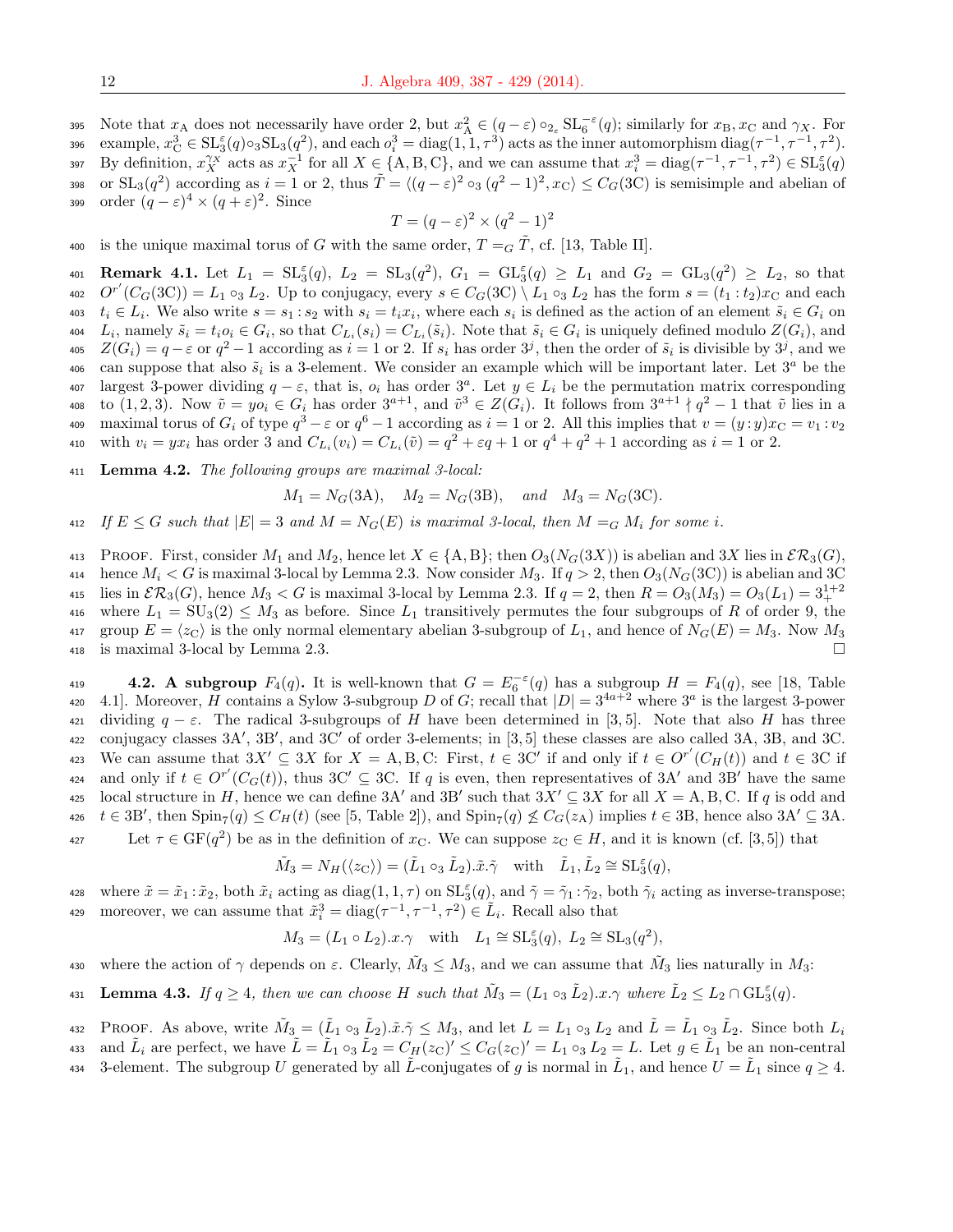Now write  $g = g_1 : g_2$  where each  $g_i \in L_i$  is a 3-element. It is well-known that the centraliser of a non-central 435 3-element in  $SL_3^{\varepsilon}(q)$  is isomorphic to  $(q-\varepsilon)^2$ ,  $GL_2^{\varepsilon}(q)$ , or  $q^2+\varepsilon q+1$ , cf. [5, Lemma 3.1(1)]; similarly for  $SL_3(q^2)$ ). <sup>436</sup> Since  $\tilde{L}_2 \leq C_L(g)$ , this implies that one of  $g_1, g_2$  is central, say  $g_i = 1$ ; note that  $Z(L) = 3$ . The subgroup 437 generated by L-conjugates of g is  $L_1$  or  $L_2$ , so  $U = \tilde{L}_1 \leq L_i$  for some i. If  $i = 1$ , then  $\tilde{L}_1 = L_1$ , and the same 438 argument with  $g \in \tilde{L}_2$  proves that  $\tilde{L}_2 < L_2$ . If  $i = 2$ , then we interchange  $\tilde{L}_1$  and  $\tilde{L}_2$ , and get the same result. 439

Note that  $SU_3(q)$  has a unique 3-dimensional representation over  $GF(q^2)$ . Thus, if  $\varepsilon = -1$ , then there is 440  $g \in L_2 \leq C_G(z_C)$  such that  $\tilde{L}_2^g \leq L_2 \cap GL_3(q^2)$  preserves the Hermitian form  $1_3 = \text{diag}(1,1,1)$ . Replacing H by 441  $H^g$ , we can assume that  $\tilde{L}_1 = L_1$  and  $\tilde{L}_2 \leq L_2$  satisfies the properties mentioned in the lemma. If  $\varepsilon = 1$ , then 442  $3 | q - 1$ , and  $SL_3(q^2)$  has a unique conjugacy class of subgroups isomorphic to  $GL_3(q)$ , see [23, Table 3.5.A]; 443 note that if  $3 | q-1$ , then  $c_5 = 1$  in [23, Table 3.5.A]. Since every subgroup  $K = SL_3(q)$  of  $SL_3(q^2)$  lies in a 444 maximal subgroup of type  $GL_3(q)$ , cf. [23, Table 3.5.A], we can assume, up to conjugacy, that  $\tilde{L}_2 = L_2 \cap GL_3(q)$ . 445

Now  $\tilde{L}_1 = L_1$  and  $\tilde{L}_2 < L_2$  guarantee that  $\gamma_2$  acts as inverse-transpose on  $\tilde{L}_2$ : If  $\varepsilon = 1$ , then  $\gamma_2$  acts as 446 the composition of the field automorphism  $c \mapsto c^q$  and inverse-transpose on  $L_2$ , thus as inverse-transpose on 447  $\tilde{L}_2 \leq \text{GL}_3(q)$ . If  $\varepsilon = -1$ , then  $\gamma_2$  acts as the field automorphism  $c \mapsto c^q$  on  $L_2$ ; since  $\tilde{L}_2 = \text{SU}_3(q)$  preserves 448 the Hermitian form 1<sub>3</sub>, we have  $1_3 = m^{\gamma_2} m^{\dagger}$  for all  $m \in \tilde{L}_2$ , that is,  $m^{\gamma_2} = (m^{\dagger})^{-1}$ . It remains to show 449 that we can arrange  $\tilde{x} = x$  and  $\tilde{\gamma} = \gamma$ . Recall that  $x = x_1 : x_2$ , each  $x_i$  acts as  $diag(1,1,\tau)$  on  $L_i$ , and 450  $x_i^3 = \text{diag}(\tau^{-1}, \tau^{-1}, \tau^2) \in L_i$ . Note also that  $\tilde{x} \in M_3$  is a 3-element not lying in  $L_1 \circ_3 L_2$ , thus  $\tilde{x} = zx^j$  for some 451  $z \in L_1 \circ_3 L_2$  and  $j \in \{1,2\}$ . If  $j = 2$ , then  $z = \tilde{x}xx^{-3} \in L_1 \circ_3 L_2$  acts on each  $\tilde{L}_i$  as  $diag(\tau, \tau, 1)$ , which is not 452 possible. Hence  $j = 1$  and z acts trivially on  $\tilde{L}_1 \circ_3 \tilde{L}_2$ ; thus  $z \in Z(L_1 \circ_3 L_2)$  has order 3 and, by replacing x by 453 zx, we can suppose that  $\tilde{x} = x$ . Since  $\tilde{\gamma}_1 \in M_3$  acts as inverse-transpose on  $\tilde{L}_1$ , we must have  $\tilde{\gamma} = zx^j \gamma$  with 454  $z = z_1 : z_2 \in L_1 \circ_3 L_2$  and  $j \in \{0, 1, 2\}$ . Since  $zx^j$  acts trivially on  $\tilde{L}_1$ , it follows that  $j = 0$  and  $z_1 \in Z(L_1)$ . Now 455  $\tilde{\gamma}_2 = z_2 \gamma_2$  acts as inverse-transpose on  $\tilde{L}_2$ , hence  $z_2 \in Z(L_1 \circ_3 L_2)$ . Replacing  $\gamma$  by  $z\gamma$  proves the assertion.  $\Box$  456

**4.3. Elementary abelian 3-subgroups.** Let  $T = (q - \varepsilon)^2 \times (q^2 - 1)^2$  be a maximal torus of  $G = E_6^{-\varepsilon}(q)$  457 and define  $E = \Omega_1(O_3(T)) = 3^4$ . By [13], every maximal torus of G of type  $(q - \varepsilon)^2 \times (q^2 - 1)^2$  is conjugate to 458 T. Let  $W = N_G(T)/T$ , and let  $3^a$  be the largest 3-power dividing  $q - \varepsilon$ .

**Proposition 4.4.** a) If  $\tilde{T} \leq G$  is a maximal torus with maximal order  $|\Omega_1(O_3(\tilde{T}))|$ , then  $\tilde{T} =_G T$ .

b) If 
$$
\tilde{E} = 3^f \leq G
$$
 with  $f \geq 4$ , then  $f = 4$  and  $C_G(\tilde{E}) =_G T$ .  
461

c)  $W = W(F_4)$  and  $W(F_4) = 2_+^{1+4} \cdot \Omega_4^+(2) = 2_+^{1+4} \cdot (S_3 \times S_3)$ .

PROOF. a) We may suppose that  $\tilde{T} \leq L = C_G(3X)$  for some  $X \in \{A, B, C\}$ . Thus  $\tilde{T}_L = \tilde{T} \cap L = \tilde{T}$  is a 463 maximal torus of L with maximal order  $|\Omega_1(O_3(T_L))|$ . Using the results of Section 4.1, a case distinction on 464  $X \in \{A, B, C\}$  and  $\varepsilon \in \{\pm 1\}$  implies that  $\tilde{T} = (q - \varepsilon)^2 \times (q^2 - 1)^2$ , and, by uniqueness,  $\tilde{T} =_G T$ . For example, 465 if  $\varepsilon = 1$ , then a maximal torus of  $SU_6(q)$  with largest 3-rank is  $(q^2 - 1)^3/(q + 1) = (q^2 - 1)^2 \times (q - 1)$ ; if  $\varepsilon = -1$ , 466 then a maximal torus of  $SL_6(q)$  with largest 3-rank is  $(q^2-1)\times(q^2-1)\times(q+1)$ ; in both cases, if  $\tilde{T} \leq C_G(3A)$ , 467 then indeed  $\tilde{T} = (q - \varepsilon)^2 \times (q^2 - 1)^2$  $\frac{468}{1000}$ 

b) We can suppose that  $\tilde{E} \leq C_G(3X)$  for some  $X \in \{A, B, C\}$ ; since  $\tilde{E}$  must lie in some torus of  $C_G(3X)$ , it 469 follows from part a) that  $f = 4$ . In particular, we can suppose that  $E \le T \le C<sub>G</sub>(E)$  with  $T = G T$ . Note that  $470$  $C_G(E) = C_{C_G(3X)}(E) = T$ , which proves the assertion. 471

c) The second assertion is known, see [5, Lemma 3.3]. The first assertion follows from [25, Proposition 25.3]; <sup>472</sup> we give a direct proof here. For each  $X \in \{A, B, C\}$ , the group  $C_G(3X)$  contains a torus  $\overline{T} =_G T$ , and 473  $3X \leq Z(C_G(3X)) \leq C_G(\tilde{T}) = \tilde{T}$  shows that  $T \cap 3X \neq \emptyset$ . Suppose that  $T \leq C_G(3X)$ , hence  $Out_{N_G(3X)}(T)$  is 474 isomorphic to  $\langle \gamma_A \rangle \times 2^3 \text{.}$  S<sub>3</sub>,  $\langle \gamma_B \rangle \times 2^3 \text{.}$  S<sub>3</sub>, or  $\langle \gamma_C \rangle \times S_3 \times S_3$ , hence  $2^7 \cdot 3^2$  divides |W|. Since each  $1 \neq t \in E = 475$  $\Omega_1(O_3(T))$  is of type 3A, 3B or 3C, it follows that  $|\text{Out}_{C_G(t)}(T)| \in \{2^4 \cdot 3, 2^2 \cdot 3^2\}$ . Thus  $W \leq \text{Out}(E) = \text{GL}_4(3)$  476 has order divisible by  $2^7 \cdot 3^2$ , has at least three orbits on the nontrivial elements of E, and each stabiliser of 477  $t \in E \setminus \{1\}$  in W has order  $2^4 \cdot 3$  or  $2^2 \cdot 3^2$ ; note that  $C_W(t) \cong \text{Out}_{C_G(t)}(T)$ . A direct computation shows that 478  $GL_4(3)$  has a unique such subgroup, namely,  $W(F_4) = 2_+^{1+4} \cdot \Omega_4^+(2)$ ; thus  $W = W(F_4)$ .  $\Box$  479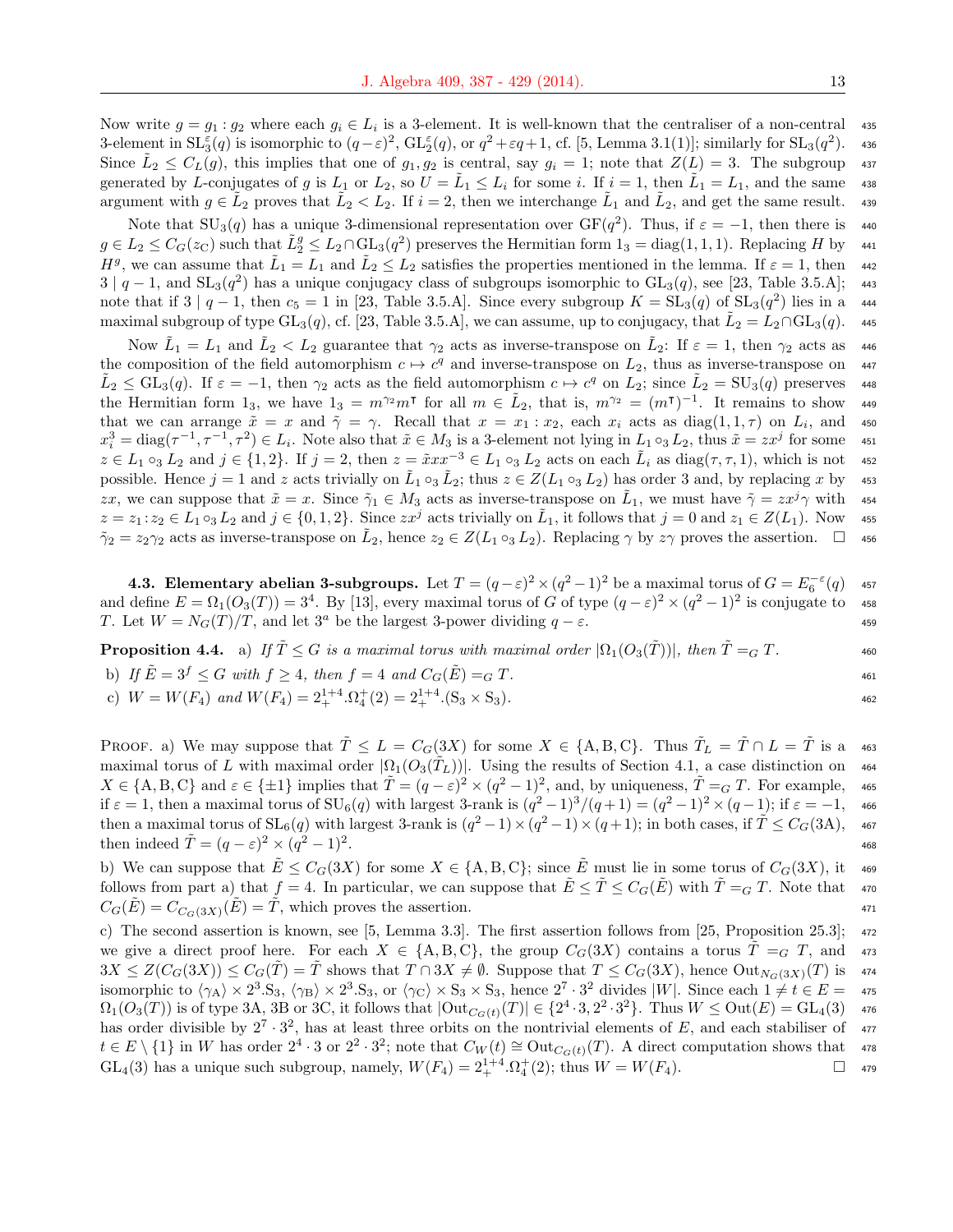480 By [5, Lemma 3.3], the group W is the unique index 2 subgroup of  $2^{1+4}_{+}$ .  $SO_4^+(2)$  with 25 conjugacy classes. 481 Recall that  $|G| = q^{36}(q^2-1)(q^5+\epsilon)(q^6-1)(q^8-1)(q^9+\epsilon)(q^{12}-1)$ , thus a Sylow 3-subgroup of G has order 482  $3^{4a+2}$ : Since  $q^3 - \varepsilon = (q - \varepsilon)^3 + 3\varepsilon(q - \varepsilon)^2 + 3(q - \varepsilon)$ , the largest 3-power dividing  $q^3 - \varepsilon$  is  $3^{a+1}$ ; note that 483  $3 \nmid q^i + \varepsilon$  for all i. Hence,  $N_G(T) = T.W$  contains a Sylow 3-subgroup of G.

484 Lemma 4.5. Let  $H = F_4(q) \leq E_6^{-\varepsilon}(q) = G$ . Up to conjugacy, the elementary abelian 3-subgroups of G are 485  $E_1, \ldots, E_{15}$  as in Table V. If  $E_i \leq H$ , then  $\text{Out}_H(E) = \text{Out}_G(E)$  with the local structure given in Table V.

486 PROOF. Let  $E \leq G$  be an elementary abelian 3-group. Since H contains a Sylow 3-subgroup of G, we can 487 assume that  $E \leq H$ . The elementary abelian 3-groups of H are classified (up to conjugacy) in [3, Table II] for 488 q even, and in [5, Section 3] (in particular, in the proof of [5, Theorem 3.6]) for q odd; the group  $3A_6B_6C_{14}$ <sup>489</sup> is not explicitly mentioned in [5], but, in fact, the determination of the groups in [3, Table II] is independent 490 of the parity of q. It follows that  $E$  is  $G$ -conjugate to one of the groups in Table V. Clearly, two different 491 groups in the table are not G-conjugate; for the 3C-pure groups E this follows from the fact that all  $Out_G(E)$ 492 are different, as shown below. The local structure (in  $H$ ) of all groups is given in [3, Table II] and in the proof 493 of [5, Theorem 3.6], depending on whether q is even or odd. The structure of  $\text{Out}_G(E)$  (and some centralisers) 494 is given here; the structure of most  $C_G(E)$  is determined in the subsequent sections.

495 Note that  $C_G(E)$  and  $Out_G(E)$  are known if E has order 3 or  $3^4$ . For any elementary abelian E, we embed 496 Out<sub>H</sub>(E)  $\leq$  Out<sub>G</sub>(E). If E has order  $3^f$ , then Out<sub>G</sub>(E)  $\leq$  GL<sub>f</sub>(3). We now consider the different possibilities 497 for E. Recall that we know  $\mathrm{Out}_H(E)$  from Table V; it remains to prove that  $\mathrm{Out}_H(E) = \mathrm{Out}_G(E)$ .

498 • If  $E = 3A_6C_2$ , then  $Out_H(E) = S_3.2 \le Out_G(E) \le GL_2(3)$ . Up to conjugacy,  $GL_2(3)$  has a unique 499 subgroup of order 12; this group is isomorphic to  $D_{12}$  and maximal in  $GL_2(3)$ . Since E can be generated by 500 an element of 3C and an element of 3A, which are non-conjugate, we must have  $Out_G(E) < GL_2(3)$ , thus 501  $\mathrm{Out}_H(E) = \mathrm{Out}_G(E) = D_{12}$  follows.

502 • Since  $E = 3A_4B_4$  is generated by elements in  $E \cap 3A$ , we can consider Out<sub>G</sub>(E) ≤ S<sub>4</sub> (permuting the 4 503 elements in 3A), and also  $\text{Out}_G(E) \leq \text{GL}_2(3)$ ; since  $D_8 \leq \text{Out}_G(E)$ , this forces that  $D_8 = \text{Out}_G(E)$ .

• If  $E = 3A_2B_2C_4$ , then we can write  $E = \langle z_A, s \rangle$  such that  $N_G(E) = N_{N_G(\langle z_A \rangle)}(E)$  and  $N_G(E) = (q - \varepsilon) .2 \circ_{2\varepsilon}$ 504 505  $N_{\mathrm{SL}_6^{-\varepsilon}(q).2_\varepsilon}(\langle s \rangle)$ . Clearly,  $\mathrm{Out}_{\mathrm{SL}_6^{-\varepsilon}(q).2_\varepsilon}(\langle s \rangle)$  is cyclic, and  $\mathrm{Out}_H(E) = 2 \times 2$  implies  $\mathrm{Out}_G(E) = \mathrm{Out}_H(E)$ .

506 • If  $E = (3C^2)_1$ , then  $GL_2(3) = Out_H(E) \le Out_G(E) \le GL_2(3)$ .

507 • Now let  $E = (3C^2)_2 = \langle z_C, s \rangle$ , hence  $SL_2(3) \leq Out_G(E)$ . It is shown in the proofs of [3, Proposition 3.9b)] 508 and [5, Theorem 3.6, Case (3.2)], that  $M = \text{Out}_{N_H(\langle z_C \rangle)}(E) = 3 \times 2$ , and we can consider  $M \leq \text{Out}_G(E)$ . 509 Suppose, for a contradiction, that  $Out_G(E) = \widetilde{GL}_2(3)$ , so that there is  $w \in N_G(E)$  with  $z^w_{\mathcal{C}} = z_{\mathcal{C}}$  and 510  $s^w = s^2$ . In particular,  $w \in M \le GL_2(3)$ . A direct computation shows that  $GL_2(3)$  does not have a 511 subgroup of order 6 containing a diagonal matrix  $w = \text{diag}(1, 2)$ ; this proves that  $\text{Out}_G(E) = \text{SL}_2(3)$ . Since  $_{512}$  Out<sub>G</sub>((3C<sup>2</sup>)<sub>1</sub>) = GL<sub>2</sub>(3), the groups (3C<sup>2</sup>)<sub>1</sub> and (3C<sup>2</sup>)<sub>2</sub> are indeed not conjugate in G.

513 • We construct  $E = 3B_6C_2$  as follows. Write  $C_G(z_C) = (L_1 \circ_3 L_2) .3$ , where  $L_1 = SL_3^{\epsilon}(q)$  and  $L_2 = SL_3(q^2)$ , 514 and choose  $y \in \mathrm{SL}_3^{\epsilon}(q) = L_2 \cap H$  of order 3 such that  $C_{\mathrm{SL}_3^{\epsilon}(q)}(y) = (q - \epsilon)^2$ , thus  $C_{L_2}(y) = (q^2 - 1)^2$  and 515  $C_G(\langle z_C, y \rangle) = ((q^2 - 1)^2 \circ_3 L_1).3$ . It follows from Table V that  $\langle z_C, y \rangle = 3B_6C_2$ , hence  $C_G(E)$  is determined. 516 The proof of  $Out_G(3B_6C_2) = D_{12}$  is similar to that of  $Out_G(3A_6C_2) = D_{12}$ .

517 • Similarly, let  $E = (3C^3)_1$ ; it follows from the proof of [5, Theorem 3.6, Case (8.1)] and [3, Proposition 3.12] 518 that  $(3C^2)_2 \nleq_G E$ , thus  $(3C^2)_1 \leq_G E$ . Since  $SL_3(3) = Out_H(E) \leq Out_G(E)$ , suppose, for a contradiction, that 519  $\text{Out}_G(E) = \text{GL}_3(3)$ . Then  $-1_3 \in \text{Out}_G(E)$ , and there are two elements in  $\text{Out}_G((3C^2)_1)$  acting as  $\text{diag}(-1,-1)$ 520 on  $(3C^2)_1$ , namely, diag(-1, -1, -1), diag(-1, -1, 1)  $\in$  Out<sub>G</sub>(E), a contradiction to Out<sub>G</sub>((3C<sup>2</sup>)<sub>1</sub>) = GL<sub>2</sub>(3). 521 This proves  $\text{Out}_G(E) = \text{SL}_3(3)$ .

 $\bullet$  Let  $E = (3C^3)_2$ ; by the proofs of [5, Theorem 3.6, Case (8.1)] and [3, Proposition 3.12a)], the group E  $\text{const.}$  contains both  $(3C^2)_1$  and  $(3C^2)_2$ . We know that  $3^2 \text{.SL}_2(3) \leq \text{Out}_G(E) \leq \text{GL}_3(3)$ , and  $\text{Out}_G(E) \leq \text{SL}_3(3)$ <sup>524</sup> follows as in the previous case. The same arguments as in the proof of [3, Proposition 3.12a)] show that 525 Out<sub>G</sub> $(E) = 3^2$ . SL<sub>2</sub>(3); these arguments are solely in GL<sub>3</sub>(3).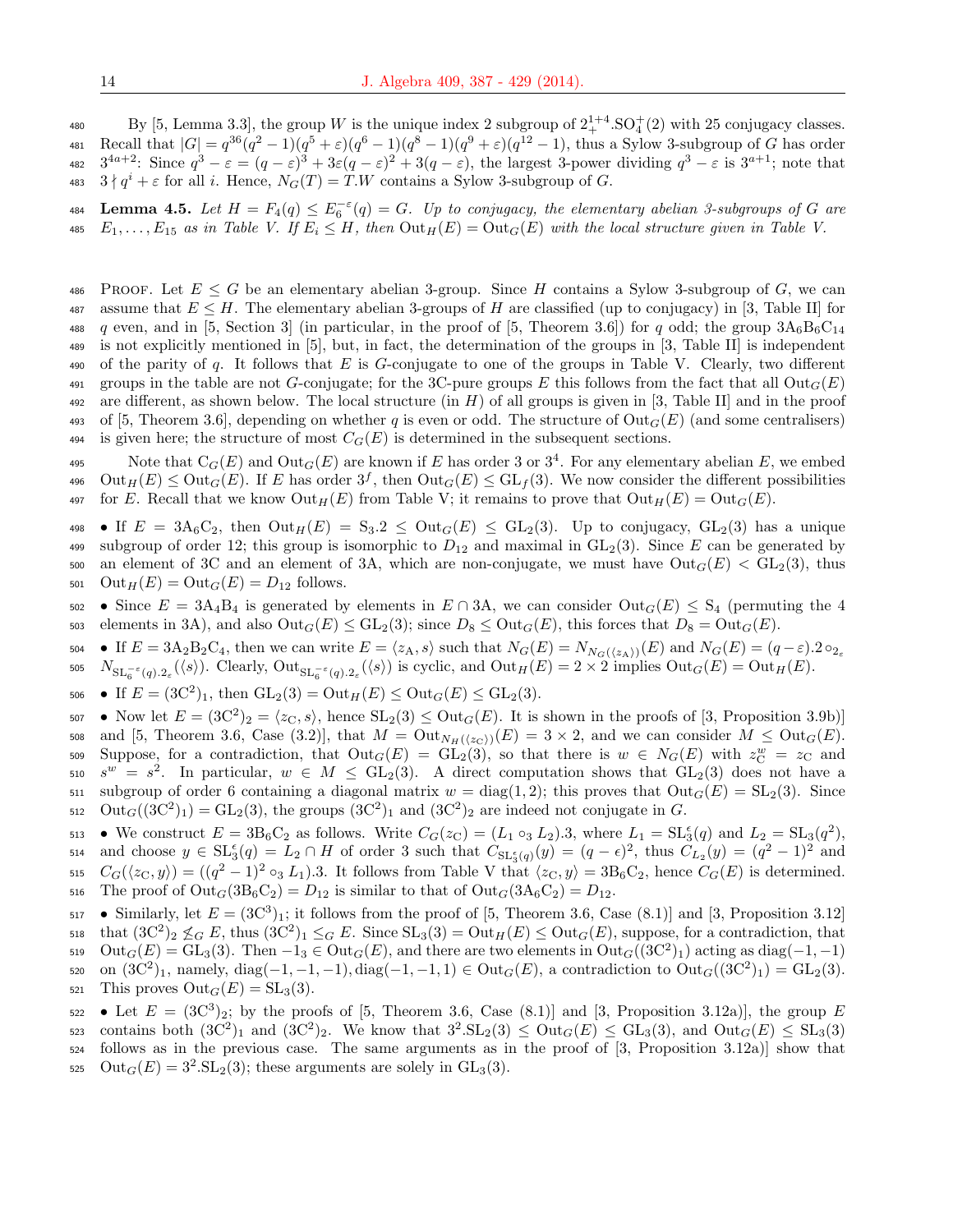• Let  $E = 3A_6B_6C_{14}$ . If q is even, then the proof of [3, Proposition 3.11, Case (2)] shows  $E = 3A_2B_2C_4 \leq E$ , 526 and  $E = \langle \tilde{E}, t \rangle$  for a certain  $t \in \mathrm{GL}_2^{\varepsilon}(q) \times \mathrm{SL}_2(q) \leq C_G(\tilde{E});$  in particular, since  $C_H(E) = (q - \varepsilon)^4 \leq C_G(E)$ , s27 it follows that  $C_G(E) = T = (q - \varepsilon)^2 \times (q^2 - 1)^2$ . If  $w \in N_G(E)$ , then w normalises  $C_G(E) = T$ , thus 528  $N_G(E) \leq N_G(T) = T.W$ . The computation in the proof of [3, Corollary 3.13] shows that  $N_G(E)/C_G(E) =$  529  $N_W(E) = 2 \times S_3 \times S_3$ . If q is odd, then the proof of [5, Theorem 3.6, Case (5)] shows that  $C_H(\langle 3A_6C_2, z_o \rangle) = 530$  $(q-\epsilon)^4$  for a certain  $z_o \in H$ ; the group  $\langle 3A_6C_2, z_o \rangle$  has order  $3^3$  and it is not of type  $3A_{12}B_6C_8$  and  $3A_6B_{12}C_8$  531 (as they have different centralisers), thus  $\langle 3A_6C_2, z_o \rangle = 3A_6B_6C_{14}$ . It follows from the definition of  $z_o$  that 532  $E = 3A_6B_6C_{14} \leq C_G(3A_6C_2) = ((q - \epsilon)^2 \circ_3 \text{SL}_3(q^2)).3 \text{ and } C_G(3A_6B_6C_{14}) = T = (q - \epsilon)^2 \times (q^2 - 1)^2.$  Hence 533  $N_G(E) \leq N_G(T) = T.W$  and  $Out_G(E) = N_W(E)$ . As for q even,  $N_W(E) = 2 \times S_3 \times S_3$ , so  $Out_G(E) = 2 \times S_3 \times S_3$ . 534 • The groups  $E = 3A_6B_{12}C_8$  and  $E = 3A_{12}B_6C_8$  are considered in Lemmas 4.9 and 4.10.

|             | E                                                           | $Out_K(E)$                                    | $C_H(E)$                                                                     | $C_G(E)$                                                                                                                                                                                                                                         |
|-------------|-------------------------------------------------------------|-----------------------------------------------|------------------------------------------------------------------------------|--------------------------------------------------------------------------------------------------------------------------------------------------------------------------------------------------------------------------------------------------|
| $E_1$       | 3A                                                          | $\overline{2}$                                | $(q-\varepsilon) \circ_{2_{\varepsilon}} (\mathrm{Sp}_6(q).2_{\varepsilon})$ | $((q-\varepsilon) \circ_{2_{\varepsilon}} \mathrm{SL}_{6}^{-\varepsilon}(q)).2_{\varepsilon}$                                                                                                                                                    |
| $E_2$       | 3B                                                          | $\overline{2}$                                | $(q-\varepsilon) \circ_{2_{\varepsilon}} (\text{Spin}_7(q).2_{\varepsilon})$ | $((q^2-1)\circ_{2_{\varepsilon}} {\rm Spin}_8^-(q)).2_{\varepsilon}$                                                                                                                                                                             |
| $E_3$       | 3 <sup>C</sup>                                              | $\overline{2}$                                | $(\mathrm{SL}_3^{\varepsilon}(q) \circ_3 \mathrm{SL}_3^{\varepsilon}(q)).3$  | $(\mathrm{SL}_3^{\varepsilon}(q) \circ_3 \mathrm{SL}_3(q^2)).3$                                                                                                                                                                                  |
| $E_4$       | $3A_4B_4$                                                   | $D_8$                                         | $(q-\varepsilon)^2 \circ_{2\varepsilon} (\mathrm{Sp}_4(q).2^*)$              | $[((q^2-1)\times(q-\varepsilon))\circ_{4-\varepsilon} SL_{4}^{-\varepsilon}(q)].4_{-\varepsilon}$                                                                                                                                                |
| $E_5$       | $3A_2B_2C_4$                                                | $2 \times 2$                                  |                                                                              | $(q-\varepsilon)\circ_{2_{\varepsilon}}(\mathrm{GL}_2^{\varepsilon}(q)\times \mathrm{SL}_2(q)).2_{\varepsilon} \quad [((q^2-1)\times(q-\varepsilon))\circ_{(2_{\varepsilon})^2}(\mathrm{SL}_2(q)\times \mathrm{SL}_2(q^2))].(2_{\varepsilon})^2$ |
| $E_{\rm 6}$ | $3A_6C_2$                                                   | $D_{12}$                                      | $((q - \varepsilon)^2 \circ_3 \text{SL}_3^{\varepsilon}(q).3)$               | $((q-\varepsilon)^2 \circ_3 SL_3(q^2)).3$                                                                                                                                                                                                        |
| $E_7$       | $3B_6C_2$                                                   | $D_{12}$                                      | $((q - \varepsilon)^2 \circ_3 \text{SL}_3^{\varepsilon}(q).3)$               | $((q^2-1)^2 \circ_3 SL_3^{\epsilon}(q)).3$                                                                                                                                                                                                       |
| $E_8$       | $(3C^2)_1$                                                  | $GL_2(3)$                                     | $(q-\varepsilon)^4.3$                                                        | $((q - \varepsilon)^2 \times (q^2 - 1)^2).3$                                                                                                                                                                                                     |
| $E_9$       | $(3C^2)_2$                                                  | SL <sub>2</sub> (3)                           | $(q^2 + \varepsilon q + 1)^2 \cdot 3$                                        | $((q^2 + \varepsilon q + 1) \times (q^4 + q^2 + 1)).3)$                                                                                                                                                                                          |
| $E_{10}$    | $3A_{12}B_6C_8$                                             | $2^3.S_3$                                     | $(q-\varepsilon)^3 \circ_{2\varepsilon} (\mathrm{SL}_2(q).2\varepsilon)$     | $[( (q^2-1) \times (q-\epsilon)^2) \circ_{2\epsilon} SL_2(q^2) ].2_{\epsilon}$                                                                                                                                                                   |
| $E_{11}$    | $3A_6B_{12}C_8$                                             | $2^3.S_3$                                     | $(q-\varepsilon)^3 \circ_{2_\varepsilon} (\mathrm{SL}_2(q).2_\varepsilon)$   | $[((q^2-1)^2 \times (q-\varepsilon)) \circ_{2_\varepsilon} SL_2(q)] \cdot 2_\varepsilon$                                                                                                                                                         |
| $E_{12}$    | $3A_6B_6C_{14}$                                             | $2 \times S_3 \times S_3$ $(q-\varepsilon)^4$ |                                                                              | $(q-\varepsilon)^2 \times (q^2-1)^2$                                                                                                                                                                                                             |
| $E_{13}$    | $(3C^3)_1$                                                  | $SL_3(3)$                                     | 3 <sup>3</sup>                                                               | 3 <sup>3</sup>                                                                                                                                                                                                                                   |
| $E_{14}$    | $(3C^3)_2$                                                  | $3^2.SL_2(3)$                                 | 3 <sup>3</sup>                                                               | 3 <sup>3</sup>                                                                                                                                                                                                                                   |
|             | $E_{15}$ 3A <sub>24</sub> B <sub>24</sub> C <sub>32</sub> W |                                               | $(q-\varepsilon)^4$                                                          | $(q-\varepsilon)^2 \times (q^2-1)^2$                                                                                                                                                                                                             |

TABLE V. Elementary abelian 3-subgroups of  $G = E_6^{-\epsilon}(q)$  lying in  $H = F_4(q) \leq G$ , with  $K \in \{H, G\}$  and  $n_{\eta} = \gcd(n, q - \eta)$ 

In the remainder of this section, we determine  $C_G(E)$  for the groups E in Table V; this completes the 536 proof of Lemma 4.5. We start with  $E \leq G$  elementary abelian of order  $3^f$  with  $z_A \in E$ . By Proposition 4.4, if  $\sim$  537  $f \geq 4$ , then  $f = 4$  and  $E = \Omega_1(O_3(T))$ ; if  $f = 1$ , then  $E = 3A$ . Thus, suppose  $f \in \{2,3\}$  in the following, and 538 write  $E = \langle z_A, s, t \rangle$  with  $t = 1$  if  $f = 2$ . Clearly, 539

$$
E \leq C_G(z_A) = (q - \varepsilon) \circ_{2_{\varepsilon}} (\mathrm{SL}_6^{-\varepsilon}(q).2_{\varepsilon}),
$$

and  $s, t \in SL_6^{-\varepsilon}(q)$ . If  $\varepsilon = -1$ , then  $3 \nmid q-1$ , hence the minimal polynomial of  $s \in SL_6(q)$  has irreducible factors 540  $f_1 = x - 1$  and  $f_2 = x^2 + x + 1$ ; note that every root of  $f_2$  has order 3. Thus, the characteristic polynomial 541 of s lies in  $\{f_1^4 f_2, f_1^2 f_2^2, f_2^3\}$ . If  $\varepsilon = 1$ , then  $s \in SU_6(q)$  and there are two elements of order 3 in  $GF(q^2)$ , say 542 ρ and  $ρ^2$ . Since  $ρ^{-q} ≠ ρ$ , the characteristic polynomial of s can be factorised into powers of  $f_1 = x - 1$  and 543  $f_3 = (x - \rho)(x - \rho^2)$ , and thus lies in  $\{f_1^4 f_3, f_1^2 f_3^2, f_3^3\}$ . This shows that, independent of  $\varepsilon$ , there are three 544 conjugacy classes of order 3 elements in  $SL_6^{-\varepsilon}(q)$  with representatives  $t_1, t_2, t_3 \in SL_6^{-\varepsilon}(q)$  such that, via base 545 change (possibly over  $GF(q^2)$ ), we have  $546$ 

$$
t_1 = \text{diag}(1, 1, 1, 1, \omega, \omega^{-1}),
$$
  
\n
$$
t_2 = \text{diag}(1, 1, \omega, \omega^{-1}, \omega, \omega^{-1}), \text{ and}
$$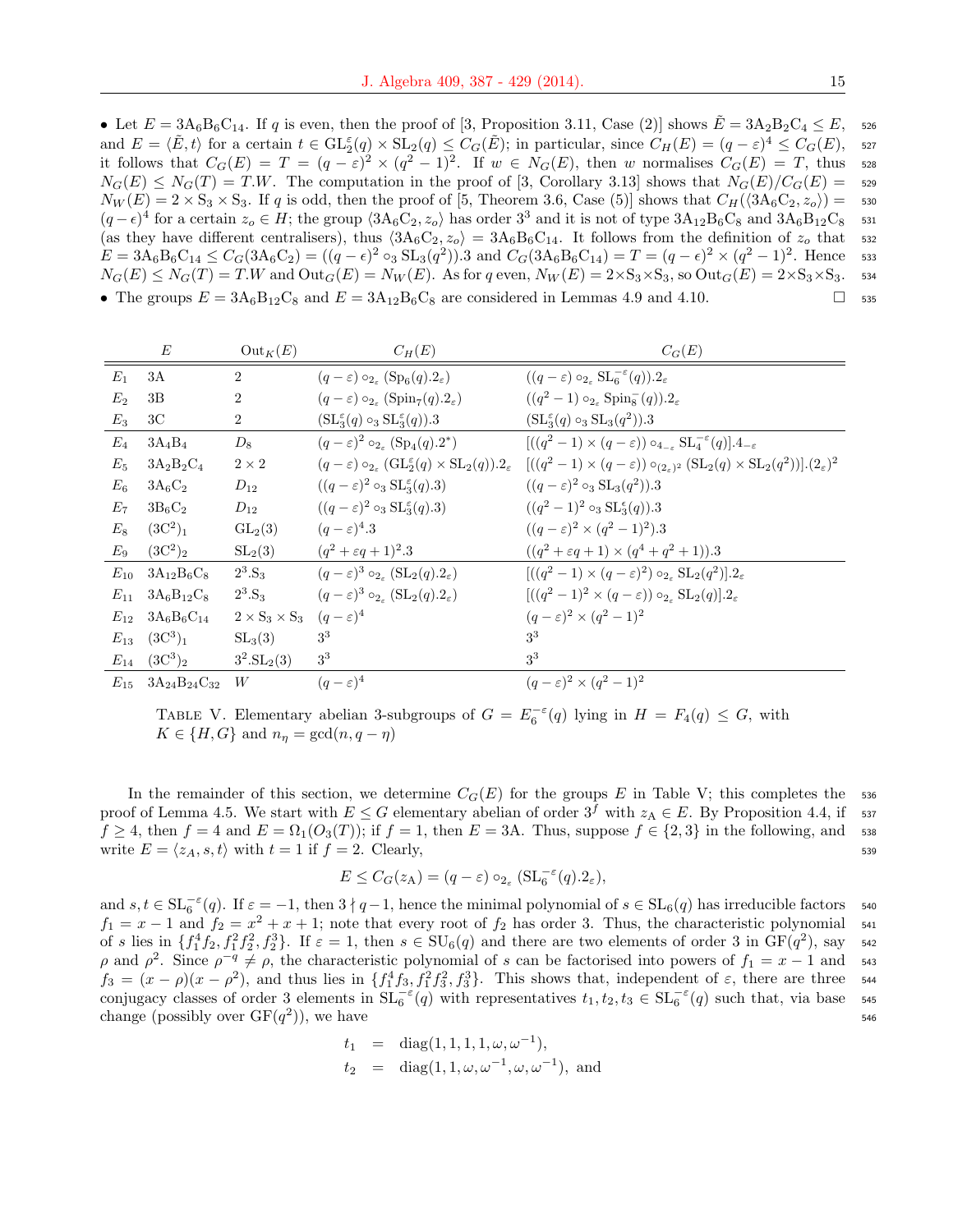$t_3 = \text{diag}(\omega, \omega^{-1}, \omega, \omega^{-1}, \omega, \omega^{-1}),$ 

547 where  $\omega \in \mathrm{GF}(q^2)$  has order 3, cf. [15, p. 112]. It is also shown in [15, Proposition (1A)] that

(4.1) 
$$
C_{\mathrm{GL}_{6}^{-\varepsilon}(q)}(t_{i}) = \begin{cases} \mathrm{GL}_{1}(q^{2}) \times \mathrm{GL}_{4}^{-\varepsilon}(q) & \text{if } i = 1, \\ \mathrm{GL}_{2}(q^{2}) \times \mathrm{GL}_{2}^{-\varepsilon}(q) & \text{if } i = 2, \\ \mathrm{GL}_{3}(q^{2}) & \text{if } i = 3. \end{cases}
$$

548 We need the following lemma; for a set M of matrices write  $\det(M) = {\det(m) \mid m \in M}$ .

**Lemma 4.6.** If 
$$
i \in \{1,2\}
$$
 and  $GL_i(q^2) \leq C_{GL_6^{-\epsilon}(q)}(t_i)$  as in (4.1), then  $\det(GL_i(q^2)) = \det(GL_6^{-\epsilon}(q))$ .

550 PROOF. It is sufficient to consider the case  $i = 1$ , because  $GL_1(q^2)$  can be considered as a subgroup of  $GL_2(q^2)$ . First, let  $\varepsilon = -1$ , and let  $z = \begin{pmatrix} 0 & -1 \\ 1 & -1 \end{pmatrix}$  so that  $C_{GL_2(q)}(z) = q^2 - 1$ . Note that  $diag(z, 1, 1, 1, 1)$  and 552 diag( $z, z, 1, 1$ ) are conjugate in  $GL_6(q)$  to  $t_1$  and  $t_2$ , respectively. The elements of  $K = C_{GL_2(q)}(z)$  are  $g =$  $\begin{pmatrix} a & b \\ -b & a+b \end{pmatrix}$ , with  $\det(g) = a^2 + ab + b^2$ . If  $a \in \text{GF}(q)$  is a primitive element and  $b = 0$ , then  $\det(g) = a^2$ ; hence 554  $\det(K) = \mathrm{GF}(q)^{\times}$  if q is even. Now let q be odd and write  $b = ac$  with  $c \in \mathrm{GF}(q)$ , thus  $\det(g) = a^2(1 + c + c^2)$ . 555 Note that  $1+c+c^2 = d^2$  with  $d \in GF(q)$  has at most two solutions for c and, since  $1+x+x^2$  is irreducible 556 over  $GF(q)$ , it follows that  $M = \{1 + c + c^2 \mid c \in GF(q)\}\$  has cardinality at least  $(q+1)/2$ , and  $0 \notin M$ . On the 557 other hand,  $N = \{d^2 | d \in GF(q)\}\$ has cardinality  $(q+1)/2$ , and  $0 \in N$ . This implies that there is  $c \in GF(q)$ 558 such that  $a^2(1+c+c^2)$  is not a square in GF(q); this proves the lemma for  $\varepsilon = -1$ .

559 Now suppose  $\varepsilon = 1$ , and let  $\rho, \rho^2 \in \text{GF}(q^2)$  be the two elements of order 3, thus  $z = \text{diag}(\rho, \rho^2)$ , and 560 diag(z, 1, 1, 1, 1) and diag(z, z, 1, 1) are conjugate in  $GU_6(q)$  to  $t_1$  and  $t_2$ , respectively. We suppose the hermitian 561 form preserved by  $\text{GU}_2(q)$  is  $\left(\begin{smallmatrix} 0 & 1 \\ 1 & 0 \end{smallmatrix}\right)$ . Now  $K = C_{\text{GU}_2(q)}(z)$  consists of matrices of the form  $g = \left(\begin{smallmatrix} a & 0 \\ 0 & b \end{smallmatrix}\right)$  with  $a = b^{-q}$ , <sup>562</sup> thus  $\det(g) = b^{-(q-1)}$ . In particular, if  $b \in \mathrm{GF}(q^2)$  has order  $q^2 - 1$ , then  $\det(g)$  has order  $q + 1$ . Since every  $h \in \mathrm{GU}_6(q)$  has a determinant of order dividing  $q+1$ , the assertion follows.

564 Together with (4.1), this leads to the following lemma; afterwards we consider  $E = \langle z_A, s, t \rangle$  with  $t = 1$ .

 $565$  Lemma 4.7. We have

(4.2) 
$$
C_{\mathrm{SL}_{6}^{-\epsilon}(q)}(t_{i}) = \begin{cases} [(q-\varepsilon) \times (q+\varepsilon) \circ_{4_{-\varepsilon}} \mathrm{SL}_{4}^{-\epsilon}(q)].4_{-\varepsilon} & \text{if } i=1, \\ [(q-\varepsilon) \circ_{2_{\varepsilon}} \mathrm{SL}_{2}(q^{2}) \times (q+\varepsilon) \circ_{2_{\varepsilon}} \mathrm{SL}_{2}(q)].(2_{\varepsilon})^{2} & \text{if } i=2, \\ ((q-\varepsilon) \circ_{3} \mathrm{SL}_{3}(q^{2})).3 & \text{if } i=3. \end{cases}
$$

566 Lemma 4.8. If  $E = \langle z_A, s \rangle$ , and s is conjugate to  $t_i$  in  $\mathrm{SL}_6^{-\varepsilon}(q)$ , then

$$
C = C_G(E) = C_{C_G(z_A)}(s) = (q - \varepsilon) \circ_{2_{\varepsilon}} (C_{\mathrm{SL}_6^{-\varepsilon}(q)}(s).2_{\varepsilon}),
$$

<sup>567</sup> that is,

(4.3) 
$$
C = \begin{cases} [((q^2 - 1) \times (q - \varepsilon)) \circ_{4_{-\varepsilon}} SL_{4}^{-\varepsilon}(q)].4_{-\varepsilon} & \text{if } i = 1, \\ [((q^2 - 1) \times (q - \varepsilon)) \circ_{(2_{\varepsilon})^2} (SL_{2}(q) \times SL_{2}(q^{2}))].(2_{\varepsilon})^2 & \text{if } i = 2, \\ ((q - \varepsilon)^2 \circ_{3} SL_{3}(q^{2})).3 & \text{if } i = 3. \end{cases}
$$

568 Depending on whether  $i = 1, 2, 3$ , we have  $E = 3A_4B_4$ ,  $E = 3A_2B_2C_4$ , and  $E = 3A_6C_2$ , respectively. The local <sup>569</sup> structure is given in Table V.

570 PROOF. Recall that  $C_G(z_A) = ((q - \varepsilon) \circ_{2_{\varepsilon}} SL_6^{-\varepsilon}(q)) \cdot x_A = (q - \varepsilon) \circ_{2_{\varepsilon}} (SL_6^{-\varepsilon}(q) \cdot 2_{\varepsilon})$  where  $x_A = 1 : 2_{\varepsilon}$ ; if  $2_{\varepsilon}$  is 571 nontrivial, then it acts by conjugation by  $diag(1,1,1,1,1,\lambda)$  on  $SL_6^{-\varepsilon}(q)$ .

If  $i = 1$ , then there is a conjugate of s' of s in  $SL_6^{-\epsilon}(q)$  such that  $x_A$  commutes with  $C_{SL_6^{-\epsilon}(q)}(s')$ ; thus, <sup>573</sup> there is a conjugate of  $x_A$  which commutes with  $C_{\mathrm{SL}_6^{-\varepsilon}(q)}(s)$ . It follows that

$$
C_G(E) = C_{C_G(z_A)}(s) = (q - \varepsilon) \circ_{2_{\varepsilon}} [(q - \varepsilon) \times (q + \varepsilon) \circ_{4_{-\varepsilon}} \mathrm{SL}_4^{-\varepsilon}(q)).4_{-\varepsilon}] .2_{\varepsilon}.
$$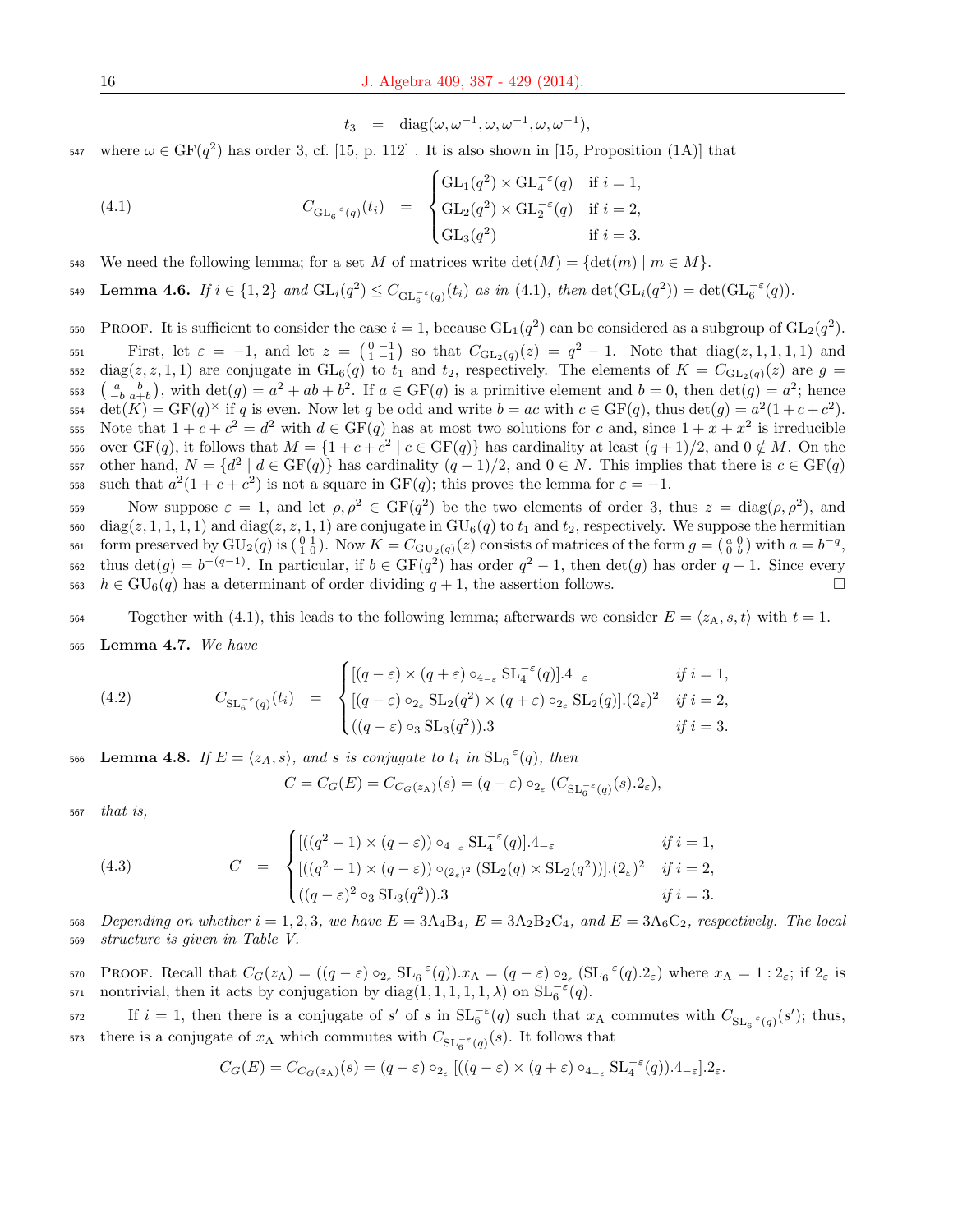Similarly, if  $i = 2$ , then  $574$ 

$$
C_G(E) = C_{C_G(z_A)}(s) = (q - \varepsilon) \circ_{2_{\varepsilon}} [(q - \varepsilon) \circ_{2_{\varepsilon}} SL_2(q^2) \times (q + \varepsilon) \circ_{2_{\varepsilon}} SL_2(q)).(2_{\varepsilon})^2].2_{\varepsilon}.
$$

Now suppose s is conjugate to  $t_3$ . If q is even, then  $2\varepsilon = 1$ , and 575

$$
C_G(E) = (q - \varepsilon) \times [((q - \varepsilon) \circ_3 \text{SL}_3(q^2)).3] = ((q - \varepsilon)^2 \circ_3 \text{SL}_3(q^2)).3.
$$

Let q be odd in the remainder of this paragraph. If  $\varepsilon = 1$ , then there is a conjugate of s which is diagonal, hence 576 commuting with  $x_A$ ; this shows that if  $\varepsilon = 1$ , then a conjugate of  $x_A$  lies in  $C_{C_G(z_A)}(s)$ . Now let  $\varepsilon = -1$ . We 577 can assume that  $t_3 \le T_1 \le T_2$ , where  $T_1 = (q+1) \times (q^2-1)^2 \le C_{SL_6(q)}(t_3)$  and  $T_2 = (q^2-1)^3 \le C_{GL_6(q)}(t_3)$  are 578 maximal tori. Note that there exists a 2-element  $e \in T_2 \setminus T_1 Z(\text{GL}_6(q))$  with  $e^2 \in T_1$  which induces a nontrivial 579 outer-diagonal automorphism  $\bar{e}$  on  $SL_6(q)$ , thus  $C_{SL_6(q),e}(t_3) = C_{SL_6(q)}(t_3)$ . By [19, Theorem 2.5.12], the 580 group of outer diagonal automorphisms of  $SL_6(q)$  is of order  $gcd(6, q-1) = 2$ ; recall that  $3 | q+1$ . This proves 581 that also the action of  $x_A$  centralises  $t_3$ , and  $\qquad \qquad$  582

$$
C_G(E) = (q - \varepsilon) \circ_{2_{\varepsilon}} [(q - \varepsilon) \circ_3 \text{SL}_3(q^2)).3].2_{\varepsilon}.
$$

The structure of E follows from  $C_H(E) \leq C_G(E)$  and the structure of  $C_H(E)$  given in Table V, where 583  $H = F_4(q) \leq G$ . Thus, if  $i = 1$ , then  $E = 3A_4B_4$  with  $C_H(E) = (q - \varepsilon)^2 \times Sp_4(q) \leq C_G(E)$ . Recall that 584  $4_{-\varepsilon}$  and  $2_{\varepsilon}$  act as outer-diagonal automorphisms on  $SL_4^{-\varepsilon}(q)$ , and  $4_{-\varepsilon}$  has a unique subgroup acting as  $2_{\varepsilon}$  on ses  $\operatorname{SL}_4^{-\varepsilon}(q)$ , hence there is  $u \in 4_{-\varepsilon}$  and a generator  $v \in 2_{\varepsilon}$  such that uv has order  $2_{\varepsilon}$  and acts trivially on  $\operatorname{SL}_4^{-\varepsilon}(q)$ ; sso this yields 587

$$
C_G(E) = (q - \varepsilon) \circ_{2_{\varepsilon}} [(q - \varepsilon) \times (q + \varepsilon) \circ_{4_{-\varepsilon}} SL_{4}^{-\varepsilon}(q)).4_{-\varepsilon}].2_{\varepsilon}
$$
  
= 
$$
(([(q - \varepsilon) \circ_{2_{\varepsilon}} ((q - \varepsilon) \times (q + \varepsilon))].2_{\varepsilon}) \circ_{4_{-\varepsilon}} SL_{4}^{-\varepsilon}(q)).4_{-\varepsilon}.
$$

Let  $U = [(q - \varepsilon) \circ_{2_{\varepsilon}} ((q - \varepsilon) \times (q + \varepsilon))].2_{\varepsilon} \leq C_G(E)$  and choose a maximal torus  $V = (q - \varepsilon) \times (q^2 - 1) \leq SL_4^{-\varepsilon}(q)$  sss such that  $(U \circ_{4_{-\varepsilon}} V).4_{-\varepsilon} \leq C_G(E)$  is self-centralising and abelian, hence isomorphic to the maximal torus 589  $(q^2-1)^2 \times (q-\varepsilon)^2$ ; in particular,  $U = (q-\varepsilon) \times (q^2-1)$ . In the same way, if  $i=2$ , then 590

$$
C_G(E) = (q - \varepsilon) \circ_{2_{\varepsilon}} [(q - \varepsilon) \circ_{2_{\varepsilon}} SL_2(q^2) \times (q + \varepsilon) \circ_{2_{\varepsilon}} SL_2(q)) \cdot (2_{\varepsilon})^2] \cdot 2_{\varepsilon}
$$
  
\n
$$
= [([(q - \varepsilon) \circ_{2_{\varepsilon}} ((q - \varepsilon) \times (q + \varepsilon))]).2_{\varepsilon}) \circ_{(2_{\varepsilon})^2} (SL_2(q) \times SL_2(q^2))].(2_{\varepsilon})^2
$$
  
\n
$$
= ((q^2 - 1) \times (q - \varepsilon)) \circ_{(2_{\varepsilon})^2} (SL_2(q) \times SL_2(q^2)).(2_{\varepsilon})^2.
$$

Analogously, if  $i = 3$ , then there is  $u \in ((q - \varepsilon) \circ_3 SL_3(q^2))$ .  $3 \leq C_G(E)$  acting as  $2_{\varepsilon}$ , hence 591

$$
C_G(E) = (q - \varepsilon) \circ_{2_{\varepsilon}} [(q - \varepsilon) \circ_3 \text{SL}_3(q^2)).3].2_{\varepsilon}
$$
  
= 
$$
([(q - \varepsilon) \circ_{2_{\varepsilon}} (q - \varepsilon)).2_{\varepsilon}] \circ_3 \text{SL}_3(q^2)).3
$$
  
= 
$$
((q - \varepsilon)^2 \circ_3 \text{SL}_3(q^2)).3.
$$

**Lemma 4.9.** If 
$$
E = 3A_6B_{12}C_8
$$
, then  $C_G(E) = \left[ \left( (q^2 - 1)^2 \times (q - \varepsilon) \right) \circ_{2_{\varepsilon}} SL_2(q) \right] \cdot 2_{\varepsilon}$  and  $\text{Out}_G(E) = 2^3 \cdot S_3$ .

**PROOF.** By the proofs of [3, Proposition 3.11, Cases  $(1),(1')$ ] and [5, Theorem 3.6, Case  $(4)$ ], we have  $\overline{E} = -593$  $3A_4B_4 \leq E$ , and  $E = \langle \tilde{E}, t \rangle$  with  $t \in Sp_4(q) \leq SL_4^{-\varepsilon}(q) = O^{r'}(C_G(\tilde{E}))$  of type 3A; in particular, t is conjugate 594 in  $\text{Sp}_4(q)$  to  $\text{diag}(\omega, \omega^{-1}, 1, 1)$ . Analogously to (4.2), we obtain  $C_{\text{SL}_4^{-\epsilon}(q)}(t) = ([(q-\varepsilon) \times (q+\varepsilon)] \circ_{2_\varepsilon} \text{SL}_2(q)).2_\varepsilon$ , sss and  $C_G(E) \leq C_G(\tilde{E}) = (((q^2 - 1) \times (q - \varepsilon)) \circ_{4-\varepsilon} SL_4^{-\varepsilon}(q)).4_{-\varepsilon}$  yields 596

$$
C_G(E) = (((q^2 - 1) \times (q - \varepsilon)) \circ_{4_{-\varepsilon}} (((q - \varepsilon) \times (q + \varepsilon) \circ_{2_{\varepsilon}} SL_2(q)).2_{\varepsilon})).4_{-\varepsilon}.
$$

An argument as before shows that the abelian and self-centralising subgroup 597

$$
(((q2-1)\times(q-\varepsilon))\circ_{4_{-\varepsilon}}(((q-\varepsilon)\times(q+\varepsilon)\circ_{2_{\varepsilon}}(q-\varepsilon)).2_{\varepsilon})).4_{-\varepsilon}\leq C_{G}(E)
$$

is isomorphic to  $(q^2 - 1)^2 \times (q - \varepsilon)^2$ ; this proves that  $C_G(E)$  has the structure as in the lemma.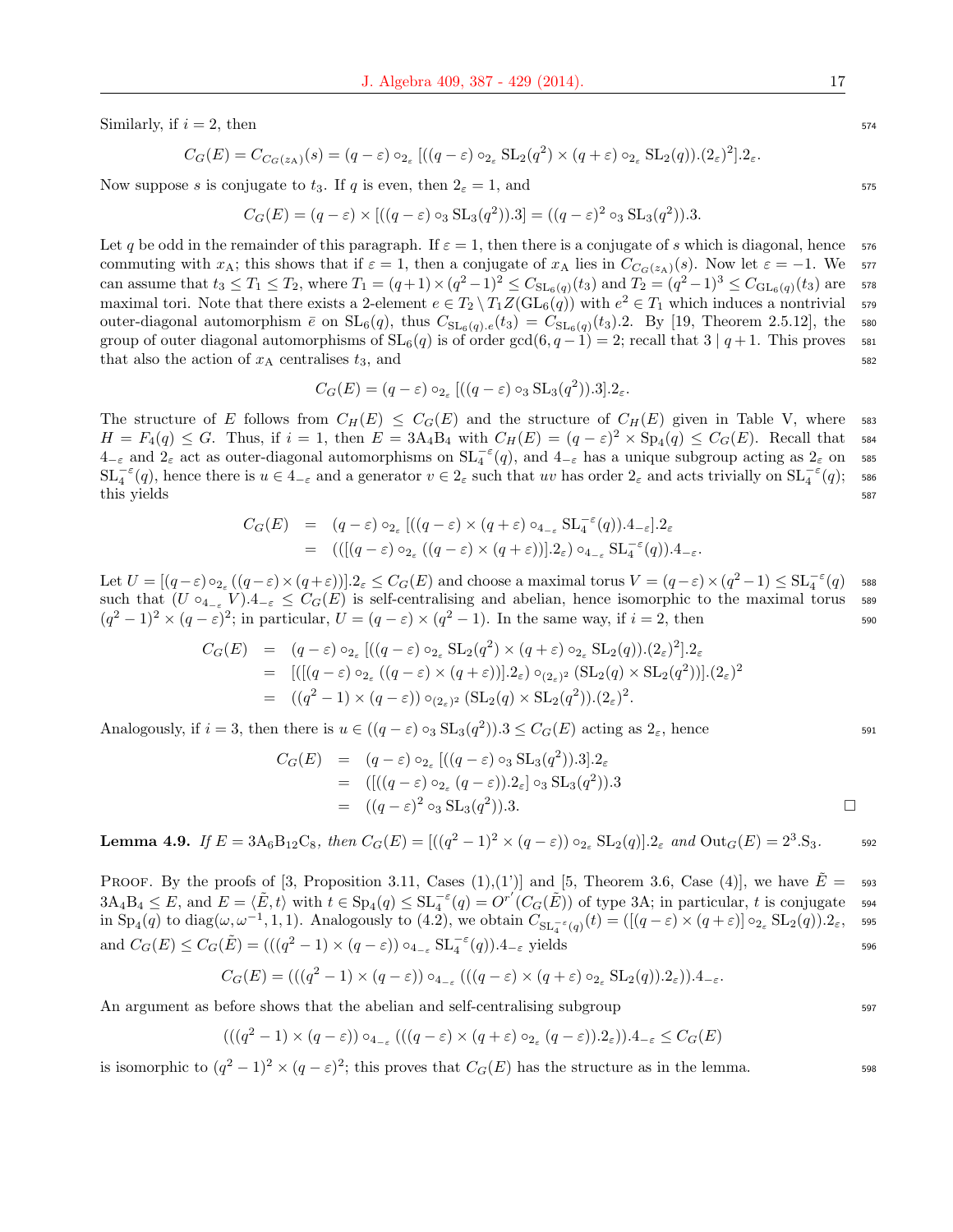599 Note that  $K = O^{r'}(C_G(E)) = SL_2(q)$ , and there is  $y \in K \cap 3A$  with  $E \leq C_G(y)$ . Note that  $SL_2(q)$  has a 600 unique class of order 3 elements, and we can assume that y is defined over the prime field  $GF(r)$  of  $GF(q)$ , so 601 that it is centralised by field automorphisms of  $SL_2(q)$ . It follows that  $E = \Omega_1(O_3(\tilde{T}))$  where

$$
E \le \tilde{T} = (q - \varepsilon) \times (q^2 - 1)^2 \le M \quad \text{and} \quad M = \operatorname{SL}_{6}^{-\varepsilon}(q) = O^{r'}(C_G(y))
$$

602 with  $\text{Out}_M(\tilde{T}) = 2^3 \text{.}$  S<sub>3</sub> (cf. [9]). In particular,  $C_M(E)$  is a Levi subgroup of M, and it follows that  $\tilde{T} = C_M(E)$ , 603  $N_M(E) \leq N_M(\tilde{T})$ , and one can deduce that

$$
N_G(E) \cap C_G(y) = \tilde{T} \cdot 2^3 \cdot S_3 \times (q - \varepsilon),
$$

604 where  $(q - \varepsilon) \le K$ . We can assume that  $E \le H = F_4(q) \le G$ , which proves that  $Out_H(E) = 2^3 \text{.}$  S<sub>3</sub> ≤ Out<sub>G</sub>(E); 605 we show that  $\text{Out}_G(E) = \text{Out}_H(E)$ . Recall that K and  $\tilde{T}$  lie in  $C_G(E)$ . If  $w \in N_G(E) \setminus C_G(E)$ , then w 606 acts on K. If w acts as an inner automorphism on K, then there is  $w' \in K$  such that  $\tilde{w} = ww' \in N_G(E)$ 607 acts trivially on K, hence  $\tilde{w} \in N_G(E) \cap C_G(y)$ , and  $\tilde{w}C_G(E) = wC_G(E) \in (N_G(E) \cap C_G(y))C_G(E)/C_G(E)$ 608  $(2^3 \text{.}S_3)C_G(E)/C_G(E) \leq \text{Out}_G(E)$ . If w acts on K as an outer automorphism, then it acts as a field auto-609 morphism, thus  $w \in C_G(y)$ . Again,  $w \in N_G(E) \cap C_G(y)$ , and  $wC_G(E) \in (N_G(E) \cap C_G(y))C_G(E)/C_G(E)$ 610  $(2^3 \cdot S_3)C_G(E)/C_G(E) \leq Out_G(E)$ . In conclusion, we have proved that  $Out_G(E) = 2^3 \cdot S_3$ .

611 Lemma 4.10. If 
$$
E = 3A_{12}B_6C_8
$$
, then  $C_G(E) = (((q^2 - 1) \times (q - \varepsilon)^2) \circ_{2_{\varepsilon}} SL_2(q^2)) \cdot 2_{\varepsilon}$  and  $Out_G(E) = 2^3 \cdot S_3$ .

612 PROOF. By the proofs of [3, Proposition 3.11, Cases  $(1),(1')$ ] and [5, Theorem 3.6, Case  $(4)$ ], we have  $E =$ 613  $3A_4B_4 \leq E$ , and  $E = \langle \tilde{E}, t \rangle$  with  $t \in \mathrm{Sp}_4(q) \leq \mathrm{SL}_4^{-\varepsilon}(q) = O^{r'}(C_G(\tilde{E}))$  of type 3B; in particular, t is conjugate 614 in  $\text{Sp}_4(q)$  to  $\text{diag}(\omega, \omega^{-1}, \omega, \omega^{-1})$ . Analogously to (4.2), we obtain  $C_{\text{SL}_4^{-\epsilon}(q)}(t) = ((q - \varepsilon) \circ_{2_{\varepsilon}} \text{SL}_2(q^2))$ .  $2_{\varepsilon}$  and 615  $C_G(E) \leq C_G(\tilde{E}) = (((q^2 - 1) \times (q - \varepsilon)) \circ_{4_{-\varepsilon}} SL_4^{-\varepsilon}(q)).4_{-\varepsilon}$  yields

$$
C_G(E) = (((q^2 - 1) \times (q - \varepsilon)) \circ_{4-\varepsilon} (((q - \varepsilon) \circ_{2_{\varepsilon}} SL_2(q^2)).2_{\varepsilon})).4_{-\varepsilon}.
$$

616 Now we proceed as in Lemma 4.9: First, it follows that  $C_G(E)$  has the form as in the lemma. Let  $K =$ 617  $O^{r'}(C_G(E)) = SL_2(q^2)$  and choose  $y \in K$  of order 3; note that K has a unique class of order 3 elements, 618 thus we can assume that y is fixed under field automorphisms of K. By construction,  $y \in 3B$ ; recall that 619  $\mathrm{SL}_2(q^2) \leq \mathrm{SL}_4^{-\varepsilon}(q)$ . Let  $M = \mathrm{Spin}_8^-(q) = O^{r'}(C_G(y))$  and  $\tilde{T} = (q^2-1) \times (q-\varepsilon)^2 \leq M$  such that  $E = \Omega_1(O_3(\tilde{T})).$ 620 We have  $Out_M(\tilde{T}) = 2^3 \text{.}$  S<sub>3</sub> (cf. [9]) and  $\tilde{T} = C_M(E)$ , so  $N_M(E) \le N_M(\tilde{T})$ , and one can deduce that

$$
N_G(E) \cap C_G(y) = \tilde{T} \cdot 2^3 \cdot S_3 \times (q^2 - 1)
$$

621 where  $(q^2 - 1) \leq K$ . The proof continues as in Lemma 4.9.

622 **Lemma 4.11.** If  $E = (3C^2)_1$ , then  $C_G(E) = T.3$  where  $T = (q - \varepsilon)^2 \times (q^2 - 1)^2$ .

623 PROOF. First, let  $q \geq 4$ , so we can choose  $H = F_4(q) \leq G$  as in Lemma 4.3; suppose  $E \leq C_H(z_C)$  $(SL_3^{\varepsilon}(q) \circ_3 SL_3^{\varepsilon}(q)).x_C$ . The proofs of [3, Proposition 3.9a)] and [5, Theorem 3.6, Case (3.1)] show that we can  $\alpha$ <sub>525</sub> assume  $E = \langle z_C, s \rangle$  where  $s = \text{diag}(1, \omega, \omega^2)$ :  $\text{diag}(1, \omega, \omega^2) \in \text{SL}_3^{\varepsilon}(q) \circ_3 \text{SL}_3^{\varepsilon}(q) \leq C_G(z_C)$ . As shown in [3,5],

$$
C_H(E) = \langle (q - \varepsilon)^2 \circ_3 (q - \varepsilon)^2, x_{\rm C} \rangle \cdot y = (q - \varepsilon)^4 \cdot 3
$$

626 for some  $y \in N_H(T) = T.W$ . More precisely, if  $T = (T_1 \circ_3 T_2).x_C$  where  $T_1 = (q - \varepsilon)^2 \leq \text{SL}_3^{\varepsilon}(q)$  and  $T_2 = (q^2 - 1)^2 \leq SL_3(q^2)$  consist of diagonal matrices, then we can choose  $y = v : v^{-1} \in W$  where each v acts on 628  $T_i$  by permuting the diagonal entries according to the permutation  $(1, 2, 3)$ . A direct computation now shows 629 that  $C_G(E) = \sqrt{(q-\varepsilon)^2} \circ_3 (q^2-1)^2$ ,  $x_C$ ,  $y = T.3$ . For  $q=2$  the same follows from a direct computation.

630 Lemma 4.12. If 
$$
E = (3C^2)_2
$$
, then  $C_G(E) = ((q^2 + \varepsilon q + 1) \times (q^4 + q^2 + 1)) \cdot 3$ .

631 PROOF. For  $q = 2$  this follows by a direct computation; now let  $q \ge 4$  and let  $H = F_4(q) \le G$  as in Lemma 4.3, 632 so we can suppose  $E \leq C_H(z_C) = (\mathrm{SL}_3^{\varepsilon}(q) \circ_3 \mathrm{SL}_3^{\varepsilon}(q)) . x_C$ . Recall that  $x_C = x_1 : x_2$ , and  $3^a$  is the maximal 3-power 633 dividing  $q-\varepsilon$ . By the proofs of [3, Proposition 3.9a)] and [5, Theorem 3.6, Case (3.1)], we can assume  $E = \langle z_C, s \rangle$ 634 where  $s = s_1x_1$ :  $s_2x_2 \in (\mathrm{SL}_3^{\varepsilon}(q) \circ_3 \mathrm{SL}_3^{\varepsilon}(q))$ .  $x_{\mathrm{C}} \leq C_G(z_{\mathrm{C}})$ , and each  $s_ix_i$  has order  $3^{a+1}$ , acting as an element in  $\alpha$ <sub>55</sub> a torus of GL<sub>5</sub><sup>(</sup>q) of type  $q^3 - \varepsilon$ . We can suppose this torus has diagonal form; let v be the permutation matrix 636 which permutes these corresponding basis elements as a 3-cycle. In particular,  $C_{\text{SL}_3^{\varepsilon}(q)}(s_i) = q^2 + \varepsilon q + 1$ , and

$$
\Box
$$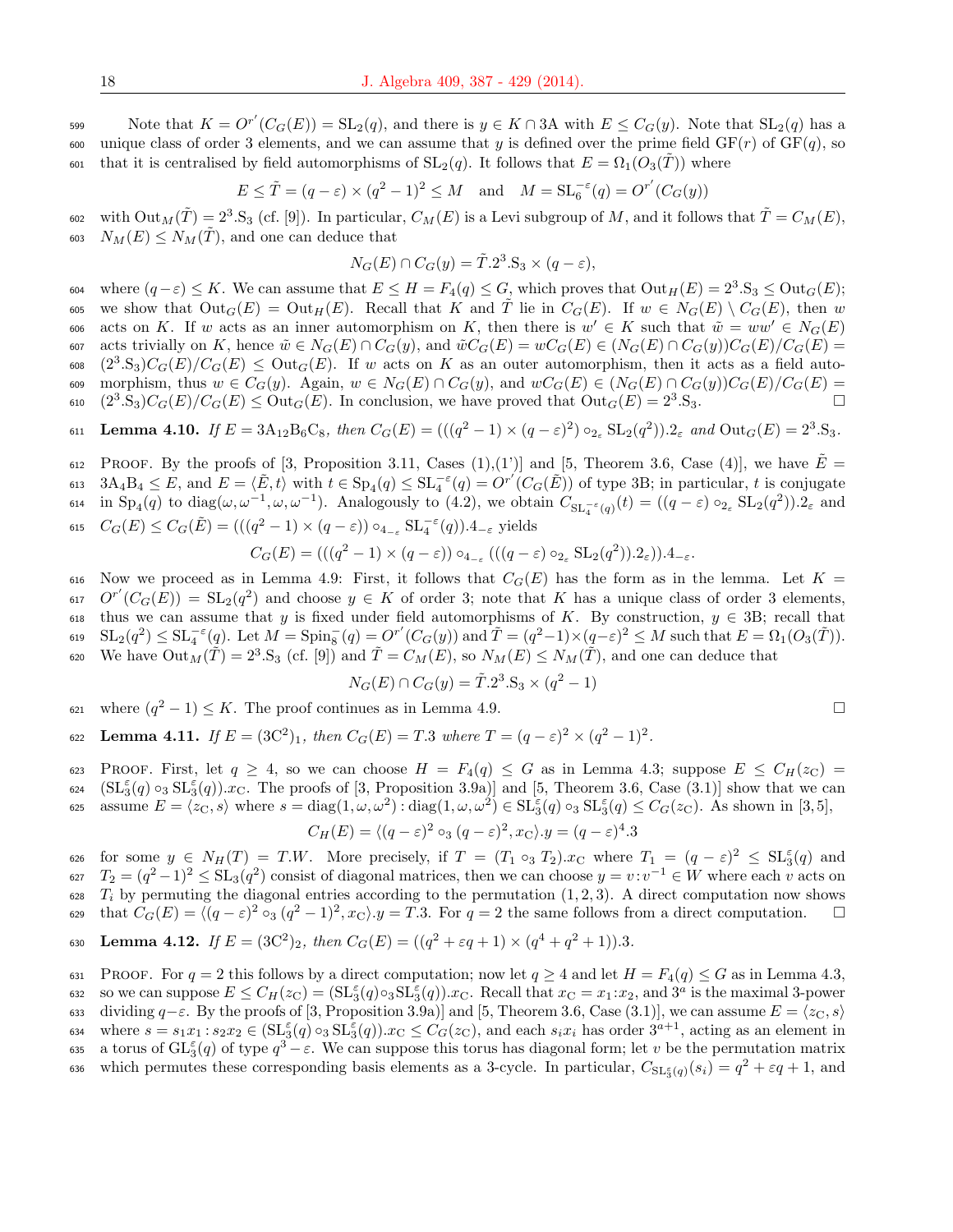$\tilde{T} = \langle (q^2 + \varepsilon q + 1) \circ_3(q^2 + \varepsilon q + 1), s \rangle = (q^2 + \varepsilon q + 1)^2$  is a maximal torus of H; finally,  $C_H(E) = \tilde{T}.u$  with  $u = v:v^{-1}$ . <sup>637</sup> A similar computation shows that  $\hat{T} = \langle (q^2 + \varepsilon q + 1) \circ_3 (q^4 + q^2 + 1), s \rangle = (q^2 + \varepsilon q + 1) \times (q^4 + q^2 + 1) \leq C_G(E)$  638 is a maximal torus of G, cf. [13]. Since  $C_H(E) \leq C_G(E)$ , the assertion follows.  $\Box$  639

**Lemma 4.13.** If  $E = (3C^3)_1$  or  $E = (3C^3)_2$ , then  $C_G(E) = E$ .

PROOF. First let  $E = (3C^3)_2$ . Recall that  $(3C^2)_1$ ,  $(3C^2)_2 \le E$  and  $E = C_H(E) \le C_G(E)$ , cf. the proof of 641 Lemma 4.5, hence  $C_G(E) \leq C_G((3C^2)_1) \cap C_G((3C^2)_2)$ , which proves the assertion.

Now let  $E = (3C^3)_1 \leq C_G(z_C) = (\mathrm{SL}_3^{\varepsilon}(q) \circ_3 \mathrm{SL}_3(q^2)).3$ , and let  $T = ((q - \varepsilon)^2 \circ_3 (q^2 - 1)^2).3 \leq C_G(z_C)$  643 as usual. By the construction in [3, Proposition 3.12] and [5, Theorem 3.6, Case (8.1)], we can define  $\tilde{E} = 644$  $\langle z_C, z_1, z_2 \rangle =_G (3C^3)_2$  for some  $z_1 \in T$  and  $z_2 \in T.3 \setminus T$  such that  $F_1 = \langle z_C, z_1 \rangle =_G (3C^2)_1$  and  $F_2 = \langle z_C, z_2 \rangle =_G$  645  $(3C^2)_2$ ; moreover  $E = (3C^3)_1 = \langle z_C, z_1, tz_2 \rangle$  for some  $t \in T$ . The actions of  $tz_2$  and  $z_2$  on T coincide, thus 646

$$
C_T(tz_2) = C_T(F_2) \le C_G(F_2) = ((q^2 + \epsilon q + 1) \times (q^4 + q^2 + 1)).3,
$$

and hence  $C_T(tz_2) = C_G(F_2) \cap T$ . Since E is abelian, we have  $F_1 \leq C_T(tz_2)$ , and  $C_T(tz_2) = F_1$  follows. 647 Write  $C = C_G(E)$ ; clearly,  $C \leq C_G(F_1) = T.3$ , and it follows that  $C/(C \cap T) = CT/T \leq T.3/T = 3$ , thus 648  $|C| \leq 3|C \cap T|$ . But  $C \cap T = C_T(tz_2) = F_1$ , so  $C = E$ .  $\Box$  649

4.3.1. Controlling 3-fusion. An interesting consequence of Lemma 4.5 is that the subgroup  $H = F_4(q)$  of 650  $G = E_6^{\varepsilon}(q)$  controls 3-fusion: Suppose  $z_C \in H \leq G$ , and fix a Sylow 3-subgroup  $D \leq H$  of G with  $z_C \in D$ , see 651 Section 4.2. Let  $A, B \leq D$  be elementary abelian, and let  $f<sub>g</sub>$ :  $A \to B$  be a group homomorphism defined by 652 conjugation by  $g \in G$ , that is,  $f_g(a) = a^g$  for all  $a \in A$ . By the proof of Lemma 4.5, there exists  $h \in H$  with 653  $f_g(A) = A^g = A^h$ , hence  $g = nh$  for some  $n \in N_G(A)$ . By Table V, we have  $Out_G(A) = Out_H(A)$ , thus there 654 exists  $m \in N_H(A)$  such that  $k = mh \in H$  satisfies  $a^g = a^k$  for all  $a \in A$ . Hence,  $f_g = f_k$ , where  $f_k: A \to B$ ,  $\epsilon$ ss  $a \mapsto a^k$ . For  $K \in \{G, H\}$  write 656

$$
\operatorname{Hom}_K(A, B) = \{ f \colon A \to B \mid \exists k \in K \,\forall a \in A \colon f(a) = a^k \},
$$

thus we have shown that  $\text{Hom}_G(A, B) = \text{Hom}_H(A, B)$  for all elementary abelian  $A, B \leq D$ . It is proved 657 in [6, Theorem B] that this holds for all  $A, B \leq D$ ; the next corollary proves Theorem C. 658

**Corollary 4.14.** We use the previous notation. If  $A, B \leq D$ , then  $\text{Hom}_{H}(A, B) = \text{Hom}_{G}(A, B)$ . Moreover, if  $\infty$  $1 \neq A \leq D$  and  $A^g \leq D$  with  $g \in G$ , then  $g = ch$  for some  $c \in C_G(A)$  and  $h \in H$ .

PROOF. In the notation of [6], let F and G be the Frobenius categories of H and G, respectively, on D, thus 661  $\text{Hom}_{\mathcal{F}}(A, B) = \text{Hom}_{H}(A, B)$  and  $\text{Hom}_{\mathcal{G}}(A, B) = \text{Hom}_{G}(A, B)$ . As shown above,  $\text{Hom}_{H}(A, B) = \text{Hom}_{G}(A, B)$  662 for all elementary abelian  $A, B \leq D$ , and [6, Theorem B] proves that  $\mathcal{F} = \mathcal{G}$ . This implies the assertion.  $\square$  663

4.4. Maximal 3-local subgroups. Using the results of the previous sections, it is straightforward to 664 classify the maximal 3-local subgroups of  $G = E_6^{-\varepsilon}(q)$  with  $3 | q - \varepsilon$ . 665

**Theorem 4.15.** Up to conjugacy, the maximal 3-local subgroups of  $G = E_6^{-\varepsilon}(q)$  with  $3 | q-\varepsilon$  are  $M_1, \ldots, M_9$  666 as given in Table VI; the group  $M_7$  is only defined if  $q > 2$ .

PROOF. Throughout this proof, let  $E_i$  be defined as in Table V. Recall that every maximal 3-local  $M \leq G$  is 668 conjugate to some  $N_G(E_i)$ . By Lemma 4.2, the group  $M_i = N_G(E_i)$  with  $i \in \{1, 2, 3\}$  is maximal 3-local; it is 669 easy to see that  $M_9 = N_G(E_{15}) = T.W$  is maximal 3-local. Note that if  $i \in \{5, 6, 7\}$ , then  $N_G(E_i) \leq N_G(E_i)$  670 for some  $j \in \{1, 2, 3\}$ . Note that  $C_G(E_{12}) = T$ , hence  $N_G(E_{12}) \leq T.W = N_G(E_{15})$ . It remains to consider 671  $N_G(E_i)$  with  $i \in \{4, 8, 9, 10, 11, 13, 14\}.$ 

Recall that  $M_4 = N_G(E_4) = C_G(E_4) \cdot D_8$  and  $D_8 \leq GL_2(3)$  acts irreducibly; thus  $N_G(E_4) \nleq N_G(E_i)$  for 673  $i \in \{1,2\}$ , and  $N_G(E_4)$  is maximal 3-local by Lemma 2.3. Note that  $T \leq N_G(E_8)$ , thus  $N_G(E_8) \leq N_G(E_{15}) = 674$ T.W. We have  $E_9 = O_3(N_G(E_9))$ , hence  $E_9 \in \mathcal{ER}_3(G)$ , and  $M_5 = N_G(E_9)$  is maximal 3-local by Lemma 2.3; 675 recall that  $N_G(E_9) = C_G(E_9)$ . SL<sub>2</sub>(3), and SL<sub>2</sub>(3) acts irreducibly. 676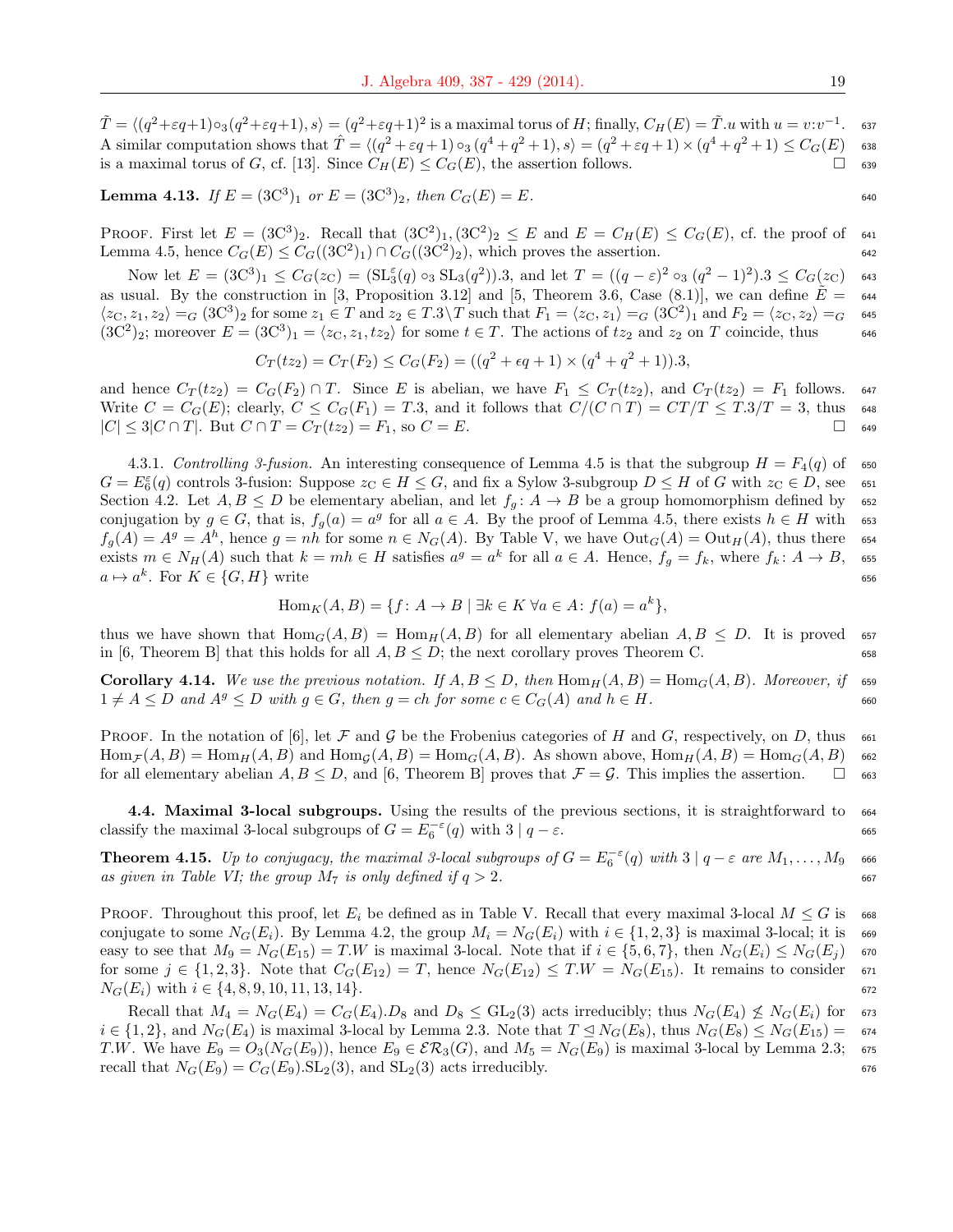$\text{If } i \in \{10, 11\}, \text{ then } N_G(E_i) = C_G(E_i) \cdot 2^3 \cdot S_3$ , and  $2^3 \cdot S_3 \leq GL_3(3)$ . A computation shows that, up to  $\sigma$ <sup>8</sup> conjugacy, there is a unique  $2^3 \text{.} S_3 \leq \text{GL}_3(3)$ , and this group is irreducible with  $O_3(2^3 \text{.} S_3) = 1$ . By Lemma 679 2.3, this shows that  $M_6 = N_G(E_{10})$  is maximal 3-local. If  $q = 2$ , then  $O_3(N_G(E_{11})) = G T$ , thus  $N_G(E_{11}) \leq G$ 680  $N_G(E_{15})$ ; if  $q > 2$ , then  $O_3(N_G(E_{11})) = E_{11}$ , and  $M_7 = N_G(E_{11})$  is maximal 3-local by Lemma 2.3.

681 The assertion on  $E_{13}$  and  $E_{14}$  follows as in the proof of [2, Proposition 3.12]: Firstly,  $E_{13} = O_3(N_G(E_{13}))$ , 682 and  $N_G(E_{13}) = C_G(E_{13})$ . SL<sub>3</sub>(3) with SL<sub>3</sub>(3) acting transitively on  $E_{13} \setminus \{1\}$ ; thus,  $M_8 = N_G(E_{13})$  is maximal 683 3-local by Lemma 2.3. Secondly,  $N_G(E_{14}) = C_G(E_{14})$ .  $3^2$ .  $SL_2(3)$ , and, as shown in [3,5], the group  $3^2$ .  $SL_2(3)$ 684 stabilises a subgroup of  $Y < E_{14}$  of order 9. Note that  $|N_G(E_{14})| = 2^3 \cdot 3^6$  and  $|N_G((3C^2)_2)|_3 = 3^4$ , thus 685  $N_G(E_{14}) \le N_G(Y)$  implies  $Y = (3C^2)_1$ ; in particular,  $N_G(E_{14}) < N_G(Y) =_G N_G(E_8) \le G N_G(E_{15})$ .

|       | $N_G(E)$                                                                                                               | E                     | $C_G(E)$                                                                                              | condition |
|-------|------------------------------------------------------------------------------------------------------------------------|-----------------------|-------------------------------------------------------------------------------------------------------|-----------|
| $M_1$ | $((q-\varepsilon) \circ_{2_{\varepsilon}} \mathrm{SL}_{6}^{-\varepsilon}(q)).2_{\varepsilon}.2$                        | 3A                    | $((q-\varepsilon) \circ_{2_{\varepsilon}} \mathrm{SL}_{6}^{-\varepsilon}(q)).2_{\varepsilon}$         |           |
| $M_2$ | $((q^2-1)\circ_{2_{\varepsilon}}\mathrm{Spin}_8^-(q)).2_{\varepsilon}.2$                                               | 3B                    | $((q^2-1)\circ_{2_\varepsilon} \text{Spin}_8^-(q)).2_\varepsilon$                                     |           |
| $M_3$ | $(SL_3^{\epsilon}(q) \circ_3 SL_3(q^2)).3.2$                                                                           | ЗC                    | $(SL_3^{\varepsilon}(q) \circ_3 SL_3(q^2)).3$                                                         |           |
|       | $M_4 \quad [((q^2-1)\times(q-\varepsilon))\circ_{4-\varepsilon} \mathrm{SL}_4^{-\varepsilon}(q)].4_{-\varepsilon}.D_8$ | $3A_4B_4$             | $[((q^2-1)\times(q-\varepsilon))\circ_{4-\varepsilon} {\rm SL}_4^{-\varepsilon}(q)].4_{-\varepsilon}$ |           |
| $M_5$ | $((q^2 + \varepsilon q + 1) \times (q^4 + q^2 + 1)).3 \text{SL}_2(3)$                                                  | $(3C^2)_2$            | $((q^2 + \varepsilon q + 1) \times (q^4 + q^2 + 1)).3)$                                               |           |
|       | $M_6 \quad [((q^2-1) \times (q-\epsilon)^2) \circ_{2_{\epsilon}} SL_2(q^2)].2_{\epsilon}.2^3.S_3$                      | $3A_{12}B_6C_8$       | $[((q^2-1)\times(q-\varepsilon)^2)\circ_{2_{\varepsilon}}\mathrm{SL}_2(q^2)].2_{\varepsilon}$         |           |
|       | $M_7$ $[(q^2-1)^2 \times (q-\varepsilon)) \circ_{2_{\varepsilon}} SL_2(q)] \cdot 2_{\varepsilon} \cdot 2^3 \cdot S_3$  | $3A_6B_{12}C_8$       | $[( (q^2-1)^2 \times (q-\varepsilon)) \circ_{2_{\varepsilon}} SL_2(q)] \cdot 2_{\varepsilon}$         | q > 2     |
| $M_8$ | $3^3.SL_3(3)$                                                                                                          | $(3C^3)_1$            | 33                                                                                                    |           |
| $M_9$ | $((q-\varepsilon)^2 \times (q^2-1)^2)$ .W                                                                              | $3A_{24}B_{24}C_{32}$ | $(q-\varepsilon)^2 \times (q^2-1)^2$                                                                  |           |

TABLE VI. Maximal 3-local subgroups of  $G = E_6^{-\varepsilon}(q)$  with  $3 | q - \varepsilon$ 

<sup>686</sup> We end this section with an easy observation, cf. Theorem 4.15 and Proposition 4.4.

687 Corollary 4.16. If  $T = (q^2 - 1)^2 \times (q - \varepsilon)^2 \leq G$  is a maximal torus, then  $N_G(T) = N_G(O_3(T)) =$ 688  $N_G(\Omega_1(O_3(T)))$  and  $C_G(T) = C_G(O_3(T)) = C_G(\Omega_1(O_3(T))).$ 

#### <sup>689</sup> 5. Radical 3-subgroups

690 The aim of this section is to classify the radical 3-subgroups of  $G = E_6^{-\varepsilon}(q)$  with  $3 | q - \varepsilon$ . Our strategy is to 691 consider  $R \in \mathcal{R}_3(G)$  with  $N_G(R) = N_{M_i}(R)$ , where  $M_i$  is a maximal 3-local subgroup as in Table VI. Due to 692 Lemma 4.5 and Theorem 4.15, our approach is similar to  $[3, 5]$ , with some necessary technical modifications, 693 see also Remark 5.5 below. Recall that  $3^a$  is the largest 3-power dividing  $q - \varepsilon$ , and fix a maximal torus

$$
T = (q^2 - 1)^2 \times (q - \varepsilon)^2 \le G.
$$

694 **5.1. Radical subgroups with**  $N_G(R) = N_{M_1}(R)$  or  $N_G(R) = N_{M_2}(R)$ . The following lemma is analo-<sup>695</sup> gous to [5, Lemma 4.1] and [3, Lemma 4.2].

696 Lemma 5.1. If  $R \in \mathcal{R}_3(G)$  with  $N_G(R) \leq_G M_i$  for some  $i \in \{1,2\}$ , then  $R =_G O_3(M_i)$ , or  $R =_G$ 697  $O_3(N_G(3A_2B_2C_4)) = 3^a \times 3^a$  with  $q > 2$ , or  $N_G(R) \leq_G M_j$  for some  $j \geq 3$ , hence  $R \in \mathcal{R}_3(M_j)$ .

698 PROOF. Suppose  $N_G(R) \leq M_i$  and  $R \neq O_3(M_i)$ ; recall that  $M_i = (K_1 \circ_{2\epsilon} K_2) . 2_{\epsilon} . 2$  with  $K_1 \in \{q-\epsilon, q^2-1\}$  and  $K_2 \in \{\text{SL}_6^{-\varepsilon}(q), \text{Spin}_8^{-}(q)\},\$ hence  $R = R_1 \times R_2$  with  $R_1 = 3^a \le K_1$  and  $1 \ne R_2 \in \mathcal{R}_3(K_2)$ . Let  $Y = \Omega_1(Z(R)),$  which is elementary abelian of rank  $t \geq 2$ ; write  $Y = \langle s_1, \ldots, s_t \rangle$  with  $s_1 \in R_1$  and  $s_2, \ldots, s_t \in R_2$ . Since  $K_2 \leq C_G(s_1)$ , we have  $s_1 \in 3A \cup 3B$ ; in particular Y is not 3C-pure and  $N_G(R) \leq N_G(Y)$ .

 $702$  If  $t = 2$ , then  $Y \in_G \{E_4, \ldots, E_7\}$  as in Table V, hence  $N_G(R) \leq N_G(Y) \leq_G M$  for some  $M \in G$  $703 \{M_3, M_4, N_G(3A_2B_2C_4)\}.$  We consider  $Y = 3A_2B_2C_4$  and deduce from Table V that  $R = O_3(N_G(R))$ 

 $\bar{z}$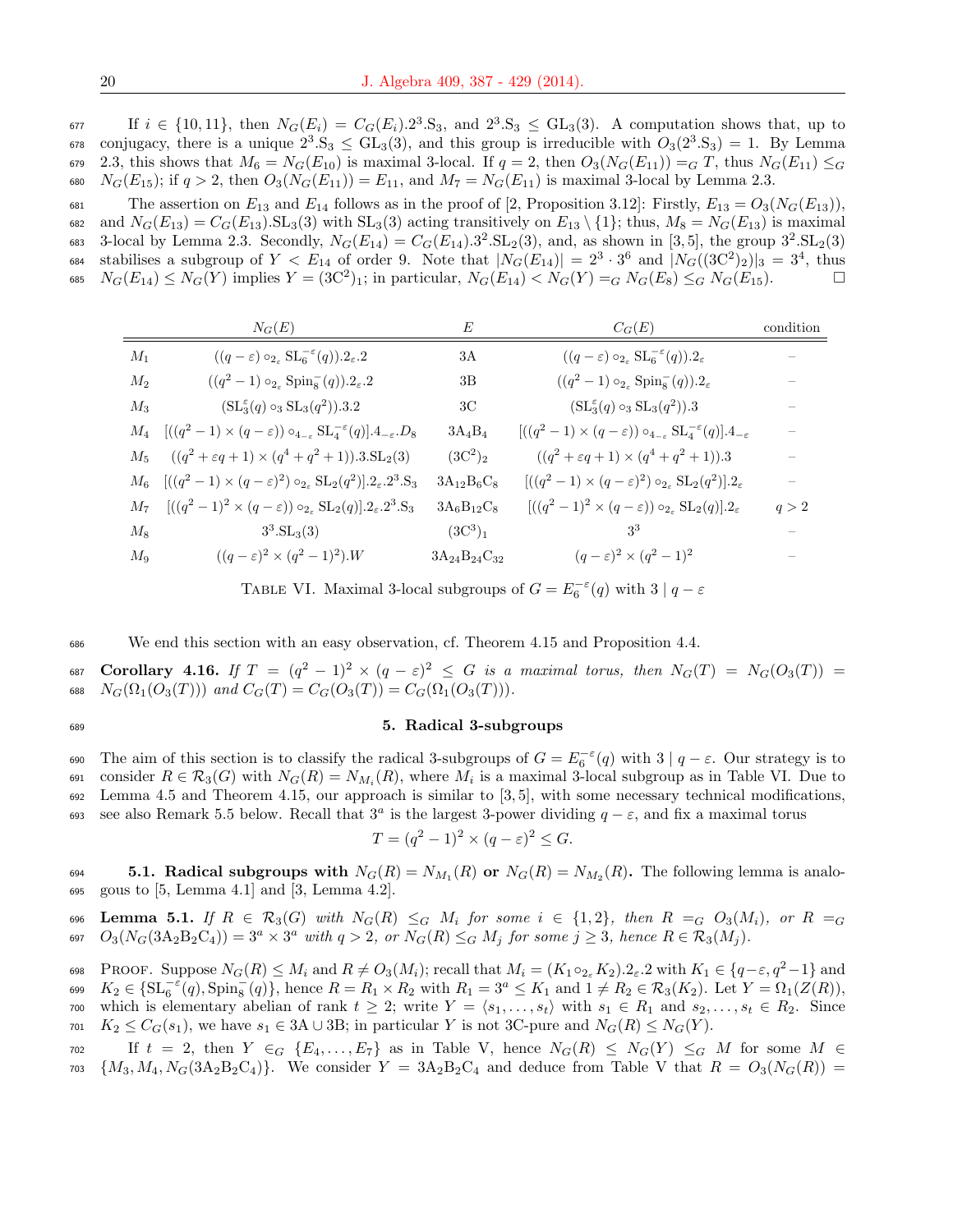$O_3(N_{N_G(Y)}(R)) = O_3(N_{C_G(Y)}(R))$ ; hence R is radical in  $C_G(Y)$ , and  $O_3(C_G(Y)) \le R$  by Lemma 2.2. If  $q = 2$ , 704 then  $O_3(C_G(Y)) = 3 \times 3 \times 3 \leq Z(R)$ , a contradiction to  $t = 2$ ; thus  $q > 2$ , in which case  $O_3(C_G(Y)) = 3^a \times 3^a$ . <sup>705</sup> It follows that  $R = O_3(C_G(Y)) = 3^a \times 3^a$  and  $q > 2$ . If  $t = 3$ , then  $Y \in G$   $\{E_{10}, E_{11}, E_{12}\}$ ; in any case, 706  $N_G(R) \leq N_G(Y) \leq M_j$  with  $j \in \{6, 7, 9\}$ . If  $t \geq 4$ , then  $t = 4$  and  $C_G(Y) = G T$  by Proposition 4.4; thus 707  $N_G(R) \le N_G(Y) \le N_G(T) = M_9.$ 

Note that  $O = O_3(N_G(E))$  with  $E = 3A_2B_2C_4$  is indeed radical in G if and only if  $q > 2$ : we have 709 just seen that  $O \leq C_G(E)$ . If  $q > 2$ , then  $E = \Omega_1(O), N_G(O) \leq N_G(E)$ , and  $O \in \mathcal{R}_3(G)$  follows from 710  $O_3(N_G(O)) = O_3(N_{N_G(E)}(O)) = O_3(N_G(E)) = O.$  If  $q = 2$ , then  $O = 3^3$  is one of  $E_{10}, E_{11}, E_{12}$  as in Table 711 V. If  $i \in \{11, 12\}$ , then  $O < O_3(N_G(E_i))$ , hence O is not radical. If  $O = E_{10}$ , then  $N_G(E) \leq N_G(O)$  means 712  $N_G(3A_2B_2C_4) \leq_G N_G(3A_{12}B_6C_8)$ , which is impossible by an order argument, see Table V.  $\square$  713

## **5.2. Radical 3-subgroups of**  $M_3$ **.** We determine, up to conjugacy, the radical 3-subgroups of  $144$

$$
M = M_3 = (\mathrm{SL}_3^{\varepsilon}(q) \circ_3 \mathrm{SL}_3(q^2)).x.\gamma
$$

where  $x = x_C = x_1 : x_2$  and  $\gamma = \gamma_C = \gamma_1 : \gamma_2$ . Recall that  $\gamma_1$  acts as inverse-transpose on  $\mathrm{SL}_3^{\varepsilon}(q)$ , and  $\gamma_2$  zis acts on  $SL_3(q^2)$  as the field automorphism  $c \mapsto c^q$  if  $\varepsilon = -1$ , and as inverse-transpose composed with the field 716 automorphism  $c \mapsto c^q$  if  $\varepsilon = 1$ . Moreover,  $x_i$  acts as  $o_i = \text{diag}(1, 1, \tau)$  where  $\tau \in \text{GF}(q^2)$  has maximal 3-power  $\tau$ order  $3^a$ ; recall that  $\omega = \tau^{3^{a-1}}$ . We define  $L_1 = SL_3(q)$  and  $L_2 = SL_3(q^2)$ , and  $J_i = L_j.x_j.\gamma_j$ , so that 718

$$
L = L_1 \circ_3 L_2 \le M \le J_1 \circ_3 J_2 = J.
$$

Note that if  $Q \in \mathcal{R}_3(L)$ , then  $Q = Q_1 \circ_3 Q_2$  and each  $Q_i \in \mathcal{R}_3(L_i)$ ; conversely, if  $Q_i \in \mathcal{R}_3(L_i)$  for  $i = 1, 2$ , then 719  $Q_1 \circ_3 Q_2 \in \mathcal{R}_3(L)$ . The next lemma is [3, Corollary 4.3] (proved in [5, Lemma 2.2]) and holds for all q. 720

**Lemma 5.2.** If  $Q \in \mathcal{R}_3(L)$ , then there is  $R \in \mathcal{R}_3(M)$  with  $Q = R \cap L$ , and the following holds.

a) If 
$$
Q \notin \mathcal{R}_3(M)
$$
 or  $R = Q$ , then  $R = O_3(N_M(Q))$ .

b) If  $Q \in \mathcal{R}_3(M)$  and  $R \neq Q$ , then  $R/Q = 3$  and  $R = \langle Q, w \rangle$  for some  $w \in N_M(Q) \setminus N_L(Q)$ . 723

Conversely, every  $R \in \mathcal{R}_3(M)$  has this form for some  $Q \in \mathcal{R}_3(L)$ .  $\hspace{1cm}$  724

The next lemma merges  $[3, \text{Lemma } 4.4]$  and  $[5, \text{Lemma } 3.1(2)].$ 

**Lemma 5.3.** Let  $T_1 = (q - \varepsilon)^2 \le L_1 = \mathrm{SL}_3^{\varepsilon}(q)$  be a maximal torus,  $D_1 \le L_1$  a Sylow 3-subgroup, and 726  $Z_1 = Z(L_1) = 3.$  Let  $F_1 = 3^a = O_3(\mathrm{GL}_2^{\varepsilon}(q))$  for some  $\mathrm{GL}_2^{\varepsilon}(q) \leq L_1.$  Denote by  $\mathcal{R}_3(L_1)/L_1$  a set of  $L_1$ - 727  $conjugacy \ classes \ of \ radical \ 3-subgroups \ of \ L_1.$ 

a) If 
$$
q = 2
$$
, then  $D_1 = 3_+^{1+2}$  and  $\mathcal{R}_3(L_1)/L_1 = \{D_1\}$  with  $C_{L_1}(D_1) = Z_1$  and  $N_{L_1}(D_1) = L_1$ ,  $Out_{L_1}(D_1) = Q_8$ .

b) If 
$$
q = 4
$$
, then  $D_1 = 3_+^{1+2}$  and  $\mathcal{R}_3(L_1)/L_1 = \{Z_1, D_1\}$  with  $C_{L_1}(D_1) = Z_1$  and  $N_{L_1}(D_1) = D_1 \cdot Q_8$ .

c) If  $q \ge 5$  and  $a = 1$ , then  $D_1 = 3_+^{1+2}$  and  $\mathcal{R}_3(L_1)/L_1 = \{Z_1, O_3(T_1), D_1\}$  with  $C_{L_1}(D_1) = Z_1$ ,  $N_{L_1}(D_1) = 731$  $D_1 \cdot Q_8$ , and  $C_{L_1}(O_3(T_1)) = T_1$ ,  $N_{L_1}(O_3(T_1)) = T_1 \cdot S_3$ .

d) If  $q \ge 5$  and  $a \ge 2$ , then  $D_1 = (3^a \times 3^a) \cdot 3$  and

$$
\mathcal{R}_3(L_1)/L_1 = \begin{cases} \{Z_1, F_1, K_{1,1}, K_{1,2}, K_{1,3}, D_1\} & \text{if } q - \varepsilon = 3^a, \\ \{Z_1, F_1, K_{1,1}, K_{1,2}, K_{1,3}, O_3(T_1), D_1\} & \text{if } q - \varepsilon \neq 3^a, \end{cases}
$$

where each  $K_{1,j} \cong 3^{1+2}_+$  satisfies  $C_{L_1}(K_{1,j}) = 3$  and  $N_{L_1}(K_{1,j}) = K_{1,j}$ .  $SL_2(3)$ ; every 3-element in  $J_1 \setminus L_1$  735 acts fixed-point freely on  $\{K_{1,1}, K_{1,2}, K_{1,3}\}$ , and  $\text{Out}_{J_1}(K_{1,1}) = \text{SL}_2(3).2$  and  $\text{Out}_{J_1}(K_{1,j}) = \text{SL}_2(3)$  if 736  $j \neq 1$ . In particular, there is  $u \in N_{J_1}(K_{1,1})$  with  $(K_{1,2})^u = K_{1,3}$ . As before,  $C_{L_1}(O_3(T_1)) = T_1$  and rsm  $N_{L_1}(O_3(T_1)) = T_1.S_3$ . The Sylow subgroup satisfies  $C_{L_1}(D_1) = Z_1$  and  $N_{L_1}(D_1) = D_1.2$ . We have 738  $F_1 = 3^a = O_3(\mathrm{GL}_2^{\varepsilon}(q))$ , and we can assume that  $F_1$  is generated by an element  $\text{diag}(s, s, t)$  with  $s \neq t$ , so  $\tau$ that  $\mathrm{GL}_2^{\varepsilon}(q)$  is centralised by  $x_1$ . In addition,  $C_{L_1}(F_1) = \mathrm{GL}_2^{\varepsilon}(q) = N_{L_1}(F_1)$ .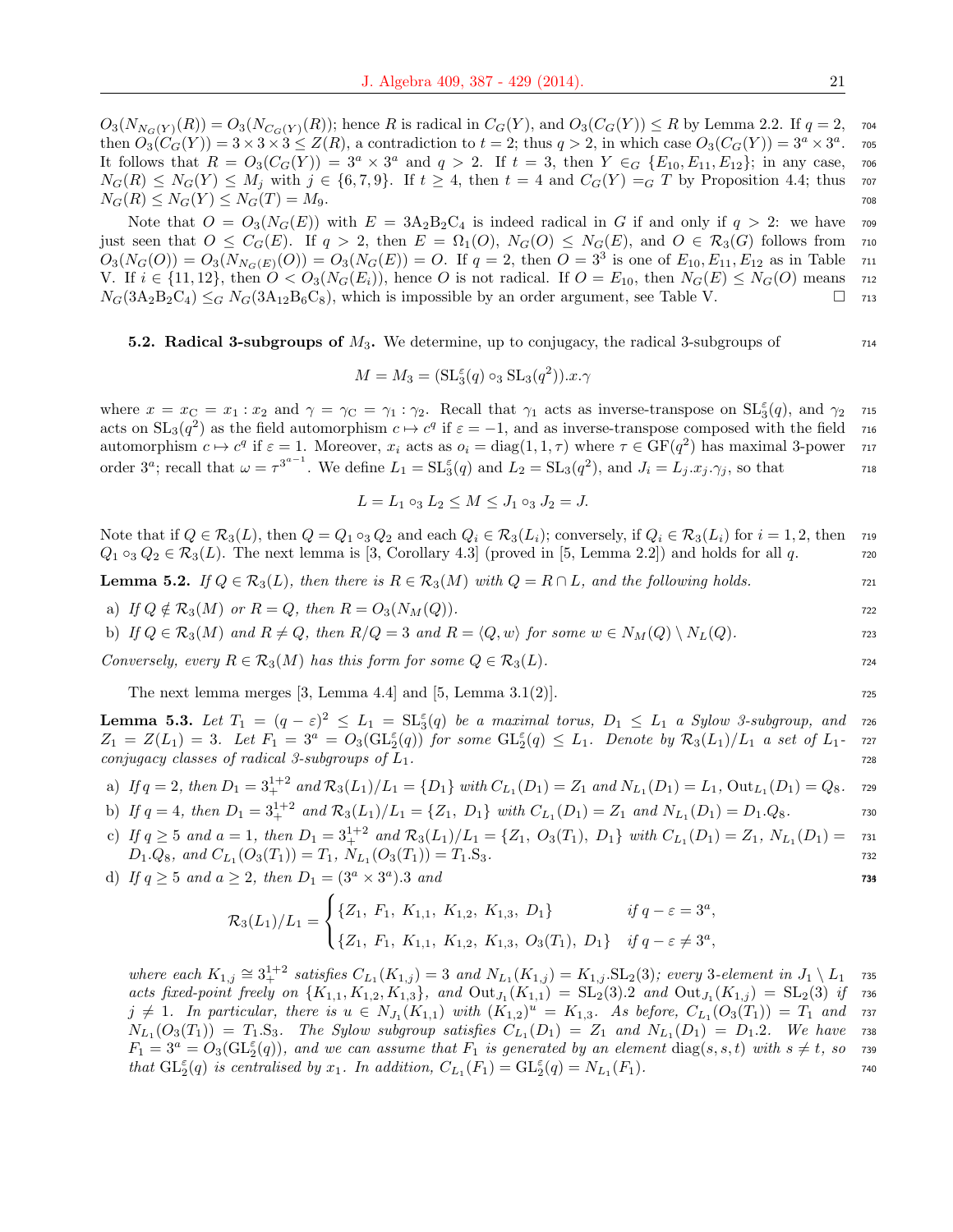741 In all cases, we can assume that  $D_1 = \langle O_3(T_1), v_1 \rangle$  where  $O_3(T_1)$  consists of diagonal matrices and  $v_1$  is the

742 permutation matrix corresponding to  $(1, 2, 3)$  with respect to this basis. Thus,  $D_1$  is normalised by  $x_1$  and  $\gamma_1$ ; 743 *note that*  $v_1^{x_1} = \text{diag}(1, \tau, \tau^{-1})v_1$  *and*  $v_1^{\gamma_1} = v_1$ .

744 The same results holds for  $L_2 = SL_3(q^2)$  if one replaces q and  $\varepsilon$  by  $q^2$  and 1, respectively;  $Z_2, D_2, T_2, F_2, K_{2,1}$ , 745  $K_{2,2}, K_{2,3}$  and the element  $v_2$  are defined analogously. We have  $\Omega_1(O_3(T_1)) = 3A_6C_2$  and  $\Omega_1(O_3(T_2)) = 3B_6C_2$ .

<sup>746</sup> An important consequence is the following corollary.

747 Corollary 5.4. Let  $A = SL_3^{\varepsilon}(q) \leq SL_3(q^2) = B$  such that  $A \leq GL_3^{\varepsilon}(q)$ . If  $q \geq 5$ , then there exists a set of 748 B-conjugacy representatives  $\mathcal{R}_3(B)/B$  which is also a set of A-conjugacy representatives  $\mathcal{R}_3(A)/A$ .

PROOF. Since A contains a Sylow 3-subgroup of B, we can choose  $\mathcal{R}_3(B)/B$  as a subset of A. Note that  $3^a$ 749 <sup>750</sup> is the largest 3-power dividing  $q - \varepsilon$  and  $q^2 - 1$ , and let  $\mathcal{R}_3(B)/B$  be given as in Lemma 5.3. The assertion  $751$  follows if each  $R \in \mathcal{R}_3(B)/B$  is radical in A. Again, we use Lemma 5.3: if  $R = Z(B)$ , then  $R = Z(A)$  is  $752$  radical; if  $R = D \leq A$  is a Sylow 3-subgroup of B, then R is a Sylow 3-subgroup of A, hence radical in A. If  $R = O_3(S) \leq A$  for a maximal torus  $S = (q^2 - 1)^2 \leq B$ , then  $R = O_3(\hat{S})$  for a maximal torus  $\hat{S} = (q - \varepsilon)^2 \leq S$ 754 of A, thus R is radical in A. Let  $R = O_3(P) \le B$  with  $P = GL_2(q^2) \le B$ . Note that R lies in a maximal torus  $(q^2)^2 - 1$  of P, thus in a maximal torus  $U = (q^2)^2 - 1$  of B. Clearly,  $O_3(U) = O_3(P) = 3^a$ , which is unique 756 up to conjugacy in B since  $U \leq B$  is. In particular, we can assume  $R = O_3(\mathrm{GL}_2^{\varepsilon}(q))$  where  $\mathrm{GL}_2^{\varepsilon}(q) \leq P \cap A$ ,  $\sigma$ <sub>757</sub> and R is radical in A by Lemma 5.3; note that, as just shown,  $O_3(\mathrm{GL}_2^{\varepsilon}(q)) \leq A$  is unique up to conjugacy in <sup>758</sup> A. Similarly, the assertion of the lemma follows if we show that A has three conjugacy classes of subgroups  $\sigma_{\text{F}}$  isomorphic to  $3^{1+2}_+$ . We establish this in the remainder of this proof.

The group generated by  $diag(1, \omega, \omega^2)$  and the permutation matrix defined by  $(1, 2, 3)$  is isomorphic to  $3^{1+2}_+$  $\alpha$ <sub>761</sub> and lies in A. Now let  $K \leq A$  with  $K = \langle s, t \rangle \cong 3^{1+2}_+$  and  $s^t = sz$  for some  $1 \neq z \in Z(K)$ . Note that, up <sup>762</sup> to conjugacy,  $s = diag(1, \omega, \omega^2)$ . Using that  $z \in C_A(s)$  is diagonal,  $z \notin \{s, s^{-1}\}$ , and  $|z| = |t| = 3$ , a direct  $\tau$ <sup>53</sup> computation starting from  $zt = tz$  and  $st = tsz$  shows that (modulo replacing t by  $t^2$  if necessary)

$$
z = diag(\omega, \omega, \omega) \text{ and } t = \begin{pmatrix} 0 & i & 0 \\ 0 & 0 & j \\ (ij)^{-1} & 0 & 0 \end{pmatrix}
$$

764 for some i, j in the underlying field of A. Thus, there are  $(q - \varepsilon)^2$  possibilities for t. The centraliser of such a t <sup>765</sup> in  $C_A(s) = (q - \varepsilon)^2$  has order 3, generated by  $diag(\omega, \omega, \omega)$ . This proves that, up to conjugacy in  $C_G(A)$ , there  $\sigma$ <sub>766</sub> are three possibilities for t. This implies that A has three classes of  $3^{1+2}_+$ , and proves the lemma.

In the notation of Lemma 5.2, write  $w \in N_M(Q) \setminus N_L(Q)$  as  $w = w_1 : w_2$  with  $w_i \in J_i \setminus L_i$ . Note that

$$
C_{L_1}(w_1) \in \{q^2 + \varepsilon q + 1, (q - \varepsilon)^2, GL_2^{\varepsilon}(q)\},
$$
  
\n
$$
C_{L_2}(w_2) \in \{q^4 + q^2 + 1, (q^2 - 1)^2, GL_2(q^2)\},
$$

768 and  $|q^4 + q^2 + 1|_3 = |q^2 + \varepsilon q + 1|_3 = 3$ . As in [5, Lemma 4.2] and [3, Proposition 4.5], we consider each 769  $Q_i \in \mathcal{R}_3(L_i)$  and  $C_{L_i}(w_i)$ , and determine the possibilities for  $R \in \mathcal{R}_3(M)$  with  $R \cap L = Q_1 \circ_3 Q_2 \in \mathcal{R}_3(L)$ .

770 Remark 5.5. Let  $H = F_4(q) \leq G$  and  $z_C \in H$ ; by Lemma 4.3, we can assume that  $\tilde{M}_3 = N_H(z_C)$  $\tilde{L}_{1}$  ( $L_{1} \circ \tilde{L}_{2}$ ).  $x.\gamma$  with  $\tilde{L}_{2} = SL_{3}^{\varepsilon}(q) < L_{2}$ . Since  $\tilde{M}_{3}$  contains a Sylow 3-subgroup of  $M_{3}$ , and H controls 3-fusion  $\pi$ <sup>2</sup> in G, it is tempting to determine  $\mathcal{R}_3(M_3)$  from the groups  $\mathcal{R}_3(M_3)$  given in [3,5]. However, we did not find a  $\tau$  short argument, and eventually it seems to us that it is more efficient to mimic the classification of  $\mathcal{R}_3(M_3)$ .  $\pi$ <sup>4</sup> (In particular, since any correspondence between  $\mathcal{R}_3(M_3)$  and  $\mathcal{R}_3(M_3)$  would still require to determine the  $775$  new local structure in  $G$ .) Due to Corollary 5.4, our proof follows closely the lines of [3]. In many cases, the arguments are exactly the same (with the obvious modifications due to replacing  $\tilde{L}_2$  by  $L_2$ ); we therefore often <sup>777</sup> refer to the proof of [3, Proposition 4.5] instead of copying it verbatim. Note that Corollary 4.14b) implies that  $T^{78}$   $N_G(R) = C_G(R)N_H(R) = C_G(R)$ . Out  $H(R)$  for every 3-subgroup  $R \leq H$ .

**Proposition 5.6.** We use the previous notation. Up to conjugacy, the radical 3-group of  $M_3$  are  $R_1, \ldots, R_{45}$  $780$  as in Table VII. The groups  $R_1, \ldots, R_{45}$  are ordered with respect to their occurrence in the proof; moreover, the  $781$  rows of Table VII are partitioned according to the 8 cases in the proof. The column "char" displays  $\Omega_1(Z(R_i))$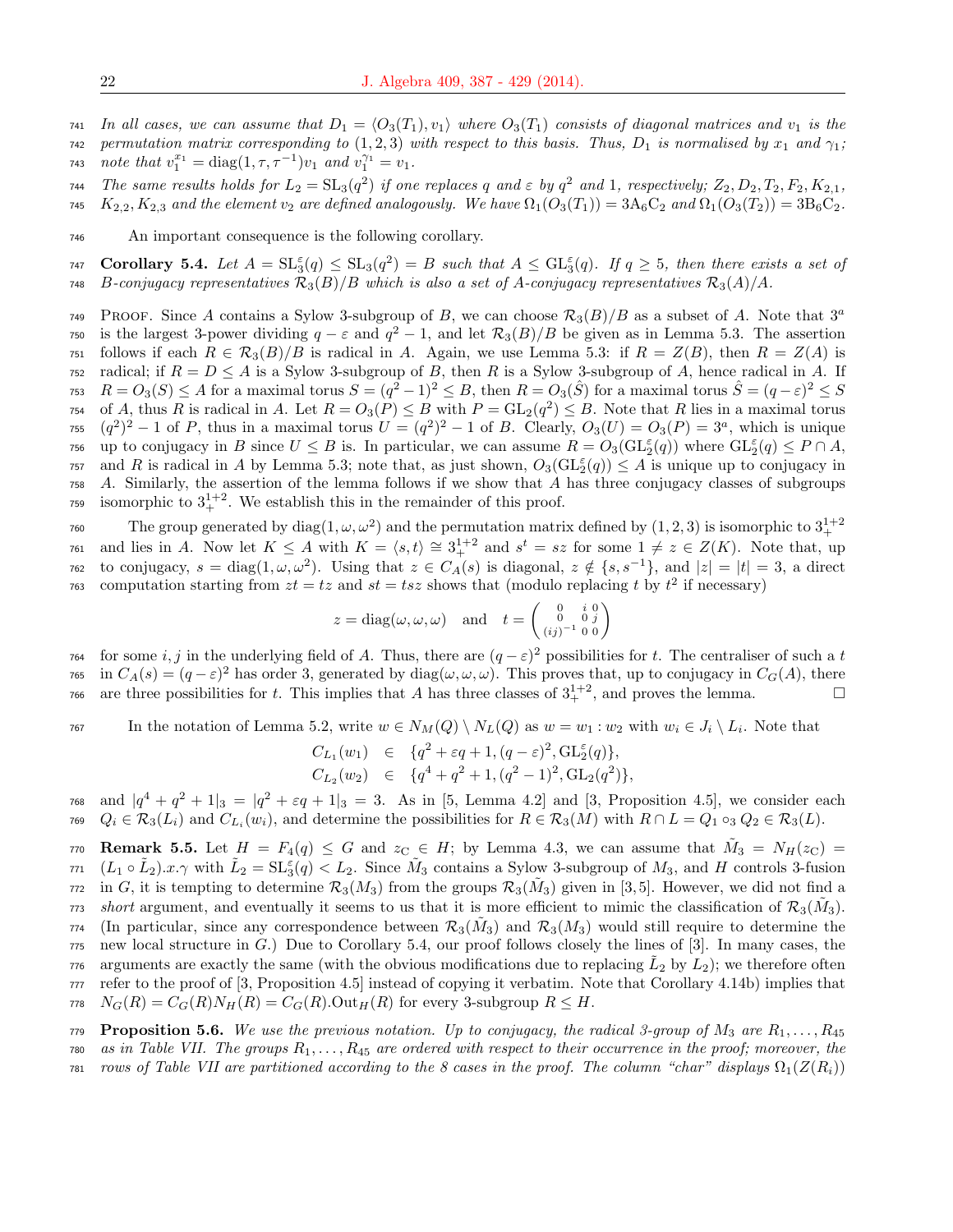or  $\Omega_1(Z([R_i,R_i]))$ . The last column (labelled "conditions") lists the conditions under which the corresponding  $\tau$ group is defined; if the conditions in row i are not satisfied, then the group  $R_i$  is not defined. The groups  $\tau$ ss  $R_1, \ldots, R_{45}$  are all radical in G, and pairwise non-conjugate in G.  $\ldots$ 

PROOF. Let  $M = M_3$  and write  $Q \in \mathcal{R}_3(L)$  as  $Q = Q_1 \circ_3 Q_2$  with  $Q_i \in \mathcal{R}_3(L_i)$  for  $i \in \{1,2\}$ . By the 785 above comments, every  $R \in \mathcal{R}_3(M)$  satisfies  $Q = R \cap L$  for some  $Q \in \mathcal{R}_3(L)$ . By Lemma 5.2, there are two 786 possibilities. Firstly,  $R = O_3(N_M(Q))$ , and either  $R = Q$  or  $Q \notin \mathcal{R}_3(M)$ . Secondly,  $R = \langle Q, w \rangle$  for some 787  $w \in N_M(Q) \setminus N_L(Q)$ , hence  $R/Q = 3$ ,  $Q = O_3(N_M(Q))$ , and  $w = w_1 : w_2$  with  $w_i \in J_i \setminus L_i$ . Since w is 788 a 3-element, we can assume that  $w = ex$  for some  $e \in L$ ; recall  $x = x<sub>C</sub>$ . Note that if  $R \in \mathcal{R}_3(M)$ , then 789  $C_M(R) = C_G(R)$  since  $C_G(R) \leq C_G(z_G) \leq M$ . We now make a case distinction on the possibilities for  $Q_i$ ; we root refer to  $[3,$  Proposition 4.5 for details of the proof, cf. Remark 5.5.  $\blacksquare$ 

**Case (1)** Suppose both  $Q_i = Z(L_i) = 3$ , so  $q \ge 4$  and  $Q = Z(L) = 3$ .

Clearly,  $R = R_1 = Q = O_3(M) \in \mathcal{R}_3(M)$ . The proof of [3, Proposition 4.5, Case (1)] shows that the 793 following is possible. Firstly,  $R = R_2 = (3C^2)_2$  with  $N_M(R) = C_M(R)(3 \times 2)$ , cf. the proof of Lemma 794 4.5. Secondly,  $R = R_3 = 3A_2B_2C_4$ , and  $N_M(R) = C_G(R) \gamma$  follows from  $N_M(\langle w \rangle)/C_M(w) \leq 2$ . Thirdly, 795  $R = R_4 = 9$  or  $R = R_5 = 9$  is possible, depending on whether  $a = 1$  or  $a \ge 2$ .

**Case (2)** Suppose both  $Q_i = D_i$ , thus  $Q = D_1 \circ_3 D_2$  with  $C_M(Q) = 3$ . The argument in the proof of [3, 797] Theorem 4.8, Case (2) proves that either  $R = R_6 = Q.x$ , or  $a = 1$  and  $R = R_7 = Q$ ; in both cases, 798  $N_G(R) \leq N_G(Z(Q)) = M$ , hence  $N_G(R) = N_M(R)$ . 799

Case (3) Suppose 
$$
Q_1 = Z(L_1) = 3
$$
, so  $q \ge 4$ , and  $Q_2 = D_2$ , so that  $Q = 3 \circ_3 D_2$  and  $C_M(Q) = L_1 \circ_3 3$ .

Note that  $Out_M(Q) = Out_{L_2}(D_2)$ . S<sub>3</sub>, thus  $Q = O_3(N_M(Q))$ , and  $Q = R_8$  or  $Q = R_9$ , depending on som whether  $a = 1$  or  $a \ge 2$ . We might also have  $R = \langle Q, w \rangle$  for some  $w \in N_M(Q) \setminus N_L(Q)$ . The argument in the soz proof of [3, Theorem 4.8, Case (3)] proves that  $R = R_{10} = D_2.3$ , or  $a = 1$  and  $R = R_{11} = D_2.3$ .

Similarly, if  $Q_1 = D_1$  and  $Q_2 = Z(L_2) = 3$ , then we get  $R_{12}, \ldots, R_{15}$ ; there is no restriction on q.

**Case** (4) Suppose both  $Q_i = O_3(T_i) = 3^a \times 3^a$ , hence  $q \ge 5$  and  $q - \varepsilon \ne 3^a$ . Recall that  $T = (T_1 \circ_3 T_2) \cdot x$ , and sos it follows that  $N_M(Q) = T(S_3 \times S_3) \gamma$ , thus  $R = R_{16} = O_3(N_M(Q)) = O_3(T)$ .

**Case (5)** Suppose  $Q_1 = O_3(T_1) = 3^a \times 3^a$  and  $Q_2 = D_2$ , so  $q \ge 5$  and  $q - \varepsilon \ne 3^a$ . The proof of [3, Theorem 807 4.8, Case (5)] shows that either  $a \ge 2$  and  $R = R_{17} = Q.3$ , or  $a = 1$  and  $R = R_{17} = Q.3$  or  $R = R_{18} = Q.$  sos Similarly, if  $Q_2 = O_3(T_2) = 3^a \times 3^a$  and  $Q_1 = D_1$ , then  $q \ge 4$ , and either  $a \ge 2$  and  $R = R_{19} = Q.3$ , or  $a = 1$  sos and  $R = R_{19} = Q.3$  or  $R = R_{20} = Q.$  810

**Case (6)** Suppose  $Q_1 = O_3(T_1) = 3^a \times 3^a$  and  $Q_2 = Z(L_2) = 3$ , so  $q \ge 5$  and  $q - \varepsilon \ne 3^a$ . <sup>811</sup>

The proof of [3, Proposition 4.5] shows that the following is possible. First,  $\Omega_1(Q) = 3A_6C_2$ , hence 812  $R = R_{21} = Q$ . We might also have  $R = \langle Q, w \rangle$ , which yields  $R = R_{22} = 3A_{12}B_6C_8$  and  $a = 1$ , or  $R = R_{23} = 813$  $Q.3 = 3^a \times 3^{a+1}$ . (By the construction in [3], the group  $R = R_{23}$  is abelian and  $C_M(R) = (T_1 \circ_3 (q^4 + q^2 + 1)).3,$  814 hence  $R = 3^a \times 3^{a+1}$  or  $R = (3^a)^2 \times 3$ ; the latter is not possible since  $(q^4 + q^2 + 1) \nleq C_G(3^3)$ , cf. Table V.) ass

If  $Q_1 = Z(L_1) = 3$  and  $Q_2 = O_3(T_2)$ , then  $q \ge 4$ ; we get the groups  $R_{24}$ ,  $R_{25}$ , and  $R_{26}$ .

**Case (7)** Suppose  $Q_1 = F_1 = 3^a$ , hence  $q \ge 5$  and  $a \ge 2$ . Running over all possibilities for  $Q_2$ , the proof 817 of [3, Proposition 4.5, Case (7)] shows that the following is possible. If  $Q_2 = Z(L) = 3$ , then  $R = R_{27} = 818$  $Q = O_3(N_M(Q)),$  or  $R = R_{28} = Q.3 = 3^{a+1}$ . If  $Q_2 = F_2 = 3^a$ , then  $R = R_{29} = O_3(N_M(Q)) = Q.x$ . If 819  $Q_2 = K_{2,i} = 3^{1+2}_+$ , then  $R = R_{30} = Q$ . If  $Q_2 = O_2(T_2) = 3^a \times 3^a$ , then  $R = R_{31} = Q.3$ . If  $Q_2 = D_2$ , then s20  $R = R_{32} = Q.x.$  821

If  $Q_2 = F_2 = 3^a$ , then an analogous argument yields  $R_{33}, \ldots, R_{37}$ .

**Case (8)** Suppose  $Q_1 = K_{1,i} = 3^{1+2}_+$ , hence  $q \ge 5$  and  $a \ge 2$ ; we may suppose  $i = 1$  since every 3-element of ass  $J_1 \setminus L_1$  acts transitively on  $\{K_{1,1}, K_{1,2}, K_{1,3}\}\.$  Running over all possibilities for  $Q_2$ , the proof of [3, Proposition 824 4.5, Case (8)] shows that the following is possible. If  $Q_2 = Z(L) = 3$ , then  $R = R_{38} = Q$ . If  $Q_2 = K_{2,1} = 3^{1+2}_+$ , ass then  $R = R_{39} = Q = 3_+^{1+4}$ . If  $Q_2 = K_{2,i} = 3_+^{1+2}$  with  $i \neq 1$ , then we can assume  $i = 2$ , and  $R = R_{40} = 3_+^{1+4}$ . ass If  $Q_2 = O_3(T_2)$ , then  $R = R_{41} = Q$ . If  $Q_2 = D_2$ , then  $R = R_{42} = Q$ .

If  $Q_2 = K_{2,1}$ , then we get the groups  $R_{43}, \ldots, R_{45}$ ; note that  $K_{1,1} \circ_3 K_{2,2}$  and  $K_{1,2} \circ_3 K_{2,1}$  are conjugate. s28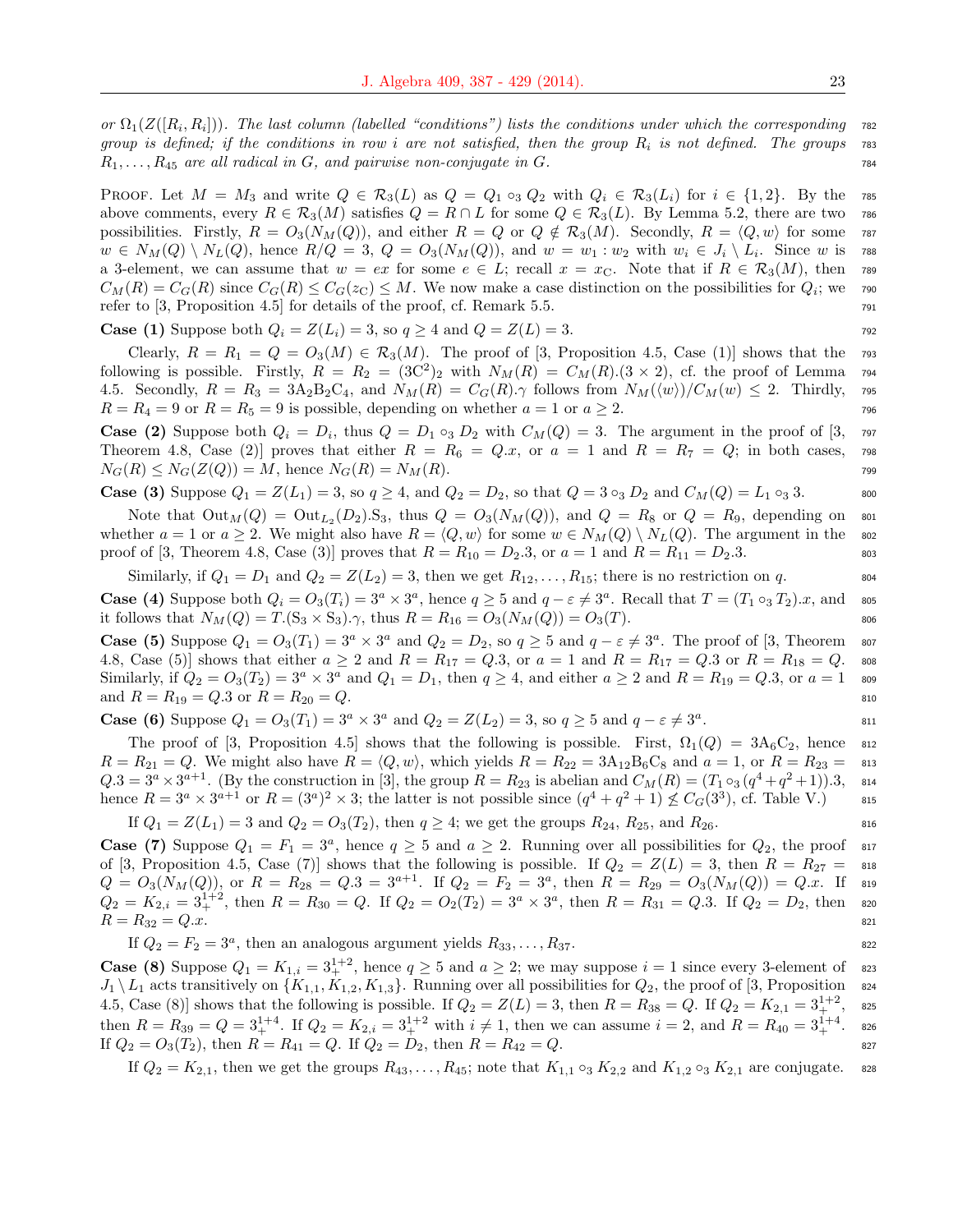Note that if  $N_G(R_i) = N_M(R_i)$ , then  $R_i$  is radical in G; for the groups with  $N_G(R_i) \neq N_M(R_i)$  it can be aso deduced from the normaliser structure given in Table VII that  $R_i \in \mathcal{R}_3(G)$ . Now consider  $R_i, R_j \in \mathcal{R}_3(M)$ such that  $R_i \cong R_j$  and both groups have isomorphic local structure. If  $R_i^g = R_j$  for some  $g \in G$ , then it follows 832 from Table VII that g normalises  $\langle z_C \rangle \leq R_i \cap R_j$ . This implies  $g \in M$ , thus  $R_i =_M R_j$  and  $i = j$ .

#### $833$  5.3. The remaining subgroups. We now complete the classification of the 3-radical subgroups of G.

**Theorem 5.7.** Up to conjugacy, the radical 3-subgroups of  $G = E_6^{-\epsilon}(q)$  with  $3 | q - \epsilon$  are the groups 835  $R_1, \ldots, R_{45}$  in Table VII and the groups  $R_{46}, \ldots, R_{55}$  in Table VIII. As before, the column labelled "char"  $_3$ ss displays  $\Omega_1(Z(R_i))$  or  $\Omega_1(Z([R_i,R_i]))$ . The last column (labelled "conditions") lists the conditions under which  $s_{37}$  the corresponding group is defined; if the conditions in row i are not satisfied, then the group  $R_i$  is not defined.

838 PROOF. We can suppose that each  $R \in \mathcal{R}_3(G)$  lies in some maximal 3-local  $M_i$  as defined in Table VI. By 839 Lemma 5.1, we can assume that either R is radical in  $M_3$ , hence given in Table VII, or  $R \in \mathcal{R}_3(M_i)$  with  $i \geq 4$ , or  $R = R_{46} = O_3(M_1)$ ,  $R = R_{47} = O_3(M_2)$ , or  $R = O_3(N_G(3A_2B_2C_4)) = 3^a \times 3^a$ . In the latter case, 841  $\Omega_1(R) = G \Omega_1(R_j)$  with  $j \in \{3, 29\}$ , depending on whether  $a = 1$  or  $a \geq 2$ , thus  $R \leq_G N_G(R_j)$  and  $R = G R_j$ .

842 In the following, we consider  $R \in \mathcal{R}_3(G)$  with  $R \in \mathcal{R}_3(M_i)$  and  $N_G(R) = N_{M_i}(R)$  for some  $i \geq 4$ . We <sup>843</sup> determine these groups in the remainder of this proof.

844 **Case**  $(M_4)$  Suppose  $R \in \mathcal{R}_3(G)$  with  $N_G(R) = N_{M_4}(R)$ , where  $M_4 = [((q^2 - 1) \times (q - \varepsilon)) \circ_{4_{-\varepsilon}} SL_4^{-\varepsilon}(q)].$   $4_{-\varepsilon}.D_8$ . 845 First, we have  $R_{48} = Q_4 = Q_3(M_4) = 3^a \times 3^a$ . Now suppose  $Q_4 < R$ . Then we must have  $R = Q_4 \times P$  for some  $S_{46}$   $P \leq SL_4^{-\varepsilon}(q)$ , and  $N_G(R) \leq N_G(\Omega_1(Z(R)))$ . Note that  $\Omega_1(Z(R)) = 3^3$  or  $\Omega_1(Z(R)) = 3^4$ , cf. Proposition 4.4. 847 Thus,  $N_G(R) \leq M_j$  for some  $j \geq 6$ ; we ignore this case here and consider  $M_j$  with  $j \geq 6$  in detail below.

**Case**  $(M_5)$  Suppose  $R \in \mathcal{R}_3(G)$  with  $N_G(R) = N_{M_5}(R)$ , where  $M_5 = ((q^2 + \varepsilon q + 1) \times (q^4 + q^2 + 1)) \cdot 3 \cdot SL_2(3)$ . 849 Let  $O_5 = O_3(M_5) = (3C^2)_2$ . First, we have  $R = R_{49} = O_5$ . If  $O_5 < R$ , then  $C_G(R) < C_G(O_5)$ , and either  $R = G (3C^3)_2$  with  $N_G(R) = R \cdot 3^2 \cdot SL_2(3)$ , a contradiction to  $N_G(R) \leq M_5$ , or  $R = \langle O_5, u \rangle$  for some 3-element  $u \in M_5 \setminus C_G(O_5)$ . In this case, R is non-abelian of order 27; there are only 5 isomorphism types of groups of 852 order 27, and  $Z(R) = 3$  follows since R is non-abelian. Since  $u \notin C_G(O_5)$ , we must have  $Z(R) = G(3C)$ , thus  $N_G(R) \leq_G M_3$  and we can ignore this case.

854 **Case**  $(M_6)$  Suppose  $R \in \mathcal{R}_3(G)$  with  $N_G(R) = N_{M_6}(R)$ , where  $M_6 = [((q^2-1) \times (q-\varepsilon)^2) \circ_{2_{\varepsilon}} SL_2(q^2)] \cdot 2_{\varepsilon} \cdot 2^3 \cdot S_3$ . 855 Let  $O_6 = O_3(M_6) = (3^a)^3$  and note that  $\Omega_1(O_6) = 3A_{12}B_6C_8$  since  $M_6 = N_G(\Omega_1(O_6))$ . If  $q \ge 5$  and  $a = 1$ , 856 then  $O_6 = 3A_{12}B_6C_8 = G R_{22}$ . If  $q \geq 5$  and  $q - \varepsilon \neq 3^a$ , then  $O_6 = G R_{36}$ ; note that  $N_G(R_{36}) = G R_6$ . If 857  $q \in \{2, 4\}$ , or  $q \ge 5$  with  $a \ge 2$  and  $q - \varepsilon = 3^a$ , then  $R = R_{50} = O_6$ .

858 Now suppose  $O_6 < R$ . If  $R = U_6$  is a Sylow 3-subgroup of  $M_6$ , then  $|N_G(R)|_3 > |N_{M_6}(R)|_3$  by p-group  $\text{sup} \ \text{there} \ N_G(R) \neq N_{M_6}(R);$  note that  $U_6$  is not a Sylow 3-subgroup of G. Hence, we consider  $O_6 < R < U_6.$ 860 If R contains a nontrivial element  $u \in SL_2(q^2) = O^{r'}(C_G(O_6))$ , then  $R = O_3(N_{M_6}(R))$  and  $R < U_6$  imply <sup>861</sup>  $R = (3^a)^4$ ; recall that S<sub>3</sub> acts trivially on  $SL_2(q^2)$ , see the proof of Lemma 4.10. Thus  $\Omega_1(R) = 3^4 = \Omega_1(O_3(T))$ 862 by Proposition 4.4, and  $N_G(R) \leq N_G(\Omega_1(O_3(T))) = N_G(T) = M_9$ . We ignore this case since we consider  $M_9$  in <sup>863</sup> detail. It remains to consider  $R = \langle O_6, u \rangle = (3^a)^3.u$  with  $u \in M_6 \setminus C_G(O_6)$ . Let  $Q_1 = (q^2 - 1) \times (q - \varepsilon)^2 \le M_6$  $a_{64}$  and  $Q_2 = (q^2 - 1) \leq O^{r'}(C_G(O_6))$  such that  $\tilde{T} = C_{M_6}(Q_1 \circ_{2_{\epsilon}} Q_2) = G T$ . Thus, up to conjugacy, we can 865 suppose  $T = (T_1 \circ_3 T_2).x_C \leq M_3 \cap M_6$  such that  $O_6 \leq T$  and  $u \in N_G(T) \setminus T$ ; recall  $u \in N_G(Q_1) \cap C_G(Q_2)$ . Up 866 to conjugacy, W has three subgroups of order 3, namely,  $H_1 = \langle 1 : v_2 \rangle$ ,  $H_2 = \langle v_1 : 1 \rangle$ , and  $H_3 = \langle v_1 : v_2^{-1} \rangle$ , where each  $v_i$  acts on  $T_i$  by permuting the diagonal entries cyclically. Since u commutes with  $Q_2 = (q^2 - 1) \le T_2$ , we 868 can assume that  $\langle u \rangle = H_2$ , hence  $O_3(Z(R)) = O_3(T_2) = 3B_6C_2$ . Thus  $N_G(R) \leq M_3$ , and we ignore this case.

869 **Case**  $(M_7)$  Suppose  $R \in \mathcal{R}_3(G)$  with  $N_G(R) = N_{M_7}(R)$ , where  $M_7 = [((q^2-1)^2 \times (q-\varepsilon)) \circ_{2_\varepsilon} SL_2(q)] \cdot 2_\varepsilon \cdot 2^3 \cdot S_3;$ 870 recall that  $q \ge 4$  so that  $M_7$  is indeed maximal 3-local. If  $q = 4$ , then  $O_3(M_7) = R_{25}$ ; the analogous argument  $a_{51}$  as for Case  $(M_6)$  shows that the only new group is  $R = R_{51} = O_3(M_7)$  with  $a \geq 2$  and  $q - \varepsilon = 3^a$ .

872 **Case**  $(M_8)$  Suppose  $R \in \mathcal{R}_3(G)$  with  $N_G(R) = N_{M_8}(R)$ , where  $M_8 = 3^3$ . SL<sub>3</sub>(3) and  $O_8 = O_3(M_8) = (3C^3)_1$ . 873 We have  $R = R_{52} = O_8$ , so let  $O_8 < R$  in the following. By the Borel-Tits Theorem,  $N_{M_8}(R) = 3^3.P$  for some <sup>874</sup> parabolic  $P \le SL_3(3)$ , and a direct computation proves  $P \in G$   $\{3_+^{1+4}, 3^{2+3}, U_8\}$  where  $U_8$  is a 3-Sylow subgroup of

875  $M_8$ . Note that  $U_8$  is a Sylow 3-subgroup of G if and only if  $a = 1$ . Thus, if  $a \geq 2$ , then  $|N_G(U_8)|_3 > |N_{M_8}(U_8)|_3$ ,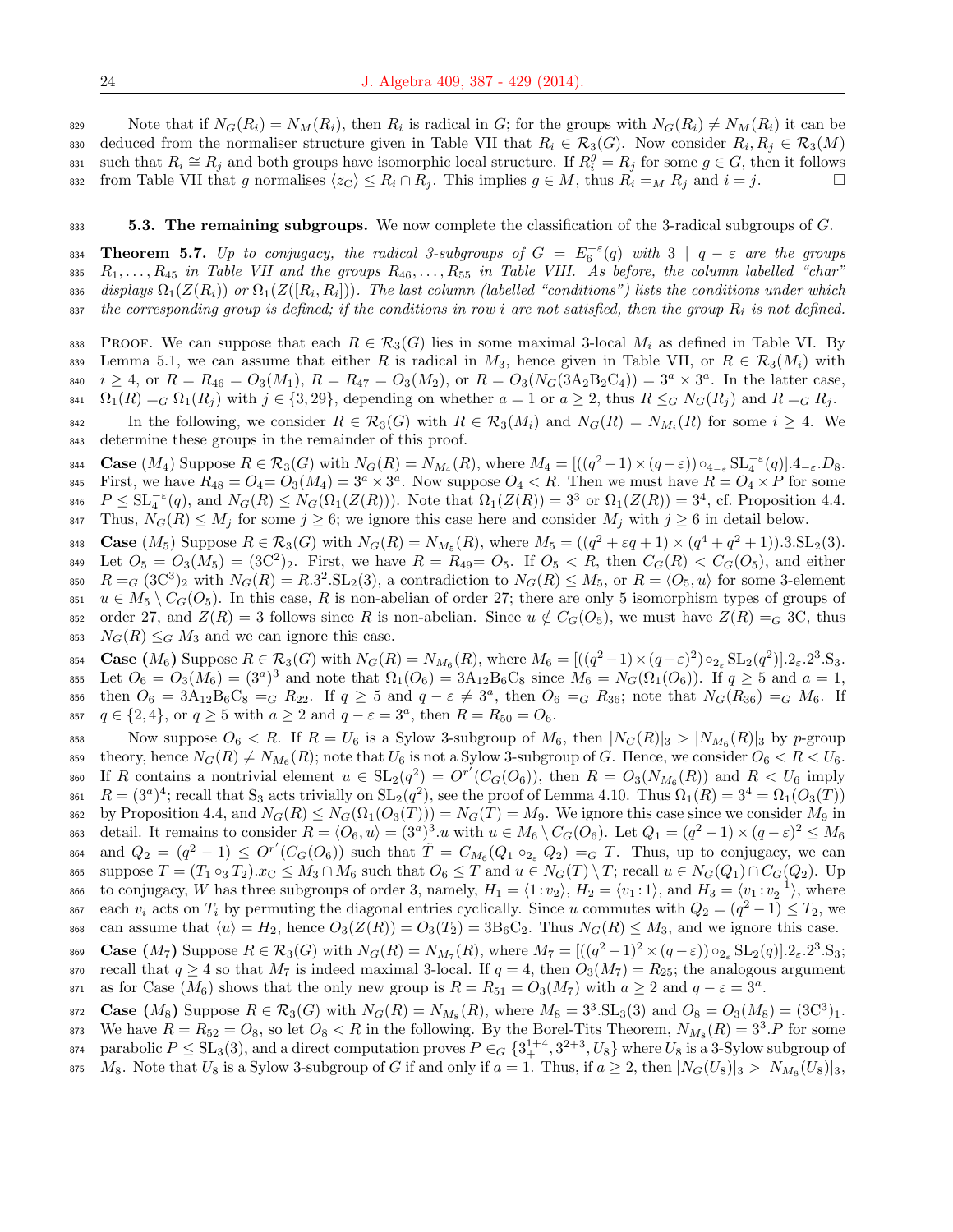|                    | R                                                   | char                                    | $C_{M_3}(R) = C_G(R)$                                                                | $N_{M_3}(R)$                                                                    | $N_G(R)$                                             |                           | conditions                      |                                                                                             |
|--------------------|-----------------------------------------------------|-----------------------------------------|--------------------------------------------------------------------------------------|---------------------------------------------------------------------------------|------------------------------------------------------|---------------------------|---------------------------------|---------------------------------------------------------------------------------------------|
| $R_1$              | $\sqrt{3}$                                          | 3 <sup>C</sup>                          | $(L_1 \circ_3 L_2).3$                                                                | $M_3$                                                                           | $M_3$                                                | $q\geq 4$                 |                                 |                                                                                             |
| $R_2$              | $3^2\,$                                             | $(3C^2)_2$                              | $((q^2 + \varepsilon q + 1) \times (q^4 + q^2 + 1)).3 \quad C_{M_3}(R).(3 \times 2)$ |                                                                                 | $C_G(R).SL_2(3)$                                     | $q\geq 4$                 | $\overline{\phantom{a}}$        |                                                                                             |
| $R_3$              | $3^2\,$                                             | $3A_2B_2C_4$                            | $(GL_2^{\varepsilon}(q) \circ_3 GL_2(q^2)).3$                                        | $C_{M_3}(R).2$                                                                  | $C_G(R).2^2$                                         | $q \geq 4$ $a=1$          |                                 |                                                                                             |
| $R_4$              | 9                                                   | $3\mathrm{C}$                           | $(GL_2^{\varepsilon}(q) \circ_3 (q^4+q^2+1)).3$                                      | $C_{M_3}(R).6$                                                                  | $N_{M_3}(R)$                                         | $q \geq 4$ $a=1$          |                                 |                                                                                             |
| $R_5$              | 9                                                   | $3\mathrm{C}$                           | $((q^2 + \varepsilon q + 1) \circ_3 \mathrm{GL}_2(q^2)).3$                           | $C_{M_3}(R).6$                                                                  | $\mathcal{N}_{M_3}(\mathbb{R})$                      | $q \geq 4$ $a=1$          |                                 |                                                                                             |
| $R_6$              | $(D_1 \circ_3 D_2).3$                               | 3 <sup>C</sup>                          | 3                                                                                    | R.2 <sup>3</sup>                                                                | $N_{M_3}(R)$                                         |                           |                                 |                                                                                             |
| $R_7$              | $D_1 \circ_3 D_2$                                   | $3\mathrm{C}$                           | 3                                                                                    | $(D_1.Q_8 \circ_3 D_2.Q_8).S_3$                                                 | $N_{M_3}(R)$                                         |                           | $a=1$                           | $\overline{\phantom{m}}$                                                                    |
| $R_8$              | $D_2$                                               | $3\mathrm{C}$                           | ${\cal L}_1$                                                                         | $(L_1 \circ_3 D_2 \cdot Q_8) \cdot S_3$                                         | $N_{M_3}(R)$                                         |                           | $q \geq 4$ $a=1$                |                                                                                             |
| $R_9$              | $D_2$                                               | 3C                                      | $L_1$                                                                                | $(L_1 \circ_3 D_2.2).$ S <sub>3</sub>                                           | $N_{M_3}(R)$                                         | $q \geq 4 \quad a \geq 2$ |                                 |                                                                                             |
| $R_{10}$           | $D_2.3$                                             | $3B_6C_2$                               | $q^2+\varepsilon q+1$                                                                | $((q^2 + \varepsilon q + 1).3 \circ_3 D_2.2).S_3$                               | $N_{M_3}(R)$                                         | $q \geq 4$                | $\mathcal{C}=\mathcal{C}$       |                                                                                             |
| $R_{11}$           | $D_2.3$                                             | $3B_6C_2$                               | $\mathrm{GL}_2^{\varepsilon}(q)$                                                     | $(GL_2^{\varepsilon}(q) \circ_3 D_2.2).S_3$                                     | $N_{M_3}(R)$                                         | $q \geq 4$ $a=1$          |                                 |                                                                                             |
| $R_{12}$           | $D_1$                                               | $3\mathrm{C}$                           | $L_2$                                                                                | $(D_1.Q_8 \circ_3 L_2).S_3$                                                     | $N_{M_3}(R)$                                         | $\equiv$                  | $a=1$                           | $\qquad \qquad -$                                                                           |
| $R_{13}$           | $D_1$                                               | $3\mathrm{C}$                           | $L_2$                                                                                | $(D_1.2 \circ_3 L_2).S_3$                                                       | $N_{M_3}(R)$                                         | $\overline{\phantom{a}}$  | $a\geq 2$                       |                                                                                             |
| $R_{14}$           | $D_1.3$                                             | $3{\rm A}_6{\rm C}_2$                   | $q^4 + q^2 + 1$                                                                      | $(D_1.2 \circ_3 (q^4+q^2+1)).S_3$                                               | $N_{M_3}(R)$                                         |                           |                                 |                                                                                             |
| $R_{15}$           | $D_1.3$                                             | $3A_6C_2$                               | $GL_2(q^2)$                                                                          | $(D_1.2 \circ_3 GL_2(q^2)).S_3$                                                 | $N_{M_3}(R)$                                         | $\overline{\phantom{0}}$  | $a=1$                           |                                                                                             |
| $R_{16}$           | $(3^a)^4$                                           | $3A_{24}B_{24}C_{32}$                   | T                                                                                    | $T.(S_3 \times S_3).2$                                                          | $T.W$                                                | $q\geq 5$                 | $\equiv$                        | $q-\varepsilon \neq 3^a$                                                                    |
| $R_{17}$           | $(O_3(T_1) \circ_3 D_2).3$                          | $3B_6C_2$                               | $T_1$                                                                                | $(T_1 \circ_3 D_2) . (S_3 \times 2) . S_3$                                      | $N_{M_3}(R)$                                         | $q \geq 5$                | $\equiv$                        | $q-\varepsilon \neq 3^a$                                                                    |
| $R_{18}$           | $O_3(T_1) \circ_3 D_2$                              | $3B_6C_2$                               | $\mathcal{T}_1$                                                                      | $(T_1 \circ_3 D_2) \cdot (S_3 \times Q_8) \cdot S_3$                            | $N_{M_3}(R)$                                         |                           | $q\geq 5 \quad a=1$             |                                                                                             |
| $R_{19}$           | $(D_1 \circ_3 O_3(T_2)).3$                          | $3A_6C_2$                               | $T_2$                                                                                | $(D_1 \circ_3 T_2) \cdot (2 \times S_3) \cdot S_3$                              | $N_{M_3}(R)$                                         | $q \geq 4$                | $\overline{\phantom{a}}$        |                                                                                             |
|                    | $R_{20}$ $D_1 \circ_3 O_3(T_2)$                     | $3A_6C_2$                               | $\mathcal{T}_2$                                                                      | $(D_1 \circ_3 T_2) \cdot (Q_8 \times S_3) \cdot S_3$                            | $N_{M_3}(R)$                                         | $q \geq 4$ $a=1$          |                                 |                                                                                             |
| $R_{21}$           | $O_3(T_1)$                                          | $3A_6C_2$                               | $(T_1 \circ_3 L_2).3$                                                                | $(T_1.S_3 \circ_3 L_2).S_3$                                                     | $N_{M_3}(R)$                                         | $q\geq 5$                 | $\equiv$                        | $q-\varepsilon \neq 3^a$                                                                    |
| $R_{22}$           | $(O_3(T_1)\circ_3 3^a).3$                           | $3A_{12}B_6C_8$                         | $(T_1 \circ_3 GL_2(q^2)).3$                                                          | $(T_1.S_3 \circ_3 GL_2(q^2)).S_3$                                               | $C_G(R).2^3.S_3$                                     |                           | $q \geq 5$ $a=1$                |                                                                                             |
| $R_{23}$           | $3^a \times 3^{a+1}$                                | $3A_6C_2$                               | $(O_3(T_1) \circ_3 (q^4 + q^2 + 1)).3$                                               | $(T_1.S_3 \circ_3 (q^4+q^2+1).3).S_3$                                           | $N_{M_3}(R)$                                         | $q \geq 5$                | $\mathcal{C}=\mathcal{C}$       | $q-\varepsilon\neq 3^a$                                                                     |
| $R_{24}$           | $O_3(T_2)$                                          | $3B_6C_2$                               | $(L_1 \circ_3 T_2).3$                                                                | $(L_1 \circ_3 T_2.S_3).S_3$                                                     | $N_{M_3}(R)$                                         | $q\geq 4$                 | $\overline{\phantom{a}}$        |                                                                                             |
|                    | $R_{25}$ $(3^a \circ_3 O_3(T_2)).3$                 | $3A_6B_{12}C_8$                         | $(GL_2^{\varepsilon}(q) \circ_3 T_2).3$                                              | $(GL_2^{\varepsilon}(q) \circ_3 T_2.S_3).S_3$                                   | $C_G(R).2^3.S_3$                                     | $q \geq 4$ $a=1$          |                                 |                                                                                             |
| $R_{26}$           | $3^{a+1}\times 3^a$                                 | $3B_6C_2$                               | $((q^2 + \varepsilon q + 1) \circ_3 O_3(T_2)).3$                                     | $((q^2 + \varepsilon q + 1).3 \circ_3 T_2.S_3).S_3$ $N_{M_3}(R)$                |                                                      | $q \geq 4$                | $\hspace{0.1mm}-\hspace{0.1mm}$ | $\overline{\phantom{a}}$                                                                    |
| $\mathcal{R}_{27}$ | $F_1$                                               | $3\mathrm{C}$                           | $(GL_2^{\varepsilon}(q) \circ_3 L_2).3$                                              | $C_M(R).2$                                                                      | $N_{M_3}(R)$                                         |                           | $q \geq 5 \quad a \geq 2$       | $\bar{ }$                                                                                   |
| $R_{28}$           | $3^{a+1}$                                           | 3 <sub>C</sub>                          | $(GL_2^{\epsilon}(q) \circ_3 (q^4+q^2+1)).3$                                         | $C_M(R).6$                                                                      | $N_{M_3}(R)$                                         |                           | $q \geq 5 \quad a \geq 2$       |                                                                                             |
| $R_{29}$           | $(F_1 \circ_3 F_2).3$                               | $3\mathrm{A}_2\mathrm{B}_2\mathrm{C}_4$ | $(GL_2^{\varepsilon}(q) \circ_3 GL_2(q^2)).3$                                        | $C_{M_3}(R).2$                                                                  | $C_{M_3}(R).2^2$                                     |                           | $q \geq 5 \quad a \geq 2$       |                                                                                             |
| $R_{30}$           | $F_1 \circ_3 3_+^{1+2}$                             | $3\mathrm{C}$                           | $\mathrm{GL}_2^{\varepsilon}(q)$                                                     | $(\mathrm{GL}_2^\varepsilon(q) \circ_3 3_+^{1+2} .\mathrm{SL}_2(3)).2$          | $N_{M_3}(R)$                                         |                           | $q \geq 5 \quad a \geq 2$       |                                                                                             |
| $R_{31}$           | $(F_1 \circ_3 O_3(T_2)).3$                          | $3A_6B_{12}C_8$                         | $(GL_2^{\varepsilon}(q) \circ_3 T_2).3$                                              | $C_G(R).2.S_3$                                                                  | $C_G(R).2^3.S_3$                                     |                           | $q \geq 5 \quad a \geq 2$       |                                                                                             |
| $R_{32}$           | $(F_1 \circ_3 D_2).3$                               | $3B_6C_2$                               | $\mathrm{GL}_2^{\varepsilon}(q)$                                                     | $(GL_2^{\varepsilon}(q) \circ_3 D_2.2).S_3$                                     | $N_{M_3}(R)$                                         | $q \geq 5 \quad a \geq 2$ |                                 | $\overline{\phantom{a}}$                                                                    |
| $R_{33}$ $F_2$     |                                                     | $3\mathrm{C}$                           | $(L_1 \circ_3 GL_2(q^2)).3$                                                          | $C_M(R).2$                                                                      | $N_{M_3}(R)$                                         |                           | $q \geq 5 \quad a \geq 2$       | $\overline{\phantom{a}}$                                                                    |
|                    | $R_{34} \quad 3^{a+1}$                              | 3 <sub>C</sub>                          | $((q^2 + \varepsilon q + 1) \circ_3 \mathrm{GL}_2(q^2)).3$                           | $C_M(R)$ .6                                                                     | $N_{M_3}(R)$                                         |                           | $q \geq 5 \quad a \geq 2$       |                                                                                             |
|                    | $R_{35}$ $3_+^{1+2}$ $\circ_3 F_2$                  | 3 <sub>C</sub>                          | $GL_2(q^2)$                                                                          | $(3^{1+2}_{+}.\mathrm{SL}_2(3) \circ_3 \mathrm{GL}_2(q^2)).2$                   | $N_{M_3}(R) \qquad \quad \  q \geq 5 \quad a \geq 2$ |                           |                                 |                                                                                             |
|                    | $R_{36}$ $(O_3(T_1) \circ_3 F_2).3$ $3A_{12}B_6C_8$ |                                         | $(T_1 \circ_3 GL_2(q^2)).3$                                                          | $C_G(R).2.S_3$                                                                  | $C_G(R).2^3.S_3$                                     |                           |                                 | $q \geq 5 \quad a \geq 2 \quad q - \varepsilon \neq 3^a$                                    |
|                    | $R_{37}$ $(D_1 \circ_3 F_2).3$                      | $3A_6C_2$                               | $GL_2(q^2)$                                                                          | $(D_1.2 \circ_3 GL_2(q^2)).S_3$                                                 | $N_{M_3}(R)$                                         |                           | $q\geq 5 \quad a\geq 2$         |                                                                                             |
|                    | $R_{38} \quad 3^{1+2}_+$                            | 3C                                      | $L_2$                                                                                | $(3^{1+2}_+ \text{SL}_2(3) \circ_3 L_2).2$                                      | $N_{M_3}(R)$                                         |                           | $q \geq 5 \quad a \geq 2$       |                                                                                             |
|                    | $R_{39}$ $3^{1+4}_{+}$                              | 3C                                      | 3                                                                                    | $3^{1+4}_{+}$ . $(SL_2(3) \times SL_2(3))$ . 2                                  | $N_{M_3}(R)$                                         |                           | $q \geq 5 \quad a \geq 2$       |                                                                                             |
|                    | $R_{40}$ $3^{1+4}_{+}$                              | $3\mathrm{C}$                           | 3                                                                                    | $3^{1+4}_+$ . $(SL_2(3) \times SL_2(3))$                                        | $N_{M_3}(R)$                                         |                           |                                 | $q \ge 5$ $a \ge 2$<br>$q \ge 5$ $a \ge 2$<br>$q \ge 5$ $a \ge 2$<br>$q \ge 5$<br>$a \ge 2$ |
|                    | $R_{41}$ $3^{1+2}_{+}$ $\circ_3 O_3(T_2)$           | $3B_6C_2$                               | $T_2$                                                                                | $(3^{1+2}_{+}$ SL <sub>2</sub> (3) $\circ_3$ T <sub>2</sub> .S <sub>3</sub> ).2 | $N_{M_3}(R)$                                         |                           |                                 |                                                                                             |
|                    | $R_{42}$ $3^{1+2}_{+}$ $\circ_3$ $D_2$              | $3\mathrm{C}$                           | 3                                                                                    | $(3^{1+2}_{+}$ SL <sub>2</sub> (3) $\circ_3$ D <sub>2</sub> .2).2               | $N_{M_3}(R)$                                         |                           |                                 |                                                                                             |
|                    | $R_{43}$ $3^{1+2}_{+}$                              | 3C                                      | ${\cal L}_1$                                                                         | $(L_1 \circ_3 3_+^{1+2}.SL_2(3)).2$                                             | $N_{M_3}(R)$                                         |                           | $q \geq 5 \quad a \geq 2$       |                                                                                             |
|                    | $R_{44}$ $O_3(T_1) \circ_3 3_+^{1+2}$               | $3A_6C_2$                               | $T_1$                                                                                | $(T_1.S_3 \circ_3 3_+^{1+2}.SL_2(3)).2$                                         | $N_{M_3}(R)$                                         |                           |                                 | $q \geq 5$ $a \geq 2$ $q - \varepsilon \neq 3^a$                                            |
|                    | $R_{45}$ $D_1 \circ_3 3_+^{1+2}$                    | 3C                                      | 3                                                                                    | $(D_1.2 \circ_3 3_+^{1+2}.SL_2(3)).2$                                           | $N_{M_3}(R)$                                         |                           | $q \geq 5 \quad a \geq 2$       |                                                                                             |
|                    |                                                     |                                         |                                                                                      |                                                                                 |                                                      |                           |                                 |                                                                                             |

TABLE VII. Radical 3-subgroups of  $M_3 = N_G(z_C)$  with  $G = E_6^{-\varepsilon}(q)$ ,  $L_i$ ,  $T_i$ ,  $F_i$ , and  $D_i$  as in Lemma 5.3; as before,  $3^a$  is the largest 3-power dividing  $q - \varepsilon$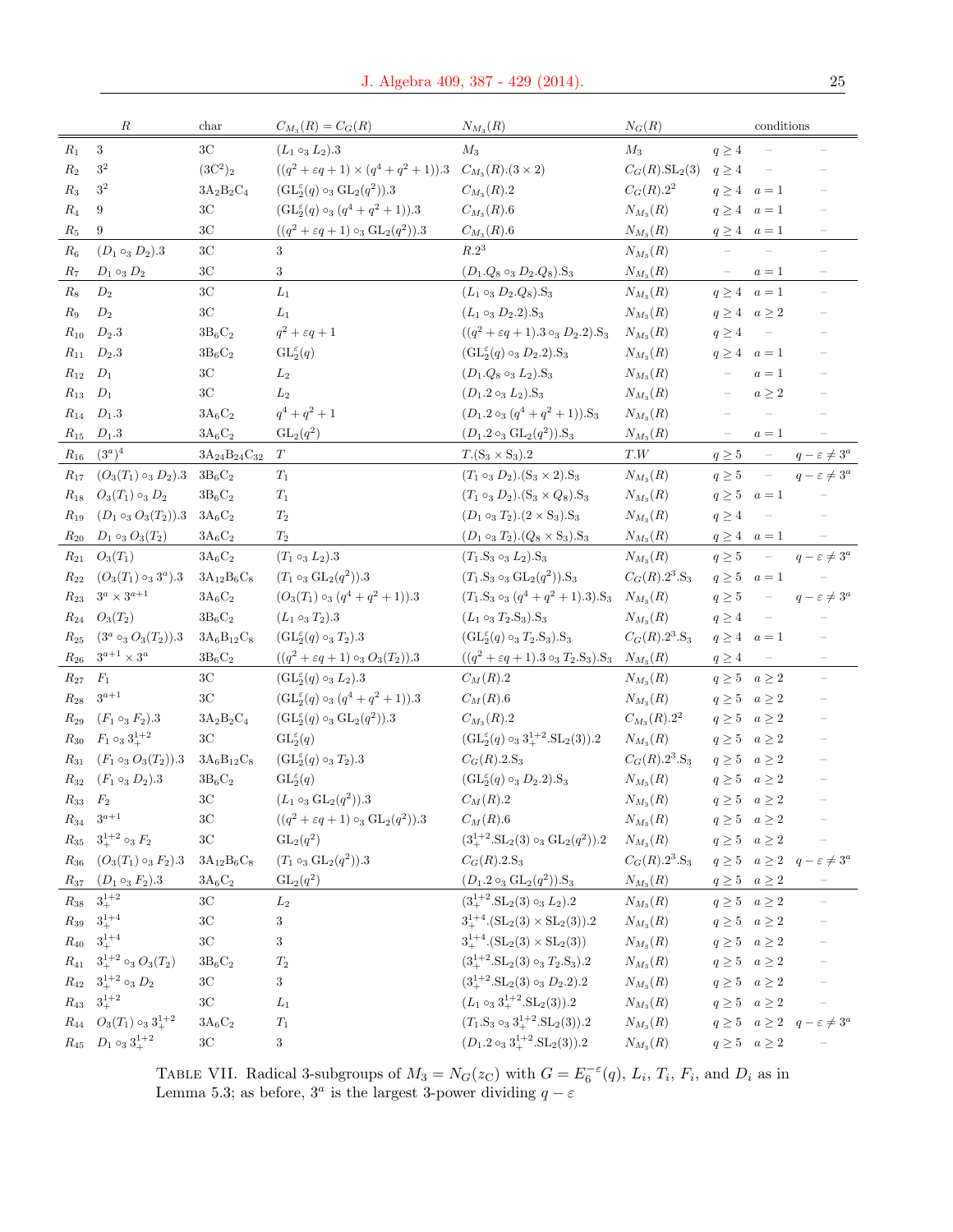$\ker$  hence  $N_G(U_8) \neq N_{M_8}(U_8)$ ; if  $a = 1$ , then  $U_8 = G R_6$ . If  $R = 3_+^{1+4}$ , then  $N_G(R) \leq_G M_3$ , so we can ignore this s77 case. If  $R = 3^{2+3}$ , then  $N_G(R) \le N_G(Z(R))$  with  $Z(R) \le O_8 = (3C^3)_1$ , hence  $Z(R) = (3C^2)_1$  by the proof 878 of Lemma 4.13. We assume  $R \in \mathcal{R}_3(G)$ , thus R is radical in  $N_G(Z(R)) = T.3 \cdot \text{GL}_2(3)$ , and  $O_3(N_G(Z(R))) =$ 879  $O_3(T) \le R$  by Lemma 2.2. This forces  $a = 1$ , and  $R = R_{53} = (3^a)^4.3$ . Since  $C_G(R) \le C_G(O_8) = O_8 \le R$ , 880 we have  $C_G(R) = Z(R) = (3C^2)_1$ . Finally,  $N_G(R) = N_{N_G(Z(R))}(R) = R \cdot GL_2(3)$ . Conversely, note that  $R_{53}$ 881 (hence  $a = 1$ ) is a Sylow 3-subgroup of  $T.3 \leq N_G(Z(R)) = T.3.\overline{GL}_2(3)$ , thus  $R_{53}$  is indeed radical in G.

882 Case  $(M_9)$  Suppose  $R \in \mathcal{R}_3(G)$  with  $N_G(R) = N_{M_9}(R)$ , where  $M_9 = T.W$  with  $W = 2_+^{1+4}$ .  $(S_3 \times S_3)$ . As 883 before, write  $T = (T_1 \circ_3 T_2).x_C \leq M_3$  with each  $T_i \leq L_i$  diagonal. We have  $O_9 = O_3(M_9) = O_3(T) = G R_{16}$  if  $q \geq 5$  and  $q-\varepsilon \neq 3^a$ , and  $R = R_{54} = O_9$  if  $q-\varepsilon = 3^a$ ; note that the Sylow 3-subgroup of  $M_9$  is  $U_9 = G R_6$ . Now 885 let  $R \notin_G \{O_9, U_9\}$ , so that  $R = O_9$ . P for some  $P \leq W$  of order 3, cf. Lemma 2.2. As shown above, W has three 886 subgroups of order 3, namely,  $H_1 = \langle 1 : v_2 \rangle$ ,  $H_2 = \langle v_1 : 1 \rangle$ , and  $H_3 = \langle v_1 : v_2^{-1} \rangle$ . If  $R = O_3(T)$ . H<sub>i</sub> with  $i \in \{1, 2\}$ , 887 then  $Z(R) = O_3(T_i)$  and  $\Omega_1(O_3(T_i)) \in \{3A_6C_2, 3B_6C_2\}$ , hence  $N_G(R) \leq N_G(\Omega_1(Z(R))) \leq M_3$ , and we can 888 ignore this case. Now let  $R = O_3(T)$ . The group  $H_3$  is radical in W with  $N_W(H_3) = H_3$ . GL<sub>2</sub>(3). As shown 889 in the proof of Lemma 4.11, there exists  $E = (3C^2)_1 \leq T$  with  $C_G(E) = T.H_3$  and  $N_G(E) = T.H_3$ .  $GL_2(3)$ ; 890 thus we can consider  $R = O_9.H_3$  as a Sylow 3-subgroup of  $C_G(E)$ . This yields  $E \le \Omega_1(Z(R))$ . Since 891  $R \nleq C_G(\Omega_1(O_9)) = T$ , we have  $\Omega_1(Z(R)) \neq \Omega_1(O_9)$ . Similarly,  $R \nleq C_G(3^3)$  for every  $3^3 \leq T$  by an order argument, see Table V. This proves that  $\Omega_1(Z(R)) = E = (3C^2)_1$ , and  $N_G(R) = N_{N_G(E)}(R) = R \cdot GL_2(3)$ ; 893 in particular, R is indeed radical in G. Note that  $C_G(R) \leq C_G(O_9) = T$ , hence  $C_G(R) = C_T(R) = C_T(H_3)$ . Since  $|C_T(H_3)| = 3^2$ , it follows that  $C_G(R) = E$ ; thus  $R = R_{55}$  if  $a \geq 2$ , and  $R = R_{53}$  if  $a = 1$ .

895 Corollary 5.8. Up to conjugacy, the radical 3-subgroups of  $G = E_6(2)$  are the groups  $R_i$  given in Tables VII 896 and VIII, where  $i \in \{6, 7, 12, 14, 15, 46, 47, 48, 49, 50, 52, 53, 54\}.$ 

|                         | $\boldsymbol{R}$                     | char                    | $C_G(R)$                                                                                                   | $N_G(R)$           | conditions                                                   |
|-------------------------|--------------------------------------|-------------------------|------------------------------------------------------------------------------------------------------------|--------------------|--------------------------------------------------------------|
| $R_{46}$ 3 <sup>a</sup> |                                      | 3A                      | $((q-\varepsilon) \circ_{2_{\varepsilon}} \mathrm{SL}_{6}^{-\varepsilon}(q)).2_{\varepsilon}$              | $C_G(R).2$         |                                                              |
| $R_{47}$ 3 <sup>a</sup> |                                      | 3B                      | $((q^2-1)\circ_{2_{\varepsilon}} {\rm Spin}_8^-(q)).2_{\varepsilon}$                                       | $C_G(R).2$         |                                                              |
|                         | $R_{48}$ $3^a \times 3^a$            | $3A_4B_4$               | $[((q^2-1)\times(q-\varepsilon))\circ_{4-\varepsilon} \mathrm{SL}_{4}^{-\varepsilon}(q)].4_{-\varepsilon}$ | $C_G(R).D_8$       |                                                              |
| $R_{49}$ 3 <sup>2</sup> |                                      | $(3C^2)_2$              | $((q^2 + \varepsilon q + 1) \times (q^4 + q^2 + 1)).3)$                                                    | $C_G(R).SL_2(3)$   | $\hspace{0.1mm}-\hspace{0.1mm}$                              |
|                         | $R_{50}$ $3^a \times 3^a \times 3^a$ | $3A_{12}B_6C_8$         | $[((q^2-1)\times(q-\varepsilon)^2)\circ_{2_{\varepsilon}}\mathrm{SL}_2(q^2)].2_{\varepsilon}$              | $C_G(R).2^3.S_3$   | $q \in \{2, 4\}$ , or $a \geq 2$ and $q - \varepsilon = 3^a$ |
|                         | $R_{51}$ $3^a \times 3^a \times 3^a$ | $3A_6B_{12}C_8$         | $[(\sqrt{q^2-1})^2 \times (q-\varepsilon)) \circ_{2} SL_2(q)].2\varepsilon$                                | $C_G(R).2^3.S_3$   | $a \geq 2$ and $q - \varepsilon = 3^a$                       |
|                         | $R_{52}$ 3 <sup>3</sup>              | $(3C^3)_1$              | 3 <sup>3</sup>                                                                                             | $3^3.SL_3(3)$      |                                                              |
|                         | $R_{53}$ $(3^a)^4.3$                 | $(3C^2)_1$              | 3 <sup>2</sup>                                                                                             | $R_{\cdot}GL_2(3)$ | $a=1$                                                        |
|                         | $R_{54}$ $(3^a)^4$                   | $3A_{24}B_{24}C_{32}$ T |                                                                                                            | T.W                | $q-\varepsilon=3^a$                                          |
|                         | $R_{55}$ $(3^a)^4.3$                 | $(3C^2)_1$              | $3^2$                                                                                                      | $R_{\cdot}GL_2(3)$ | a > 2                                                        |
|                         |                                      |                         |                                                                                                            |                    |                                                              |

TABLE VIII. Radical 3-subgroups of  $G = E_6^{-\epsilon}(q)$  which are not radical in  $M_3$ ; as before,  $n_{\eta} = \gcd(n, q - \eta)$  and  $3^a$  is the largest 3-power dividing  $q - \varepsilon$ 

#### <sup>897</sup> 6. Essential rank

898 Let G be a finite group with nontrivial Sylow p-subgroup  $D \leq G$ . The objects of the Frobenius category  $\mathcal{F} =$ 899  $\mathcal{F}_D(G)$  are all subgroups of D, its morphisms are  $\text{Hom}_{\mathcal{F}_D(G)}(Q, R) = \text{Hom}_G(Q, R)$ , the group homomorphisms 900  $Q \rightarrow R$  induced by conjugation by an element of G. The Frobenius category is a fusion system as defined 901 in [24]. The essential rank of a fusion system  $\mathcal F$  is defined as the number of  $\mathcal F$ -conjugacy classes of  $\mathcal F$ -essential 902 subgroups, see [20] for the precise definition and more details. For a Frobenius category  $\mathcal F$ , the essential rank is 903 precisely the number of G-classes of p-essential subgroups of G, cf. [1]; here a subgroup  $U \leq G$  is p-essential if, 904 first,  $Z(U)$  is a Sylow p-subgroup of  $C_G(U)$ , and, second,  $Out_G(U)$  has a strongly p-embedded subgroup, that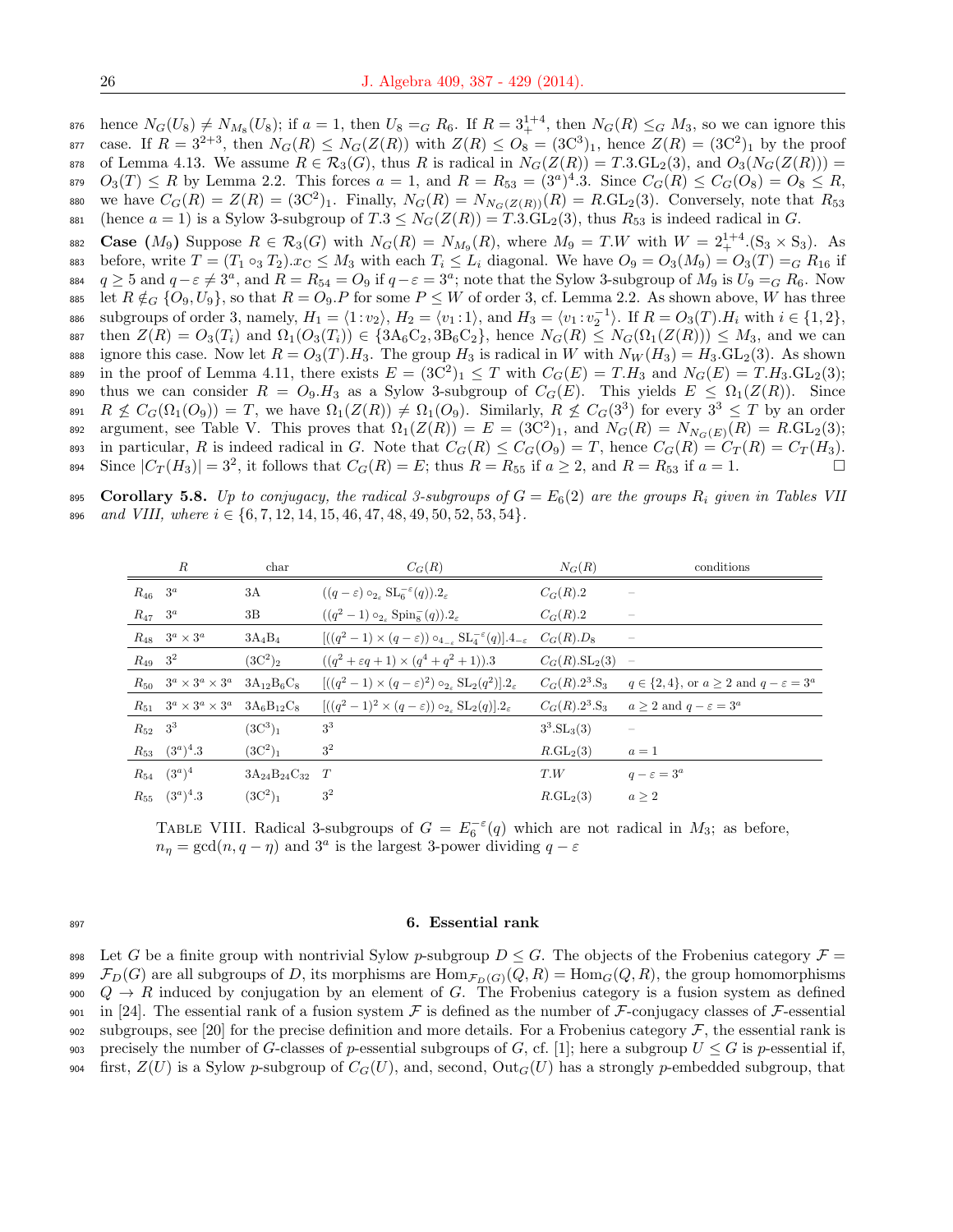is, a proper subgroup  $V \leq \text{Out}_G(U)$  with  $p \mid |V|$  and  $p \nmid |V \cap V^g|$  for all  $g \in \text{Out}_G(U) \setminus V$ . Every p-essential sos subgroup is  $p$ -radical.  $\Box$ 

**Lemma 6.1.** Let H be a group with a cyclic Sylow p-subgroup P, and let  $Z = \Omega_1(P)$ . Then either  $N_H(Z) = H$  907 or  $N_H(Z)$  is a strongly p-embedded subgroup of H.

PROOF. Clearly, Z is the unique subgroup of  $N = N_H(Z)$  of order p. Let  $g \in H$  with  $|N \cap N^g|$  divisible by p; 909 then  $Z \leq N \cap N^g$ , whence  $Z = Z^g$ , and so  $g \in N$ .

PROOF OF THEOREM B. We have to identify the 3-essential groups  $R_i$  in Tables VII and VIII, and the 5- 911 essential groups  $R_i$  in Tables II and III. First, consider  $p = 5$ . The only groups in Table II with  $Z(R)$  a 912 Sylow 5-subgroup of  $C_G(R)$  are  $R_{16}$  and  $R_{18}$ . We have  $N_G(R_{16})/C_G(R_{16}) = W(E_6)$ , which has a strongly 913 5-embedded subgroup by Lemma 6.1; note that  $O_5(W(E_6)) = 1$  and  $W(E_6)$  has 5-rank 1. Moreover,  $R_{18}$  is not 914 5-essential since  $N_G(R_{18})/C_G(R_{18})$  is cyclic. The only groups in Table III with  $Z(R)$  a Sylow 5-subgroup of 915  $C_G(R)$  are  $R_{19}$  and  $R_{21}$ . However, only  $N_G(R_{21})/R_{21}C_G(R_{21}) = SL_2(5)$  has a strongly 5-embedded subgroup. 916 Thus, up to conjugacy, the 5-essential subgroups of G are  $\{R_{16}, R_{21}\}$  as given in Tables II and III; this proves 917 the assertion for  $p = 5$ . We proceed analogously for  $p = 3$ . The only 3-essential subgroups in Table VII are 918  $R_{42}$  and  $R_{45}$ , which exist only for  $q \geq 5$  and  $a \geq 2$ , and  $R_7$ , which exists only for  $a = 1$ . The only 3-essential 919 subgroups in Table VIII are  $R_{53}$  if  $a = 1$ , and  $R_{55}$  if  $a \geq 2$ . This proves the theorem.

#### References 921

- 
- [1] J. An and H. Dietrich. *The essential rank of classical groups.* J. Algebra 354 (2012), 148–157.
- [2] J. An and H. Dietrich. The essential rank of Brauer categories for finite groups of Lie type. Bull. London Math. Soc.  $45$  923  $(2013)$ ,  $363-369$ . 924
- J. An and H. Dietrich. Radical 3-subgroups of  $F_4(q)$  with q even. J. Algebra 398 (2014), 542–568. 925
- [4] J. An and S-C. Huang. *Maximal 2-local subgroups of*  $F_4(q)$  and  $E_6^{\eta}(q)$ . Accepted to be published in the J. Pure and Applied 926 Algebra 927
- [5] J. An and S-C. Huang. Radical 3-subgroups and essential 3-rank of  $F_4(q)$ . J. Algebra 376 (2013), 320–340.
- [6] D. Benson, J. Grodal, and E. Henke. Variety isomorphism in group cohomology and control of p-fusion. Invent. Math. (in 929 press), DOI: 10.1007/s00222-013-0489-5) 930
- [7] W. Bosma, J. Cannon, and C. Playoust. The MAGMA algebra system I: The user language, J. Symbolic Comput. 24 (1997), 931  $235-265.$  932
- M. Cabanes and M. Enguehard. On unipotent blocks and their ordinary characters. Invent. Math. 117 (1994). 149–164. 933
- [9] R. W. Carter. Finite Groups of Lie Type. Wiley Classics Lib., John Wiley & Sons Ltd., Chichester, 1993, Conjugacy classes 934 and complex characters, reprint of the 1985 original, A Wiley–Interscience Publication. 935
- [10] A. Cohen, M. Liebeck, J. Saxl, and G. Seitz. The local maximal subgroups of exceptional groups of Lie type, finite and 936 *algebraic.* Proc. London Math. Soc.  $82$  (1993), 1–43. 937
- [11] J. H. Conway, R. T. Curtis, S. P. Norton, R. A. Parker, and R. A. Wilson. Atlas of finite groups. Maximal subgroups and 938 ordinary characters for simple groups. Oxford University Press, Eynsham, 1985. 939
- [12] D. I. Deriziotis. Centralizers of semisimple elements in a Chevalley group. Comm. Algebra 9 (1981), no. 19, 1997–2014. 940
- [13] D. I. Deriziotis and A. P. Fakiolas. The maximal tori in the finite Chevalley groups of type E6, E7 and E8. Comm. Algebra 941 **19** (1991), no. 3, 889–903. 942
- [14] P. Fleischmann and I. Janiszczak. The semisimple conjugacy classes of finite groups of Lie type  $E_6$  and  $E_7$ . Comm. Algebra. 943 **21** (1993), 93–161. 944
- [15] P. Fong and B. Srinivasan. The blocks of finite general linear and unitary groups. Invent. Math. 69 (1982), 109–153.
- [16] P. Fong and B. Srinivasan. The blocks of finite classical groups. J. Reine Angew. Math. 396 (1989), 122–191. 946
- [17] C. Jansen, K. Lux, R. A. Parker and R. A. Wilson. Atlas of Brauer Characters. Oxford Science Publications 1995. 947
- [18] D. Gorenstein and R. Lyons. The local structure of finite groups of characteristic 2 type. Mem. Amer. Math. Soc. 42 (1983). 948 [19] D. Gorenstein, R. Lyons, and R. Solomon. The classification of finite simple groups, Number 3. Mathematical Surveys and 949
- Monographs, AMS, Providence, 1998. 950 [20] E. Henke. Recognizing  $SL_2(q)$  in fusion systems. J. Group Theory 13 (2010), 679–702.
- [21] B. Huppert. Endliche Gruppen I. Springer-Verlag 1967 952
- [22] M. Kitazume and S. Yoshiara. The radical subgroups of the Fischer simple groups. J. Algebra 255 (2002), 22–58. 953
- [23] P. Kleidman and M. Liebeck. The Subgroup Structure of Finite Classical Groups, London Mathematical Society Lecture Note 954 Series 129 (Cambridge University Press, 1990). 955
- [24] M. Linckelmann. *Introduction to fusion systems*. Group representation theory, EPFL Press, Lausanne (2007), 79–113. 956
- [25] G. Malle and D. Testermann. Linear Algebraic Groups and Finite Groups of Lie Type. Cambridge studies in advanced 957 mathematics 133. Cambridge University Press, 2011.